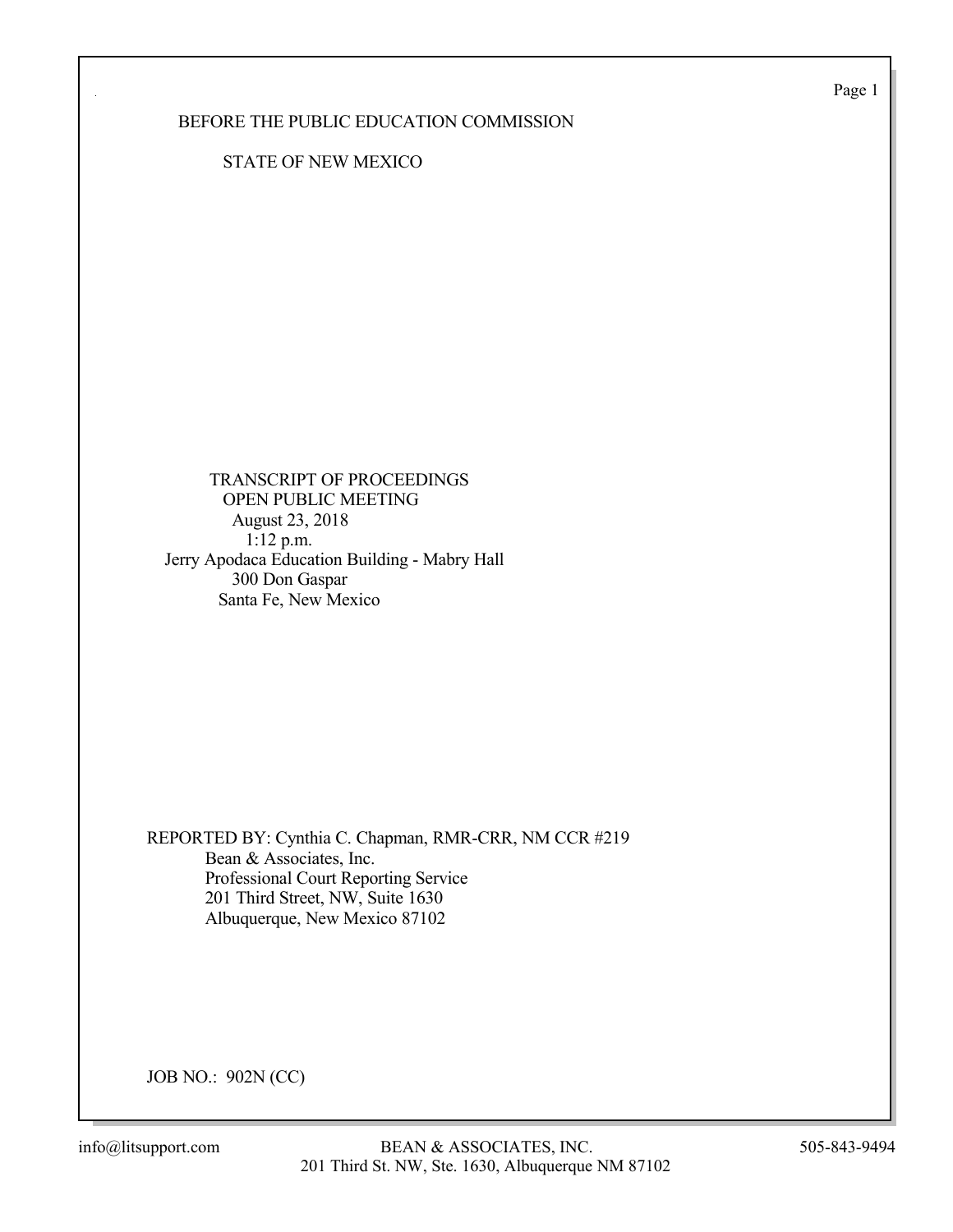|                                                                                                                                                                                                                                                                                                                                                                                                                                                                                                                                                                                                                                                                                                                                                                                                | Page 2       |                                                                                                                                                                          | Page 4                                                                                                                                                                                                                                                                                                                                                                                                                                                                                                                                                                                                                                                                                                                                                                                                                                                                                                                                                                                                                |
|------------------------------------------------------------------------------------------------------------------------------------------------------------------------------------------------------------------------------------------------------------------------------------------------------------------------------------------------------------------------------------------------------------------------------------------------------------------------------------------------------------------------------------------------------------------------------------------------------------------------------------------------------------------------------------------------------------------------------------------------------------------------------------------------|--------------|--------------------------------------------------------------------------------------------------------------------------------------------------------------------------|-----------------------------------------------------------------------------------------------------------------------------------------------------------------------------------------------------------------------------------------------------------------------------------------------------------------------------------------------------------------------------------------------------------------------------------------------------------------------------------------------------------------------------------------------------------------------------------------------------------------------------------------------------------------------------------------------------------------------------------------------------------------------------------------------------------------------------------------------------------------------------------------------------------------------------------------------------------------------------------------------------------------------|
| 1<br><b>APPEARANCES</b><br>2<br><b>COMMISSIONERS:</b><br>3<br>MS. PATRICIA GIPSON, Chair<br>MS. KARYL ANN ARMBRUSTER, Secretary<br>MR. R. CARLOS CABALLERO, Member - Telephonically<br>4<br>MR. JAMES CONYERS, Member<br>MR. TIM CRONE, Member<br>5<br>MS. DANIELLE JOHNSTON, Member<br>6<br>MR. DAVID ROBBINS, Member<br>MS. CARMIE TOULOUSE, Member<br>7<br>PED STAFF:<br>8<br>MS. KATIE POULOS, Assistant Secretary of Education<br>9<br>MS. KAREN WOERNER, Charter Schools Authorizing<br>10<br>Practices Administrator<br>MS. BEVERLY FRIEDMAN, PED Custodian of Record<br>11<br>and Liaison to the PEC<br>12<br>PEC COUNSEL:<br>13<br>MS. AMI JAEGER, Counsel to the PEC<br>14<br>MR. MARK CHAIKEN, Counsel to the PEC<br>15<br>16<br>17<br>18<br>19<br>20<br>21<br>22<br>23<br>24<br>25 |              | 1<br>$\overline{c}$<br>3<br>$\overline{4}$<br>5<br>6<br>$\tau$<br>8<br>9<br>10<br>11<br>12<br>13<br>14<br>15<br>16<br>17<br>18<br>19<br>20<br>21<br>22<br>23<br>24<br>25 | THE CHAIR: I'm going to bring to order<br>this meeting of the Public Education Commission. It<br>is Thursday, August 23rd, 2018, and it is 1:12 p.m.<br>And I'm going to ask Commissioner<br>Armbruster to do roll call, please.<br>COMMISSIONER ARMBRUSTER: Commissioner<br>Robbins?<br><b>COMMISSIONER ROBBINS: Present.</b><br>COMMISSIONER ARMBRUSTER: Commissioner<br>Toulouse?<br>COMMISSIONER TOULOUSE: Present.<br>COMMISSIONER ARMBRUSTER: Commissioner<br>Armbruster is here.<br>Commissioner Conyers?<br>COMMISSIONER CONYERS: Present.<br>COMMISSIONER ARMBRUSTER: Commissioner<br>Peralta is not here.<br>Commissioner Gipson. She's here.<br>Commissioner Johnston?<br><b>COMMISSIONER JOHNSTON: Present.</b><br>COMMISSIONER ARMBRUSTER: Commissioner<br>Crone?<br>COMMISSIONER CRONE: Here.<br>COMMISSIONER ARMBRUSTER: Commissioner<br>Ruiz is not present.                                                                                                                                          |
| INDEX TO PROCEEDINGS<br>1<br>2<br><b>PAGE</b><br>3<br>Call to Order, Roll Call,<br>4<br>1<br>Pledge of Allegiance, and Salute to the<br>New Mexico Flag<br>4<br>5<br>Approval of Agenda<br>6<br>2<br>6<br>Open Forum<br>3<br>6<br>7<br>4<br>Consent Agenda<br>8<br>Approval/Denial of New Charter School<br>5<br>Applications<br>9<br>$8\,$<br>A Raíces del Saber Xinachtli<br>10<br>Community School<br>REPORTER'S CERTIFICATE<br>11<br>12<br>13<br><b>ATTACHMENTS:</b><br>14<br>1. Open Forum Sign-In Sheet<br>15<br>2. Public Comments re Applicant Sign-In Sheet<br>16<br>3. Visitors Sign-In Sheets<br>17<br>18<br>19<br>20<br>21<br>22<br>23<br>24<br>25                                                                                                                                 | Page 3<br>94 | 1<br>2<br>3<br>4<br>5<br>6<br>7<br>8<br>9<br>10<br>11<br>12<br>13<br>14<br>15<br>16<br>17<br>18<br>19<br>20<br>21<br>22<br>23<br>24<br>25                                | Page 5<br>Commissioner Caballero?<br>COMMISSIONER CABALLERO: Via telephone,<br>present.<br>THE CHAIR: Thank you.<br>We have eight here. The quorum will be<br>eight.<br>COMMISSIONER TOULOUSE: And, Madam Chair,<br>I will, again, exercise my right not to stand for<br>the Pledge of Allegiance; but I will stand for the<br>Salute to the New Mexico Flag.<br>THE CHAIR: Thank you.<br>So Commissioner Crone is going to lead us<br>with the Pledge, and Commissioner Robbins with the<br>Salute to the New Mexico Flag.<br>(Pledge of Allegiance and Salute<br>conducted.)<br>THE CHAIR: So before we move on, when we<br>were looking at the individuals that signed up for<br>Open Forum and the input and comments for the<br>school, there were two people that signed up on the<br>Public Forum that are identified speaking for the<br>school. One of them also -- and it is -- I believe<br>it's A-N-A-I, is it? Or is it A-N-A-L?<br>FROM THE FLOOR: A-N-A-I.<br>THE CHAIR: You've also put yourself down |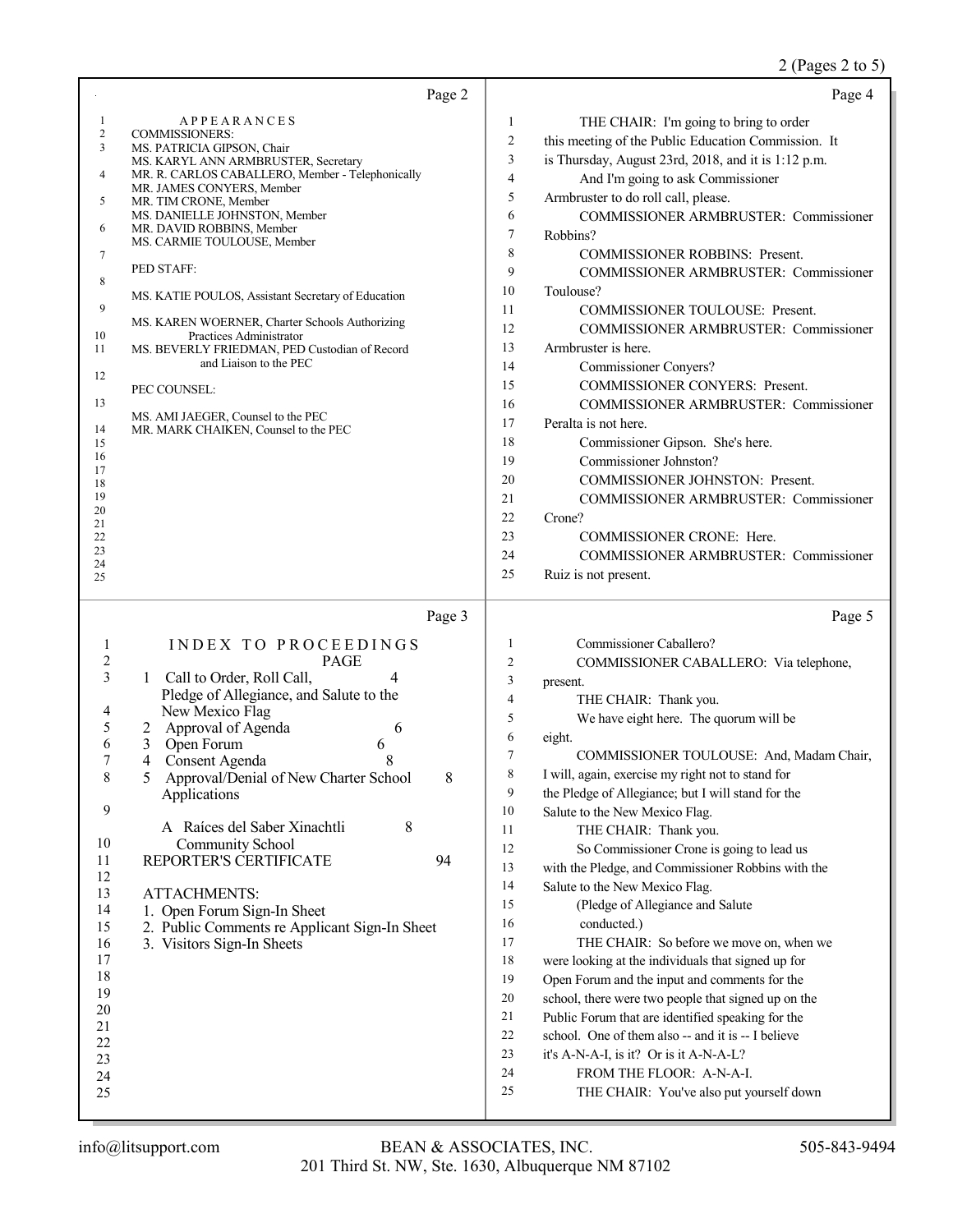#### 3 (Pages 6 to 9)

|                |                                                    |                | $\sim$ $\sim$ $\sim$ $\sim$ $\sim$ $\sim$          |
|----------------|----------------------------------------------------|----------------|----------------------------------------------------|
|                | Page 6                                             |                | Page 8                                             |
| 1              | for the input for the school, so that that's where | 1              | the meeting. So I don't have any public --         |
| $\overline{c}$ | you'll have the opportunity to speak. So we are    | $\overline{2}$ | THE CHAIR: You were signing up just as an          |
| 3              | taking you off of the Public Forum part.           | 3              | attendee?                                          |
| 4              | But there was an Edward Tabet. We're also          | 4              | Okay. Thanks.                                      |
| 5              | going to move you on to the school's input time,   | 5              | FROM THE FLOOR: Yeah.                              |
| 6              | just so that we're clear on that, okay?            | 6              | THE CHAIR: The next item on the list is            |
| 7              | FROM THE FLOOR: Okay. Thank you.                   | 7              | the Consent Agenda. So if everyone's had an        |
| $8\,$          | THE CHAIR: Okay. So we are on to Item              | 8              | opportunity to look at it, if there are no changes |
| 9              | No. 2, which is the Approval of the Agenda.        | 9              | to this, I will entertain a motion.                |
| 10             | Do we have any --                                  | 10             | COMMISSIONER TOULOUSE: Madam Chair, I              |
| 11             | COMMISSIONER ROBBINS: I move for                   | 11             | move approval of the Consent Agenda.               |
| 12             | approval.                                          | 12             | THE CHAIR: There's a motion by                     |
| 13             | THE CHAIR: Okay. Thank you.                        | 13             | Commissioner Toulouse.                             |
| 14             | COMMISSIONER CRONE: I second.                      | 14             | COMMISSIONER ARMBRUSTER: (Indicates.)              |
| 15             | THE CHAIR: There's a motion by                     | 15             | THE CHAIR: There's a second by                     |
| 16             | Commissioner Robbins; there's a second by          | 16             | Commissioner Armbruster.                           |
| 17             | Commissioner Crone.                                | 17             | All in favor?                                      |
| 18             | All in favor?                                      | 18             | (Commissioners so indicate.)                       |
| 19             | (Commissioners so indicate.)                       | 19             | THE CHAIR: Opposed?                                |
| 20             | THE CHAIR: Opposed?                                | 20             | (No response.)                                     |
| 21             | (No response.)                                     | 21             | THE CHAIR: Hearing no opposition, the              |
| 22             | THE CHAIR: Hearing no opposition, the              | 22             | motion passes.                                     |
| 23             | motion passes.                                     | 23             | The next item on the agenda is No. 5,              |
| 24             | We are on to Item No. 3, which is the Open         | 24             | Approval or Denial of New Charter School           |
| 25             | Forum. And there are two people that did sign up   | 25             | Applications. We do have one school today. We will |
|                |                                                    |                |                                                    |
|                |                                                    |                |                                                    |

# Page 7

| 1  | for the open forum. And the first one is Baylor.     | 1      | recess this afternoon, and we will reconvene        |
|----|------------------------------------------------------|--------|-----------------------------------------------------|
| 2  | FROM THE FLOOR: Good afternoon.                      | 2      | tomorrow to have the opportunity to take a look at  |
| 3  | Madam Chairwoman and members of the Commission. My   | 3      | the second school.                                  |
| 4  | name is Baylor del Rosario, and I am a Staff member  | 4      | So up on our agenda today is Raíces. And            |
| 5  | in the Charter Schools Division.                     | 5      | first on the agenda is public input. And I just     |
| 6  | On behalf of the Charter School staff, CSD           | 6      | have to -- 15 minutes.                              |
| 7  | staff, and the Department, we just wanted to         | $\tau$ | So we have seven people that have signed            |
| 8  | acknowledge in a public forum and say thank you to   | 8      | up for comment; so you have approximately two       |
| 9  | Assistant Secretary Katie Poulos for her -- her      | 9      | minutes apiece to speak. So you don't necessarily   |
| 10 | leadership and her work with the charter school      | 10     | have to use the two minutes. You'll be surprised at |
| 11 | sector on behalf of students and families of         | 11     | what two minutes feels like when you have that      |
| 12 | New Mexico.                                          | 12     | opportunity to speak. But you've got two minutes.   |
| 13 | As you know, she'll be departing shortly             | 13     | Ms. Friedman is doing the timing for us,            |
| 14 | the Department, and the next couple of days will be  | 14     | so that she's got her trusty little signs with her. |
| 15 | her last days working with you-all and with the PED. | 15     | And the first person on the list is Glenna          |
| 16 | And so we just wanted to thank you, wish her well in | 16     | Voigt. And I will remind everyone, as Glenna comes  |
| 17 | her next endeavor.                                   | 17     | up, that if you would please identify yourself and  |
| 18 | So thank you and best of luck. You'll                | 18     | spell your last name for the record. And there's -- |
| 19 | certainly be missed, at least by the CSD Staff.      | 19     | if the green light is on on the mic, that indicates |
| 20 | There's still a couple of days, so we'll see how     | 20     | that the mic is on.                                 |
| 21 | that plays out. So, again, thank you.                | 21     | FROM THE FLOOR: Okay. Good afternoon,               |
| 22 | (Applause.)                                          | 22     | Madam Chair, members of the Commission.             |
| 23 | THE CHAIR: And lastly, Abigail Stiles.               | 23     | My name is Glenna Voigt. Last name is V             |
| 24 | FROM THE FLOOR: I think I signed up on               | 24     | like "Victor," -O-I-G-T. John Voigt is my cousin.   |
| 25 | the wrong sheet. I was just trying to sign in for    | 25     | Just kidding.                                       |
|    |                                                      |        |                                                     |

Page 9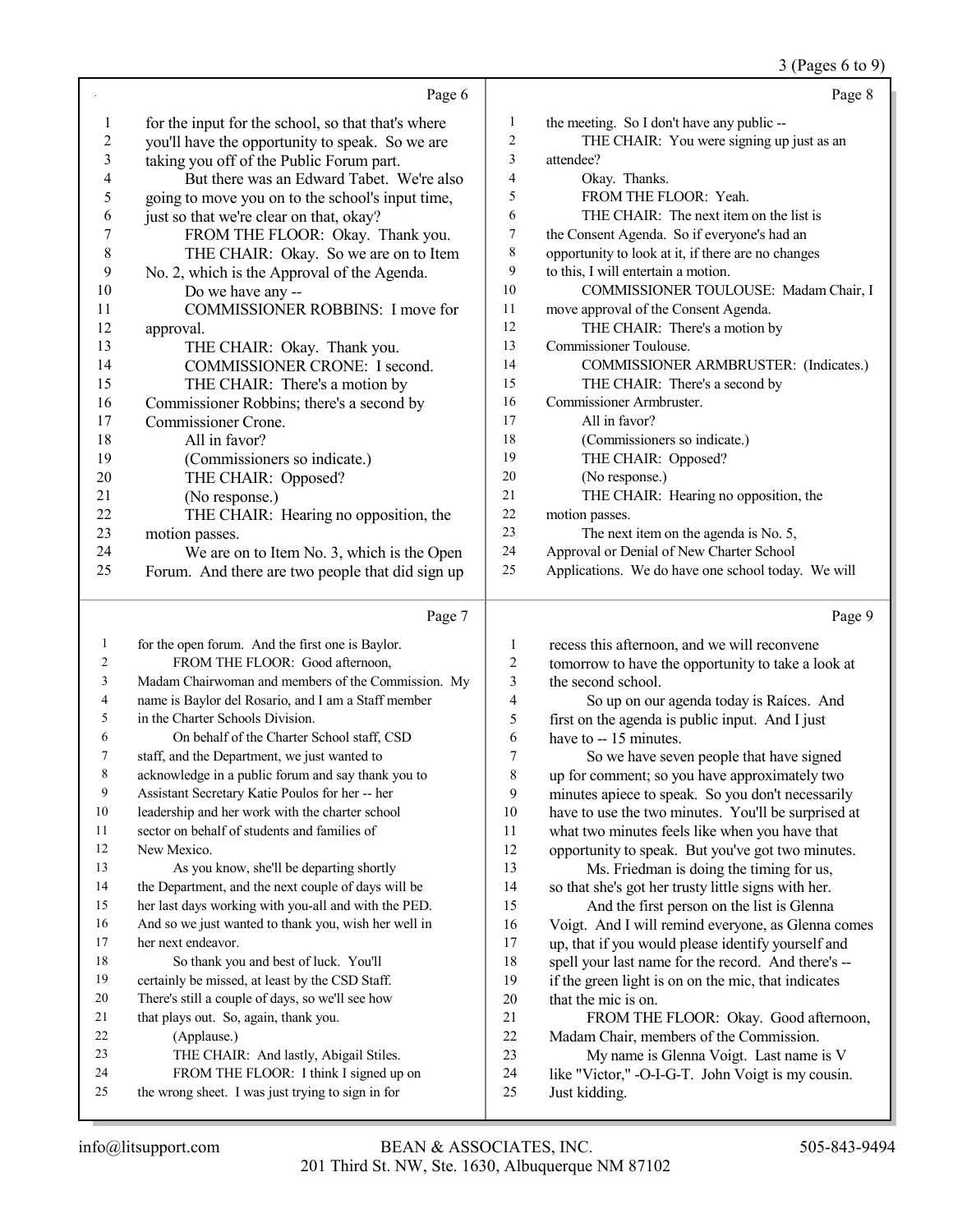# 4 (Pages 10 to 13)

|              | Page 10                                                                                         |                  | Page 12                                                                                          |
|--------------|-------------------------------------------------------------------------------------------------|------------------|--------------------------------------------------------------------------------------------------|
| 1            | But sometimes that helps for                                                                    | $\mathbf{1}$     | couldn't hear you?                                                                               |
| 2            | clarification.                                                                                  | $\overline{c}$   | FROM THE FLOOR: Yes.                                                                             |
| 3            | I am just-over-one-year retired as the                                                          | 3                | THE CHAIR: So is it just "Anna"?                                                                 |
| 4            | founding principal of the Media Arts Collaborative                                              | $\overline{4}$   | FROM THE FLOOR: Anai.                                                                            |
| 5            | Charter School. MACCS, as it's well-known, was the                                              | 5                | THE CHAIR: And is it Pulido?                                                                     |
| 6            | first PEC-authorized school in New Mexico. And I am                                             | 6                | FROM THE FLOOR: Yes. Good afternoon,                                                             |
| 7            | here today to speak in support of Raíces del Saber                                              | $\boldsymbol{7}$ | Madam Chair, and members of the Commission. My name                                              |
| 8            | Xinachtli Community School. Given the sheer number                                              | $\,$ 8 $\,$      | is Anai Pulido. And it is spelled P-U-L-I-D-O. And                                               |
| 9            | of charter schools in New Mexico today, there are                                               | 9                | I have been fortunate enough to do my service for                                                |
| 10           | very few which are bringing forward innovation,                                                 | 10               | Americorps with Raíces del Saber as a community                                                  |
| 11           | culturally relevant curriculum, and truly unique                                                | 11               | engagement coordinator. I am a product of charter                                                |
| 12           | options for students and families in New Mexico.                                                | 12               | schools. Attending a charter school not only                                                     |
| 13           | I know that Raíces has the perfect idea                                                         | 13               | challenged me and prepared me for college success,                                               |
| 14           | for an innovative school, a school that will serve a                                            | 14               | but also filled in the gaps of everything that I was                                             |
| 15           | unique community that is New Mexico.                                                            | 15               | missing.                                                                                         |
| 16           | Why are charter schools being authorized                                                        | 16               | I became a first high school graduate from                                                       |
| 17           | that are doing more of what's already being done? I                                             | 17               | my intermediate [verbatim] family, a first college                                               |
| 18           | do not know of another school in New Mexico that is                                             | 18               | graduate from both sides of my family, and recently                                              |
| 19           | teaching culturally responsive identity formation                                               | 19               | earned my Master's degree. I am a firm believer                                                  |
| $20\,$       | emphasizing regional heritage to ensure that their                                              | 20               | that my success was a product of my exposure to                                                  |
| 21           | curriculum is culturally responsive.                                                            | 21               | charter schools. My only regret is that I wish I                                                 |
| $22\,$       | This is real-world learning that is                                                             | 22               | was exposed to this in elementary.                                                               |
| 23           | authentically created.                                                                          | 23               | Luckily, Raíces del Saber is offering this                                                       |
| 24           | So using my former school as a unique                                                           | 24               | opportunity in an elementary setting. With my                                                    |
| 25           | example, MACCS opened with a great idea and a very                                              | 25               | engagement with the Las Cruces community, I have                                                 |
|              |                                                                                                 |                  |                                                                                                  |
|              | Page 11                                                                                         |                  | Page 13                                                                                          |
| $\mathbf{1}$ |                                                                                                 | 1                |                                                                                                  |
| 2            | strong mission. Unbeknownst to us at the time that                                              | 2                | learned that Las Cruces wants, needs, and is ready                                               |
| 3            | the Charter School Division would undergo six                                                   | 3                | for Raíces. Raíces is rigorous and vested and cares                                              |
| 4            | different directors within nine years; but we were<br>flexible, and we had a deep knowledge and | 4                | for the well-being of these children. Raíces<br>embodies important issues for Las Cruces         |
| 5            | determination of our mission. We were able to take                                              | 5                | populations, such as parent involvement,                                                         |
| 6            | that perfect idea of starting an innovative media                                               | 6                | bilingualism, and identity formation, traditional                                                |
| 7            | arts school and create a resilient, sustainable,                                                | 7                | teaching.                                                                                        |
| 8            | functional, and thriving learning community.                                                    | 8                | We have lost and continued to lose                                                               |
| 9            | Raíces may not have the perfect charter                                                         | 9                | tradition, and I believe Raíces can preserve this,                                               |
| 10           | school application; but they do have the perfect                                                | 10               | while providing a firm platform for future academic                                              |
| 11           | idea for an innovative community school which will                                              | 11               | success. Therefore, I hope you consider the                                                      |
| 12           | serve the indigenous kids of New Mexico. They have                                              | 12               | approval of the school to develop young, successful                                              |
| 13           | superior community support in Southern New Mexico.                                              | 13               | students as myself. I appreciate your time, and                                                  |
| 14           | So please let them open so that they can hire a                                                 | 14               | thank you.                                                                                       |
| 15           | principal that will make their school's mission come                                            | 15               | THE CHAIR: Thank you.                                                                            |
| 16           | alive.                                                                                          | 16               | Can I just ask you? Did you go to a                                                              |
| 17           | Haven't we already learned from previous                                                        | 17               | charter school in New Mexico?                                                                    |
| 18           | mistakes that we need to start supporting our                                                   | 18               | FROM THE FLOOR: Yes I did.                                                                       |
| 19           | indigenous kids' education, not denying them                                                    | 19               | THE CHAIR: In Las Cruces?                                                                        |
| 20           | creative, forward-thinking learning opportunities?                                              | $20\,$           | FROM THE FLOOR: No, in Albuquerque.                                                              |
| 21           | Thanks so much for hearing me.                                                                  | 21               | THE CHAIR: Okay. Thank you.                                                                      |
| 22           | THE CHAIR: Thank you.                                                                           | $22\,$           | Next on the list is Alan Brauer.                                                                 |
| 23           | MS. FRIEDMAN: We have 12 minutes left.                                                          | 23               | FROM THE FLOOR: Madam Chair, members of                                                          |
| 24<br>25     | THE CHAIR: The next on the list is -- and<br>I apologize again -- is it A-N-A-I, because I      | 24<br>25         | the Commission, thank you for this time. I'm Alan<br>Brauer, last name, B-R-A-U-E-R, and I'm the |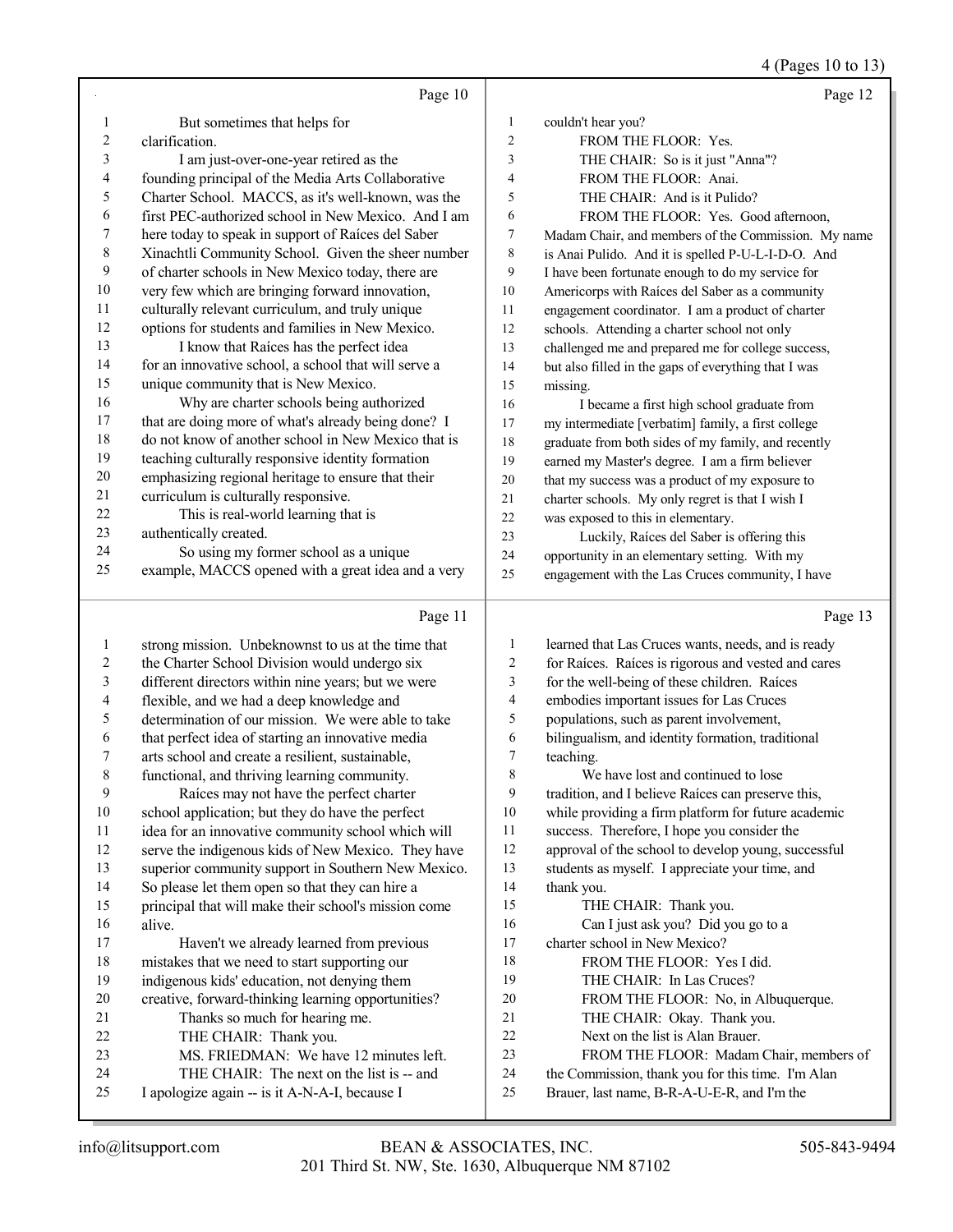5 (Pages 14 to 17)

|    |                                                      |                | $U(1 \text{ ug} \omega)$ 1 T to $11$                 |
|----|------------------------------------------------------|----------------|------------------------------------------------------|
|    | Page 14                                              |                | Page 16                                              |
| 1  | fellowship director and education lead with NACA     | 1              | today. I think they've done a lot of work and I      |
| 2  | Inspired Schools Network.                            | $\overline{c}$ | think their -- I wanted to recognize their           |
| 3  | I've had the privilege and honor to work             | 3              | community-based model of their charter application.  |
| 4  | with Lucia Carmona and her team over the last two    | 4              | Thank you.                                           |
| 5  | years as they move forward through our community-led | 5              | THE CHAIR: Thank you.                                |
| 6  | approach to schooling design work.                   | 6              | Next is Edward Cubero.                               |
| 7  | I'm so impressed and really inspired by              | 7              | FROM THE FLOOR: Good afternoon,                      |
| 8  | not only what they've created, but also what they've | 8              | Madam Chair, members of the Commission. Thank you    |
| 9  | taught us and our other schools within our network,  | 9              | for taking the time to hear the public's support for |
| 10 | and I'm really hopeful that they will be recommended | 10             | Raíces del Saber today.                              |
| 11 | for approval today.                                  | 11             | My name is Edward Tabet-Cubero, T-A-B-E-T            |
| 12 | Upon approval, the Raíces governing                  | 12             | hyphen C-U-B-E-R-O. I'm a Lebanese Chicano of        |
| 13 | council will have the opportunity to vote on whether | 13             | New Mexico here. So both identities represented in   |
| 14 | or not they would like to be a member of our         | 14             | my last names.                                       |
| 15 | affiliated network. There is two different phases:   | 15             | I am a member of the New Mexico Coalition            |
| 16 | There's the fellowship part, and then there's the    | 16             | for the Majority, which advocates for the 76 percent |
| 17 | process of becoming a part of our network of         | 17             | of our state's students who are linguistically and   |
| 18 | schools. In doing that, they'll have the             | 18             | culturally diverse. I'm also the former executive    |
| 19 | opportunity to receive support from us throughout    | 19             | director of the New Mexico Center on Law and Poverty |
| 20 | the existence of the school.                         | 20             | who represented the Yazzie plaintiffs in the recent  |
| 21 | I will also like to share that our                   | 21             | school sufficiency case. And I spent my entire       |
| 22 | organization is not perfect; but one of the greatest | 22             | teaching career early on in Southern New Mexico, in  |
| 23 | assets that we have is that we are problem-solvers.  | 23             | southern Doña Ana County, actually, which is the     |
| 24 | And so I just wanted to point out two areas that we  | 24             | community intended to be served by this school.      |
| 25 | are focusing in on right now, not only for our       | 25             | And I just wanted to point out a couple of           |
|    | Page 15                                              |                | Page 17                                              |
| 1  | network, but for all charter schools across the      | 1              | things that were pointed out in -- by Judge          |
|    |                                                      |                |                                                      |

| $\perp$ | network, but for all charter schools across the      | $\perp$ | things that were pointed out in -- by Judge          |
|---------|------------------------------------------------------|---------|------------------------------------------------------|
| 2       | state.                                               | 2       | Singleton in this recent school sufficiency trial,   |
| 3       | The first one is our expert in design and            | 3       | that the word "sufficiency" in our State             |
| 4       | evaluation, Corinna Chavez, is going through the     | 4       | constitution has already been described by our       |
| 5       | credentialing process to be a certified governing    | 5       | Legislature in legislation we have on the books. It  |
| 6       | board trainer. And I think that's something that's   | 6       | can be found in our state's Bilingual Multicultural  |
|         | going to be helpful for our schools as well as other | 7       | Education Act, in our state's Indian Education Act,  |
| 8       | schools across the state.                            | 8       | in our state's Hispanic Education Act, all of which  |
| 9       | The second thing that I wanted to share --           | 9       | call for a multicultural and multilingual education  |
| 10      | and I think I may have mentioned this or whispered   | 10      | in order to best serve and meet the distinct needs   |
| 11      | this to a few of you down in Las Cruces -- is that I | 11      | of our culturally diverse students.                  |
| 12      | just finished up my MBA at UNM. And my practicum     | 12      | And I have to say that the charter                   |
| 13      | was to devise a plan to support the development of   | 13      | application from Raíces del Saber is a perfect       |
| 14      | expert financial officers for schools across the     | 14      | vision, a perfect image of what was intended by      |
| 15      | state. I've been working in conjunction with David   | 15      | those three pieces of legislation. Out of about      |
| 16      | Craig from the PED, NMASBO, as well as CNM, to       | 16      | 900 public schools in New Mexico, only about 120 are |
| 17      | create a certification process and a plan to create  | 17      | actually implementing a dual language program. And   |
| 18      | highly qualified people for business official work   | 18      | I can say as an expert in the field of dual language |
| 19      | in our schools.                                      | 19      | education, maybe three dozen of them are doing it to |
| 20      | And so that's one of the best assets that            | 20      | great effect.                                        |
| 21      | our team has to offer is that we see problems and we | 21      | And so that's why I have a whole lot of              |
| 22      | solve them. And when Raíces -- if they decide to     | 22      | hope in the amount of expertise, study, and          |
| 23      | join us, I think they will bring in their expertise  | 23      | potential that Raíces del Saber possesses in being   |
| 24      | and problem-solvers as well.                         | 24      | able to offer our students exactly what they need,   |
| 25      | And so I hope you all approve the school             | 25      | which is a multilingual and multicultural            |
|         |                                                      |         |                                                      |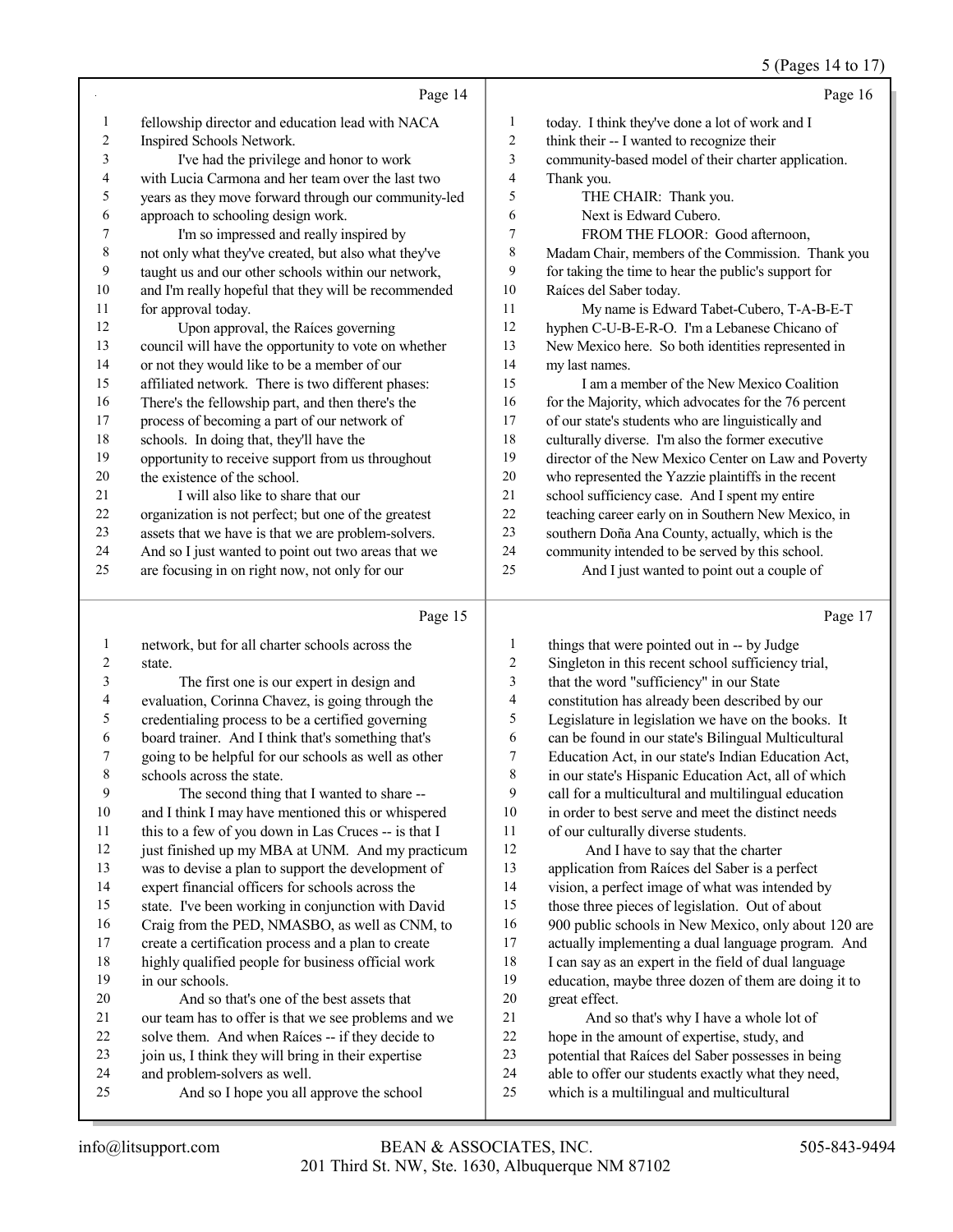6 (Pages 18 to 21)

|                | Page 18                                                       |                | Page 20                                                  |
|----------------|---------------------------------------------------------------|----------------|----------------------------------------------------------|
| $\mathbf{1}$   | educational opportunity.                                      | 1              | FROM THE FLOOR: Thank you.                               |
| 2              | And with that, I thank you.                                   | 2              | THE CHAIR: And that concludes --                         |
| 3              | THE CHAIR: Thank you. Next is Mike                            | 3              | MS. FRIEDMAN: Yeah.                                      |
| 4              | Vigil. We haven't seen Mike in a while, which is              | 4              | THE CHAIR: Okay. So we are now on to the                 |
| 5              | kind of a good thing.                                         | 5              | CSD Recommendations. And CSD has 15 minutes to say       |
| 6              | FROM THE FLOOR: I was saying, probably a                      | 6              | whatever.                                                |
| 7              | good thing.                                                   | 7              | MS. WOERNER: Chairman Gipson -- ooh,                     |
| $\,$ $\,$      | Madam Chair, members of the Commission,                       | 8              | sorry, not having done this before -- Commissioners,     |
| 9              | good afternoon. My name is Mike Vigil. Last name              | 9              | good afternoon. I want to thank you for the              |
| $10\,$         | is V-I-G-I-L. I'm with the Vigil Group, and I just            | 10             | opportunity to present to you today. I'm a little        |
| 11             | wanted to inform you that we have been in talks with          | 11             | bit nervous, I'll admit.                                 |
| 12             | Raíces in providing business management services.             | 12             | My name is Karen Woerner, W-O-E-R-N-E-R.                 |
| 13             | And when that time comes, we do have the capacity             | 13             | And I'm a member of the Charter Schools Division         |
| 14             | built into our group to be able to do so.                     | 14             | team that owned and led this new charter school          |
| 15             | That's all I came here to say.                                | 15             | application process this year, and, I've been told,      |
| 16             | THE CHAIR: Okay. Thank you.                                   | 16             | will be doing so going forward. So I'm happy to be       |
| 17             | And, finally, Jenny Dumas.                                    | 17             | here.                                                    |
| 18             | FROM THE FLOOR: Good morning, everyone.                       | 18             | In this process, both the application and                |
| 19             | Again, I'm Jenny Dumas, D-U-M-A-S. I've been a                | 19             | the capacity interview are evaluated and scored by a     |
| 20             | board member at NACA since we opened many, many               | 20             | four-member team of highly skilled education             |
| 21             | years ago. I've seen our students grow and thrive             | 21             | professionals. Each team includes a highly               |
| 22             | and do amazing things that I really haven't seen in           | 22             | effective licensed teacher, a licensed school            |
| 23             | other schools. The level of confidence that our               | 23             | administrator who has served as a charter school         |
| 24             | children have is really incredible, and I encourage           | 24             | administrator or a superintendent, a licensed school     |
| 25             | you all to, you know, attend some of our graduation           | 25             | business official who has worked with charter            |
|                |                                                               |                |                                                          |
|                | Page 19                                                       |                | Page 21                                                  |
| 1              |                                                               | 1              |                                                          |
| $\overline{c}$ | ceremonies and see it for yourself. It's really               | $\overline{2}$ | schools, and a team lead who has professional            |
| 3              | quite inspiring.<br>And with that said, I was surprised and a | 3              | experience in chartering authority or education          |
| 4              | bit disturbed at the inclusion in the assessment              | $\overline{4}$ | policy.<br>And it's important to note that all the       |
| 5              | recommendations for Raíces of a lot of negative               | 5              | licensed staff on our teams are licensed in the          |
| 6              | comments about NACA, the NACA Inspired Schools                | 6              | State of New Mexico.                                     |
| 7              | Network and other schools that have gotten                    | $\overline{7}$ | The applications and interviews are first                |
| 8              | assistance from NISN. I encourage the Commission              | $\,$ $\,$      | individually scored by each member of the team, and      |
| 9              | to, you know, look at these schools on their own              | 9              | then the team members discuss their individual           |
| $10\,$         | merits.                                                       | 10             | evaluations -- I guess I need to talk softer; I'm        |
| 11             | And, specifically, at the very conclusion                     | 11             | sorry, I'm used to presenting without a microphone,      |
| 12             | of the recommendation, there was a prediction that            | 12             | so pardon me.                                            |
| 13             | one -- one element that makes a charter school more           | 13             | They're individually scored. The team                    |
| 14             | likely to fail is serving special populations. And            | 14             | members then discuss their individual evaluations        |
| 15             | that was especially surprising to me, because the             | 15             | and come to a final consensus on the scoring.            |
| 16             | serving of special populations is one of the                  | 16             | The team lead's primary role is to                       |
| 17             | strengths of these schools. And serving                       | 17             | facilitate the discussions to ensure each member's       |
| $18\,$         | traditionally underserved children and helping them           | $18\,$         | voice is heard and that the team actually comes to a     |
| 19             | to succeed is what a lot of these schools are about.          | 19             | consensus. The team lead also takes responsibility       |
| 20             | And from what I've seen, that's what                          | 20             | for ensuring that the team's consensus is                |
| 21             | Raíces intended to do. That's what other NACA                 | 21             | well-written and fully justified in writing back to      |
| $22\,$         | Inspired Schools Network schools intend to do, and            | 22             | the CSD.                                                 |
| 23             | that's what NACA has done. And that's all I have to           | 23             | To clarify, neither I or any of the CSD                  |
| 24<br>25       | say.<br>THE CHAIR: Thank you so much.                         | 24<br>25       | staff actually participate in the review and<br>scoring. |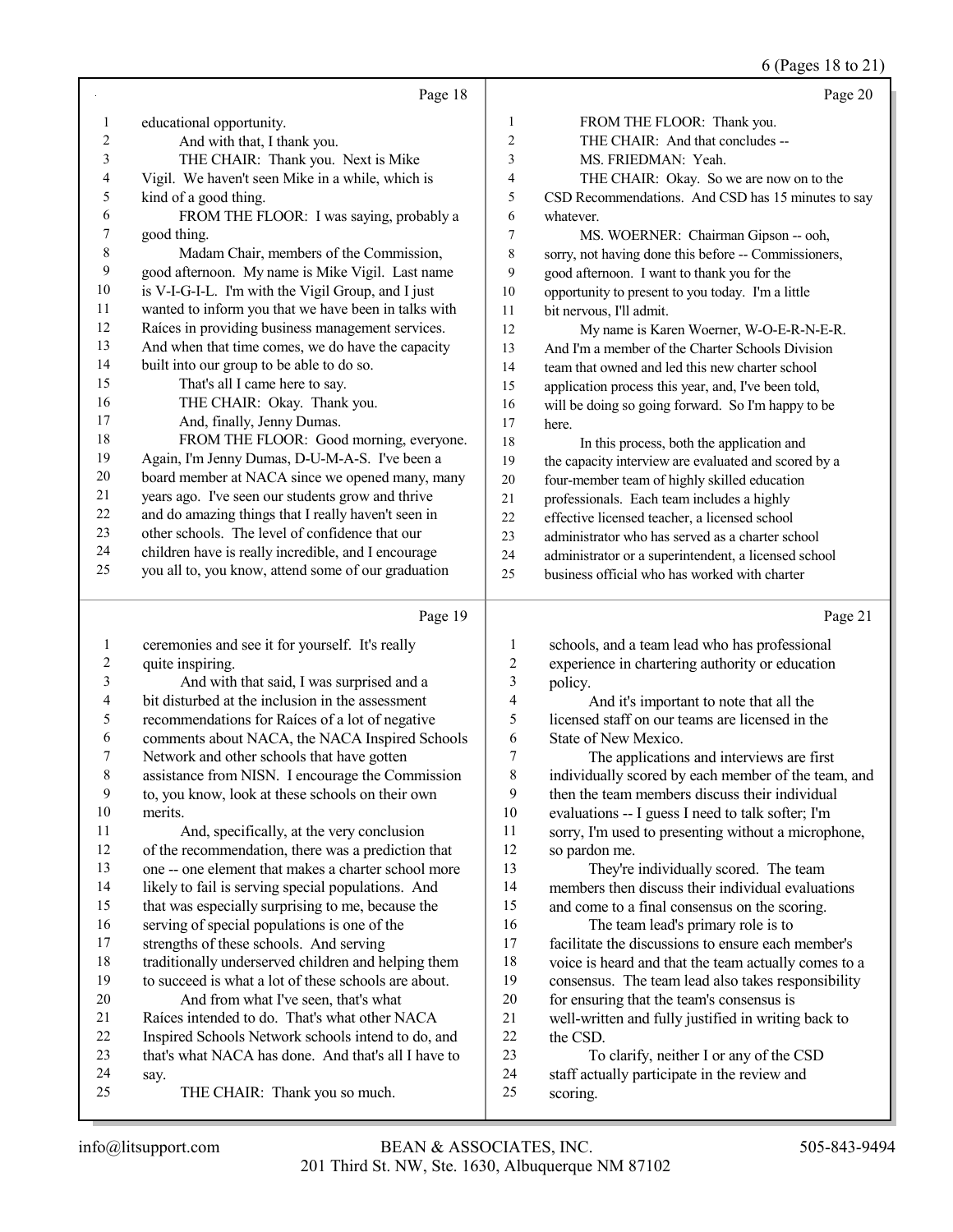### 7 (Pages 22 to 25)

|                          | Page 22                                                                                                 |                          | Page 24                                                                                    |
|--------------------------|---------------------------------------------------------------------------------------------------------|--------------------------|--------------------------------------------------------------------------------------------|
|                          |                                                                                                         |                          |                                                                                            |
| 1                        | A member of the CSD staff did sit in on                                                                 | 1                        | To address the needs of all students,                                                      |
| 2                        | the interviews and all the consensus calls, strictly                                                    | $\mathfrak{2}$           | including those determined to be at risk;                                                  |
| 3                        | to observe to assure that all team members' voices                                                      | $\mathfrak{Z}$           | To create new professional opportunities                                                   |
| $\overline{\mathcal{A}}$ | were heard and to answer any questions related to                                                       | $\overline{\mathbf{4}}$  | for teachers;                                                                              |
| 5                        | statutes, regulations, and policies, if they should                                                     | 5                        | To improve student achievement;                                                            |
| 6<br>7                   | arise. During my observations of any calls and                                                          | 6<br>7                   | To provide parents and students with an                                                    |
| 8                        | interviews, I will tell you that there were very<br>few, if any, questions, which I think speaks to the | $\,$ 8 $\,$              | education -- educational alternative;                                                      |
| 9                        | expertise and knowledge on the team.                                                                    | 9                        | To create new, innovative, and more<br>flexible ways of educating children within the      |
| 10                       | And I think this would be a good time to                                                                | 10                       | public school system;                                                                      |
| 11                       | thank you all for the work that this Commission has                                                     | 11                       | To encourage parental and community                                                        |
| 12                       | done to develop such a robust application process                                                       | 12                       | involvement in the public school system;                                                   |
| 13                       | with very solid, clear, well-enumerated criteria.                                                       | 13                       | To develop a new site-based budgeting;                                                     |
| 14                       | Your work provided clear guidance to the reviewer                                                       | 14                       | And to be held accountable for meeting the                                                 |
| 15                       | teams. And, in fact, we had a survey to get                                                             | 15                       | Department's educational standards and fiscal                                              |
| 16                       | feedback from the team members. It was a very                                                           | 16                       | requirements.                                                                              |
| 17                       | positive response and included a comment that I want                                                    | 17                       | As you know, your application prompts the                                                  |
| 18                       | to read.                                                                                                | $18\,$                   | criteria and the rubrics, incorporates each of those                                       |
| 19                       | Quote, "The application submission                                                                      | 19                       | purposes, and provides the information and tools                                           |
| 20                       | documents and guidance within them are very high                                                        | $20\,$                   | needed by applicants to complete the application and                                       |
| 21                       | quality and a rigorous process that ensures a high                                                      | 21                       | sort of a review team to evaluate whether an                                               |
| $22\,$                   | quality and innovative plan for a charter school. I                                                     | 22                       | application meets the purpose of the Act.                                                  |
| 23                       | commend the Commission for developing such an                                                           | 23                       | The second section I wanted to highlight                                                   |
| 24                       | accountable and transparent process, for applying                                                       | 24                       | is 22-8B-6, subsection L, which states the five                                            |
| 25                       | and receiving authorization for starting a charter                                                      | 25                       | potential reasons for the denial of an application.                                        |
|                          |                                                                                                         |                          |                                                                                            |
|                          |                                                                                                         |                          |                                                                                            |
|                          | Page 23                                                                                                 |                          | Page 25                                                                                    |
| 1                        | school."                                                                                                | 1                        | Your application minimal scoring criteria clearly                                          |
| 2                        | So it's a compliment to your work.                                                                      | 2                        | define one of those elements, which is whether the                                         |
| 3                        | THE CHAIR: Now, I think you need to be a                                                                | $\sqrt{3}$               | application is inadequate.                                                                 |
| 4                        | little closer.                                                                                          | $\overline{\mathcal{L}}$ | Using your rubrics and scoring criteria,                                                   |
| 5                        | MS. WOERNER: Sorry. Thank you. As you                                                                   | $\mathfrak s$            | we have focused our recommendations on the first two                                       |
| 6<br>7                   | know, our work is based in statutes, regulation, and                                                    | 6<br>$\boldsymbol{7}$    | elements of the statutes; that is, whether the                                             |
|                          | PEC policies. And I want to highlight two sections                                                      | 8                        | applications should be denied because they are<br>incomplete or inadequate, or whether the |
| 8<br>9                   | of the Charter Schools Act, which is Article 22 of                                                      | 9                        | applications should be denied because they do not,                                         |
| 10                       | the NMSA 1978, which drives the decisions that will<br>be made today and tomorrow.                      | 10                       | quote, "propose to offer an educational program that                                       |
| 11                       | The first is 22-8B-3, which outlines the                                                                | 11                       | is consistent with the requirements of the Act."                                           |
| 12                       | purpose of the Charter Schools Act. And, basically,                                                     | 12                       | We've also included in our recommendations any                                             |
| 13                       | it is -- was enacted to allow individual schools to                                                     | 13                       | information that is relevant to the other three                                            |
| 14                       | do 11 things. Those 11 purposes are -- and, again,                                                      | 14                       | reasons for denial of an application.                                                      |
| 15                       | pardon me for reading:                                                                                  | 15                       | The obvious purpose and goal of the                                                        |
| 16                       | To enable individual schools to structure                                                               | 16                       | application process is to ensure approvals are                                             |
| 17                       | their educational curriculum;                                                                           | 17                       | granted only to those applicant teams who                                                  |
| 18                       | To encourage the use of different and                                                                   | $18\,$                   | demonstrate the capacity and preparedness to open a                                        |
| 19                       | innovative teaching methods that are based on                                                           | 19                       | high-quality charter school that will effectively                                          |
| 20                       | reliable research and effective practices, or those                                                     | $20\,$                   | educate our students. Approval by this Commission                                          |
| 21                       | that have been replicated successfully in schools                                                       | $21\,$                   | must mean that the applicant has been able to                                              |
| 22                       | with diverse characteristics;                                                                           | 22                       | demonstrate that he will be ready to open a school                                         |
| 23                       | To allow the development of different and                                                               | 23                       | and start effectively protecting and educating                                             |
| 24<br>25                 | innovative forms of measuring student learning and<br>achievement;                                      | 24<br>25                 | children and safeguarding public assets in less than<br>a short year from now.             |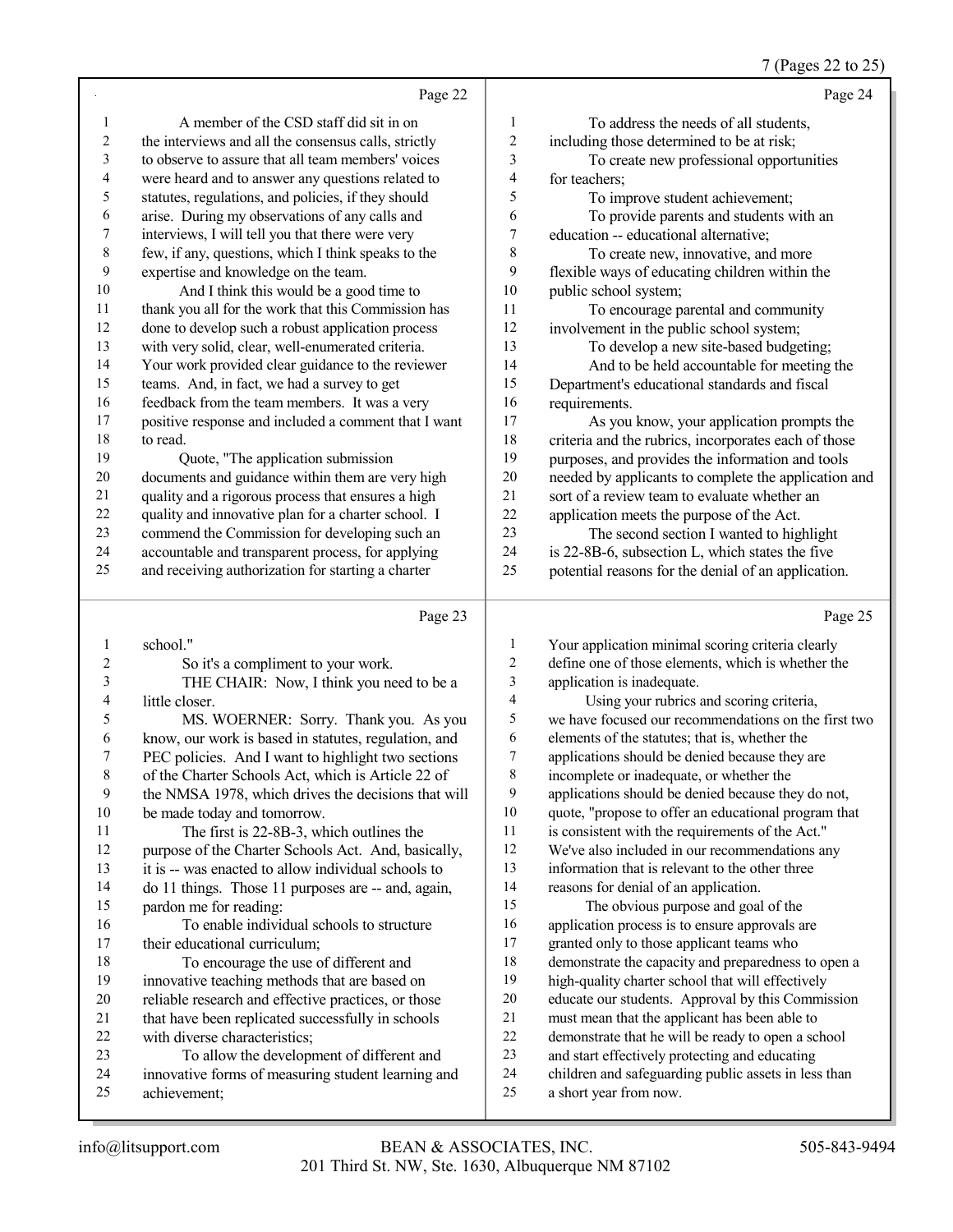8 (Pages 26 to 29)

|    | Page 26                                             |                | Page 28                                              |
|----|-----------------------------------------------------|----------------|------------------------------------------------------|
| 1  | Over more than 15 years in New Mexico, we           | 1              | met.                                                 |
| 2  | have certainly learned that teams who are solid in  | $\overline{c}$ | The applicant team did provide a lengthy,            |
| 3  | all areas, including organizational and financial,  | 3              | detailed response that attempted to respond to       |
| 4  | prior to their implementation year, are the ones    | 4              | nearly every score that was not a Meets Criteria.    |
| 5  | able to succeed. Teams that do not demonstrate      | 5              | And those responses, as you know, have not been      |
| 6  | strength in all areas will not be able to meet the  | 6              | scored.                                              |
| 7  | high expectations and standards for educating and   | 7              | The second set that we just got this past            |
| 8  | protecting our students or for safeguarding those   | 8              | Friday, the responses themselves were not scored.    |
| 9  | state resources. And our students don't have a year | 9              | However, they are concerning to CSD, as many of them |
| 10 | or two for the students to become strong enough in  | 10             | demonstrate the applicant team doesn't understand    |
| 11 | the schools to operate effectively.                 | 11             | the shortcomings in their application, nor the       |
| 12 | Please know that it's never easy to                 | 12             | criteria from the rubrics that were missing.         |
| 13 | recommend denial; however, in this case, the        | 13             | Having said that, I do want to recognize,            |
| 14 | applicant team for Raíces del Saber Xinachtli       | 14             | as Ms. Voigt mentioned earlier, it was evident       |
| 15 | Community School has not met the clear transparent  | 15             | throughout the process that the applicant team has a |
| 16 | and rigorous criteria established by this           | 16             | strong commitment to innovating the methods of       |
| 17 | Commission.                                         | 17             | Xinachtli. It's also clear that some members of the  |
| 18 | Part C of your application clearly                  | 18             | community are very eager for a new charter school    |
| 19 | outlines the minimum scoring expectation. And there | 19             | option in that area of the state.                    |
| 20 | are three requirements:                             | 20             | However, those two factors are not enough            |
| 21 | One is no response is evaluated as Falls            | 21             | to suggest that the school will be successful and    |
| 22 | Far Below the Criteria. And this application did    | 22             | that they're ready to serve the best interests of    |
| 23 | have one Falls Far Below. It was in the financial   | 23             | the students at this time.                           |
| 24 | section, as well as three interview responses that  | 24             | In fact, the data indicates otherwise.               |
| 25 | were scored as Falls Far Below.                     | 25             | And for the last commenter's point, what was in the  |
|    | Page 27                                             |                | Page 29                                              |

#### Page 27

|    | rage $27$                                            |    | rage 2.                                              |
|----|------------------------------------------------------|----|------------------------------------------------------|
| 1  | No. 2, no more than three responses may be           | 1  | recommendation is not about that serving special     |
| 2  | evaluated as Approaches the Criteria in any one      | 2  | populations is not important; it's critically        |
| 3  | section. This application was rated as Approaches    | 3  | important. But there were inadequacies in those      |
| 4  | the Criteria in 10 of 13 in the Academic section, 13 | 4  | areas on the application that have led to failure in |
| 5  | of 22 in the Organizational section, and 3 of 8 in   | 5  | other schools, inadequacies in the Finance section,  |
| 6  | the Financial section, with one of the eight scored  | 6  | in the Serving Special Populations section, in the   |
| 7  | Falls Far Below, which means 50 percent of the       | 7  | Assessment and Governance sections. It was not that  |
| 8  | Financial section met the criteria.                  | 8  | we were saying that the -- that the Serving Special  |
| 9  | Third requirement is that the applicant              | 9  | Populations is not important; it most definitely is. |
| 10 | must earn 95 percent of the available points or      | 10 | In closing, the applicant team has not               |
| 11 | more. As you know, this application scored just      | 11 | demonstrated the capacity to open an effective       |
| 12 | under 66 percent.                                    | 12 | high-quality charter school and, therefore, PED      |
| 13 | Remember, the scoring was done by                    | 13 | recommends denial of this application.               |
| 14 | education professionals that know what it takes to   | 14 | Going a step further, in light of the                |
| 15 | write a charter school. And the statistics on that   | 15 | team's enthusiasm and belief in the proposed         |
| 16 | team collectively include 24 years of experience in  | 16 | Xinachtli method and the hard work the team has      |
| 17 | traditional public schools, 51 years of experience   | 17 | invested thus far, it is further recommended that    |
| 18 | in public charter schools, 42 years of classroom     | 18 | the school take the feedback provided via this       |
| 19 | teaching experience, 35 years in administrator       | 19 | evaluation process, work on those inadequacies, and  |
| 20 | experience, and -- yes, I'm reading these, because I | 20 | resubmit a stronger application in the future. The   |
| 21 | don't remember -- 24 years of business management    | 21 | PED and, I'm certain, this Commission would like to  |
| 22 | experience, and nearly 70 combined years of          | 22 | establish that this group is set up to be            |
| 23 | education in New Mexico.                             | 23 | successful.                                          |
| 24 | In this case, the minimum scoring                    | 24 | And with that, I stand for questions, if             |
| 25 | expectation set by this Commission have not been     | 25 | there are any.                                       |
|    |                                                      |    |                                                      |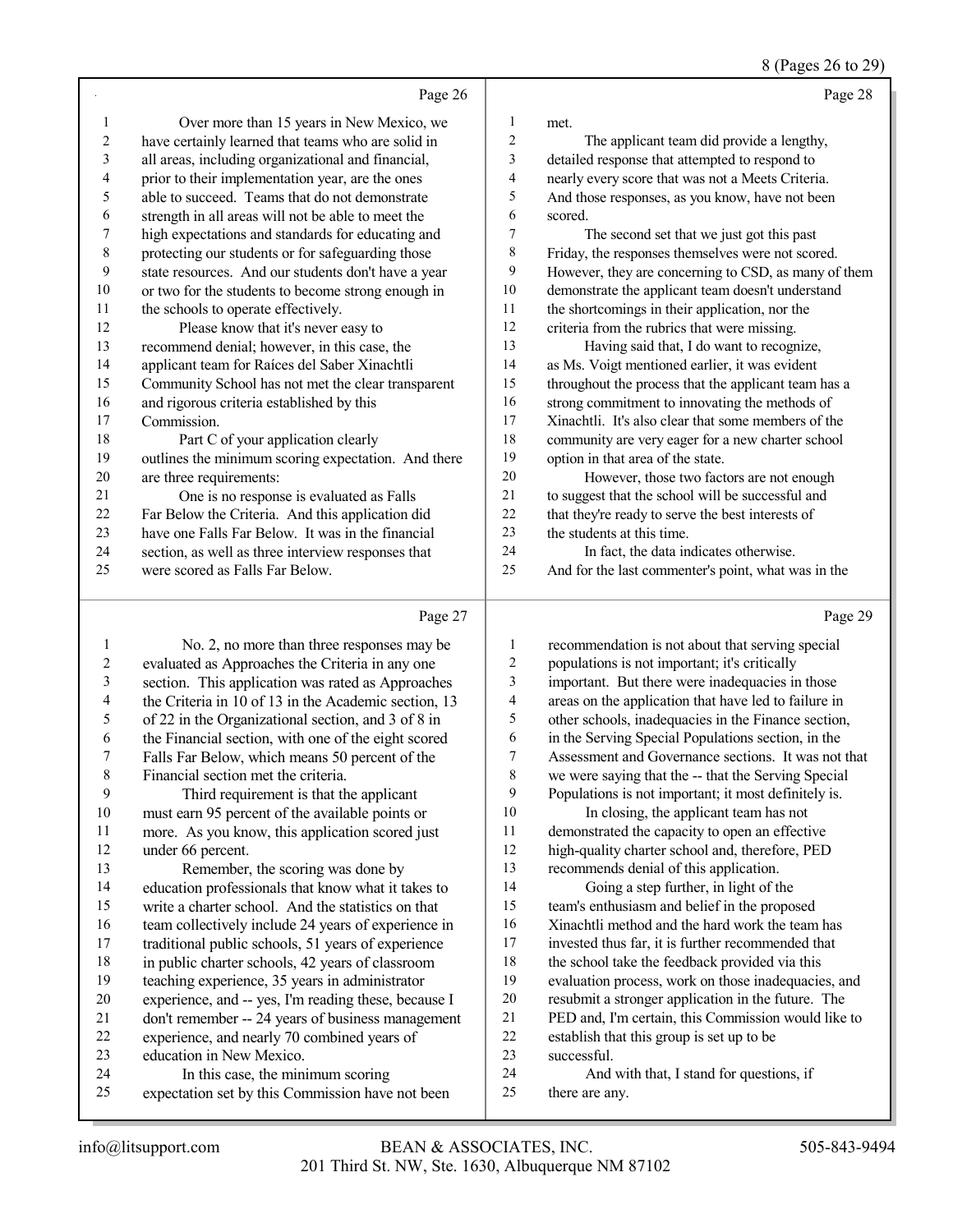9 (Pages 30 to 33)

|                | Page 30                                             |    | Page 32                                              |
|----------------|-----------------------------------------------------|----|------------------------------------------------------|
| 1              | Thank you.                                          | 1  | NACA Inspired Schools Network and criticizes the     |
| $\overline{c}$ | THE CHAIR: At this point in time, it's              | 2  | support that they offer to other charter schools.    |
| 3              | not open for questions.                             | 3  | This request was also -- has already been            |
| 4              | MS. WOERNER: I'm sorry. Thank you.                  | 4  | made as written responses, which was submitted       |
| 5              | THE CHAIR: So, now, there's 15 minutes              | 5  | directly to the Commission on August 17th. We        |
| 6              | for the applicant team to come up.                  | 6  | believe that the inclusion of that information is    |
| 7              | And I'll just remind you all once again to          | 7  | both insignificant and irrelevant, and we ask that   |
| 8              | please introduce yourself and spell your last name  | 8  | the Commission not consider it when rendering their  |
| 9              | for the record.                                     | 9  | decision for the following reasons:                  |
| 10             | Thank you.                                          | 10 | First, it is unclear why that information            |
| 11             | FROM THE FLOOR: Good afternoon,                     | 11 | is even in the recommendation. It says nothing       |
| 12             | Madam Chair, members of the Commission. My name is  | 12 | about Raíces' application, or the hard work they     |
| 13             | Natasha Cuylear. I'm an attorney with the Dumas Law | 13 | have dedicated to the charter school application     |
| 14             | Office. I'm here in support of the school today.    | 14 | process. We see the inclusion of that information    |
| 15             | MR. CARLOS ACEVES: Carlos Aceves.                   | 15 | as a personal attack on NISN. But this attack is     |
| 16             | founding member of Raíces, bilingually certified    | 16 | misguided, because NISN don't hire staff for Raíces  |
| 17             | schoolteacher in Texas. Aceves, A-C-E-V-E-S.        | 17 | and they do not make decisions regarding the         |
| 18             | MS. ROCIO BENEDICTO: My name is Rocio               | 18 | school's management, governance, or policy.          |
| 19             | Benedicto, B-E-N-E-D-I-C-T-O, and I am a board      | 19 | Lastly, it is completely irrelevant that             |
| 20             | member of Raíces del Saber Xinachtli Community      | 20 | other NISN-affiliated charter schools have           |
| 21             | School.                                             | 21 | experienced -- have allegedly experienced --         |
| 22             | DR. JANE ASCHE: Good afternoon,                     | 22 | challenges with financial management and leadership, |
| 23             | Madam Chair and Commissioners. My name is Jane      | 23 | and it is unfair to assume that Raices will          |
| 24             | Asche, a board member of Raíces. My last name is    | 24 | experience those same challenges.                    |
| 25             | spelled A-S-C-H-E.                                  | 25 | Now I'd like to turn it over to the school           |
|                | Page 31                                             |    | Page 33                                              |

#### Page |

|    | $I$ age $JI$                                         |    | r age be                                            |
|----|------------------------------------------------------|----|-----------------------------------------------------|
|    | FROM THE FLOOR: Good afternoon, members.             | 1  | so you can hear about the great work that they've   |
| 2  | My name is Lucía Carmona, C-A-R-M-O-N-A. I'm a       | 2  | done.                                               |
| 3  | cofounder and project coordinator of this -- Raíces. | 3  | DR. JANE ASCHE: Good afternoon, once                |
| 4  | MS. NATASHA CUYLEAR: Good afternoon,                 | 4  | again. I'm Jane Asche, a board member. And I want   |
| 5  | Commissioners, Madam Chair. Contrary to what the     | 5  | to share with you today that we are very committed  |
| 6  | Department has reported today, Raíces has submitted  | 6  | to moving forward with our planning for Raíces. And |
| 7  | a complete and adequate application, and they have   | 7  | here's what we have been working on since the       |
| 8  | proven that they have the experience, knowledge, and | 8  | July 20 public hearing in Las Cruces.               |
| 9  | competence to successfully open and operate a        | 9  | No. 1, with regard to a business manager,           |
| 10 | charter school.                                      | 10 | we have contacted the Vigil Group, and they are     |
| 11 | The response the school submitted on                 | 11 | ready, willing, and able to act -- to contract with |
| 12 | August 17th was simply -- was simply showing the     | 12 | Raíces for business management services, once the   |
| 13 | Commission that we know what's in our application    | 13 | charter is approved.                                |
| 14 | and emphasizing those parts of the application that  | 14 | Michael Vigil, whom you met earlier in the          |
| 15 | we believe CSD or the review team may have           | 15 | public comments, from this firm is here today,      |
| 16 | overlooked in their evaluation.                      | 16 | should you have any questions of him.               |
| 17 | Before you hear from the school, I'd also            | 17 | No. 2, we have engaged in additional                |
| 18 | like to briefly address the Commission to make a     | 18 | conversations with the staff at Dual Language       |
| 19 | formal request for the record. On behalf of Raíces,  | 19 | Education of New Mexico to reconsider whether the   |
| 20 | I would like to request that the Additional          | 20 | growth rates and metrics we propose to measure our  |
| 21 | Information section of the CSD's recommendation not  | 21 | mission-related goal of developing bilingualism are |
| 22 | be considered by the Commission when rendering their | 22 | both rigorous and attainable, using the 90/10 Dual  |
| 23 | decision today.                                      | 23 | Language Immersion model. We confirmed that, in     |
| 24 | That -- the Additional Information                   | 24 | fact, they are rigorous and attainable; although we |
| 25 | section, which begins on Page 18, talks about the    | 25 | look forward to a chance to negotiate the growth    |
|    |                                                      |    |                                                     |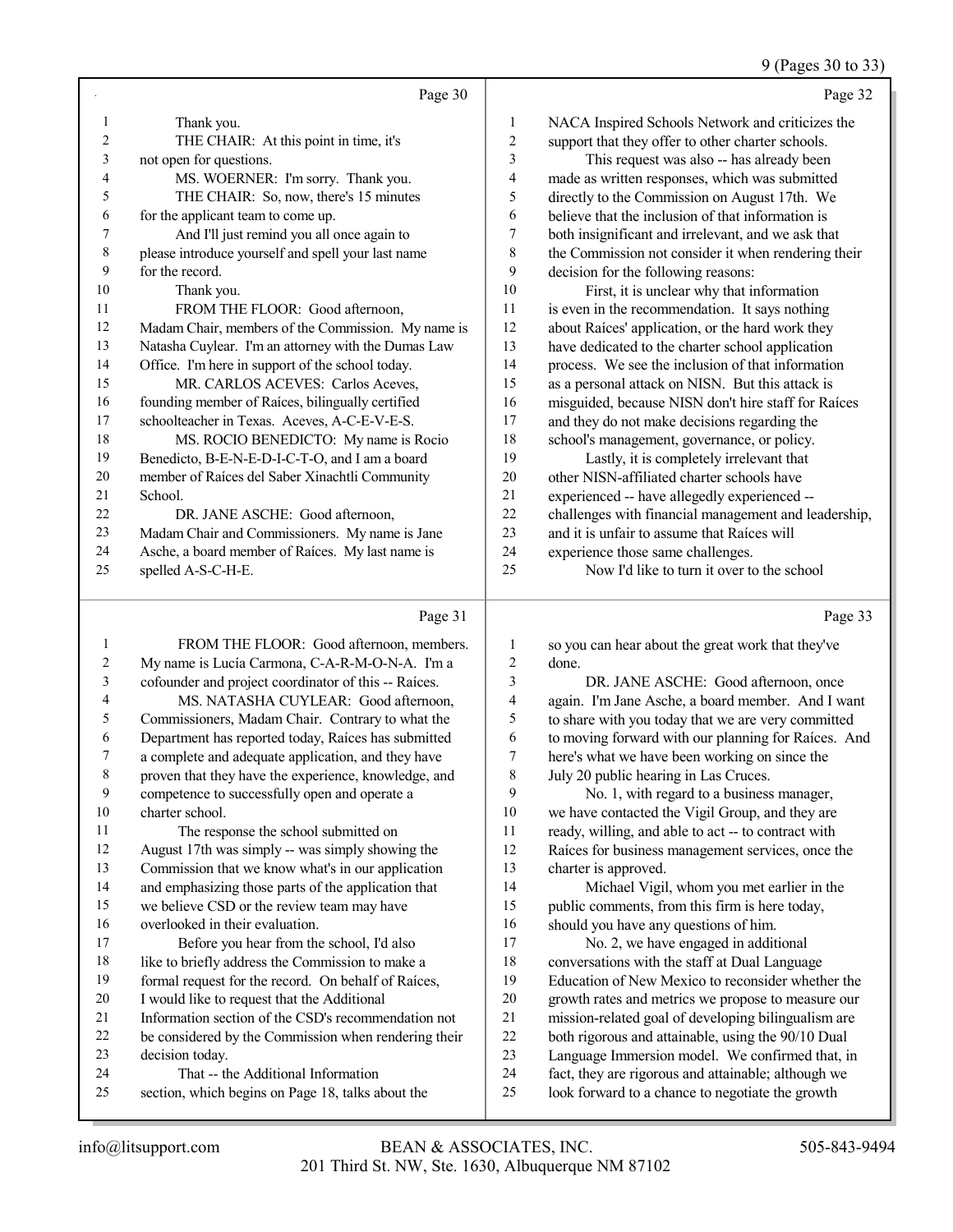#### 10 (Pages 34 to 37)

|                         |                                                      |                         | $10 \text{ (}1 \text{ u}$ gus 5 1 to 5 1             |
|-------------------------|------------------------------------------------------|-------------------------|------------------------------------------------------|
|                         | Page 34                                              |                         | Page 36                                              |
| 1                       | targets on assessments during our contract           | 1                       | achievement of the school's missions and academic    |
| $\boldsymbol{2}$        | negotiations.                                        | $\overline{\mathbf{c}}$ | goal, the careful monitoring of financial            |
| $\mathfrak{Z}$          | Thirdly, we are refining the work plan for           | 3                       | management, and meeting State legal requirements for |
| 4                       | the Director of Operations and Community Engagement  | 4                       | both board and school performance.                   |
| 5                       | to align with the planning year requirements and     | 5                       | In summary, we are taking the immense                |
| 6                       | communication plan. This position will be critical   | 6                       | responsibilities of our board role very seriously    |
| 7                       | in the development and implementation of a           | 7                       | and moving forward to prepare for opening the school |
| $\,$ $\,$               | communication framework between the governance body, | 8                       | in 2019.                                             |
| 9                       | the principal, faculty, parents, and community       | 9                       | Thank you.                                           |
| $10\,$                  | members. We are designing it to serve as a conduit   | 10                      | MR. CARLOS ACEVES: Madam Chairman,                   |
| 11                      | for gathering input for planning, developing         | 11                      | Commissioners, good afternoon. Buenos tardes.        |
| 12                      | community resources, and tracking data to monitor    | 12                      | (Spoken Native language.)                            |
| 13                      | school and student success.                          | 13                      | I had the privilege in 1990 to be part of            |
| 14                      | Fourth, we are working on developing                 | 14                      | a team, small team, that met in Scottsdale, Arizona, |
| 15                      | budget requests for grants, which include such       | 15                      | to develop the Xinachtli idea. And we developed the  |
| 16                      | things as the costs involved in converting an        | 16                      | concept and a preliminary program, preliminary       |
| $17\,$                  | E-Occupancy-approved facility at 208 East Lohman     | 17                      | curriculum, for it.                                  |
| $18\,$                  | into an environment for K-5 students. And then once  | 18                      | In 1992, I quit my job as a media producer           |
| 19                      | the application is approved, New Mexico State        | 19                      | to go into the public schools and try out this idea  |
| $20\,$                  | University will begin working on the permanent site  | $20\,$                  | and this -- this project. For three years, the       |
| $21\,$                  | with the Raza Development Funds that will be made    | 21                      | activities were confined to my classroom, and the    |
| 22                      | available.                                           | 22                      | children taught me a lot about what I was trying to  |
| 23                      | We are tracking the upcoming opportunities           | 23                      | teach them.                                          |
| 24                      | to schedule board member training to meet the        | 24                      | In 1996, I was -- I changed school                   |
| 25                      | 10 hours required by the PED.                        | 25                      | districts. I went back to the same school district   |
|                         |                                                      |                         |                                                      |
|                         | Page 35                                              |                         | Page 37                                              |
| 1                       | One team member is now registered for the            | $\mathbf{1}$            | where I graduated from all the way from kindergarten |
| $\overline{\mathbf{c}}$ | New Mexico Association for Bilingual Education       | $\overline{\mathbf{c}}$ | through high school. I went to Canutillo             |
| 3                       | Institute to be held in Las Cruces on                | 3                       | Independent School District. And there, the          |
| 4                       | September 29th. The Institute will focus on          | 4                       | principal was very welcoming to the ideas and the    |
| 5                       | language transfer, navigating two languages while    | 5                       | curriculum, and it became an adjunct program for the |
| 6                       | conquering standards, and the power of               | 6                       | bilingual program that we had in place there in      |
| 7                       | meta-linguistic strategies, as students become       | 7                       | Canutillo Elementary, which, by the way, was the     |
| $\,8\,$                 | bilingual, biliterate, and bicultural.               | 8                       | first -- our school, Canutillo Elementary, was the   |
| 9                       | Additionally, we have been in                        | 9                       | first to implement a two-way dual language practice. |
| $10\,$                  | conversations with New Mexico School Boards          | 10                      | And, you know, as things went on, we had             |
| 11                      | Association consultant -- a consultant from them,    | 11                      | success. But in 2012 -- well, actually, it had been  |
| 12                      | who will provide training and assistance with        | 12                      | in 2008 -- we got a new superintendent, and then     |
| 13                      | development of a template to guide the board's       | 13                      | eventually a new principal. And both of them feared  |
| 14                      | self-evaluation process, including developing        | 14                      | that Xinachtli was not going -- was going to         |
| 15                      | corrective actions for continuous improvement in the | 15                      | interfere with the curriculum they wanted, geared to |
| 16                      | key functions of our board responsibilities.         | 16                      | passing the -- in Texas, they call it the STAAR      |
| $17\,$                  | Next, we have -- we are expanding and                | 17                      | test. Yours is the PARCC. And so the program was     |
| 18                      | clarifying our plan to meet the needs of special     | 18                      | terminated in 2012 by my principal.                  |
| 19                      | education students with as much inclusion as         | 19                      | What I want to -- would like for you to              |
| $20\,$                  | possible, but also with specialized pullout          | $20\,$                  | remember about Xinachtli is basically four words:    |
| $21\,$                  | instruction, when needed, by any given student.      | 21                      | relevant, universal, responsive, and enriching.      |
| $22\,$                  | And, finally, I would like to say our                | $22\,$                  | It is relevant because it's based on a               |
| 23                      | board members are reaffirming our commitment to vote | 23                      | historical experience that most of the students that |

- And, finally, I would like to say our board members are reaffirming our commitment to vote
- the -- devote the time necessary to effectively
- monitor the performance of the principal, the

23 historical experience that most of the students that<br>24 we are targeting in Southern New Mexico can relat 24 we are targeting in Southern New Mexico can relate<br>25 to. It's indigenous Mexican culture. And so they to. It's indigenous Mexican culture. And so they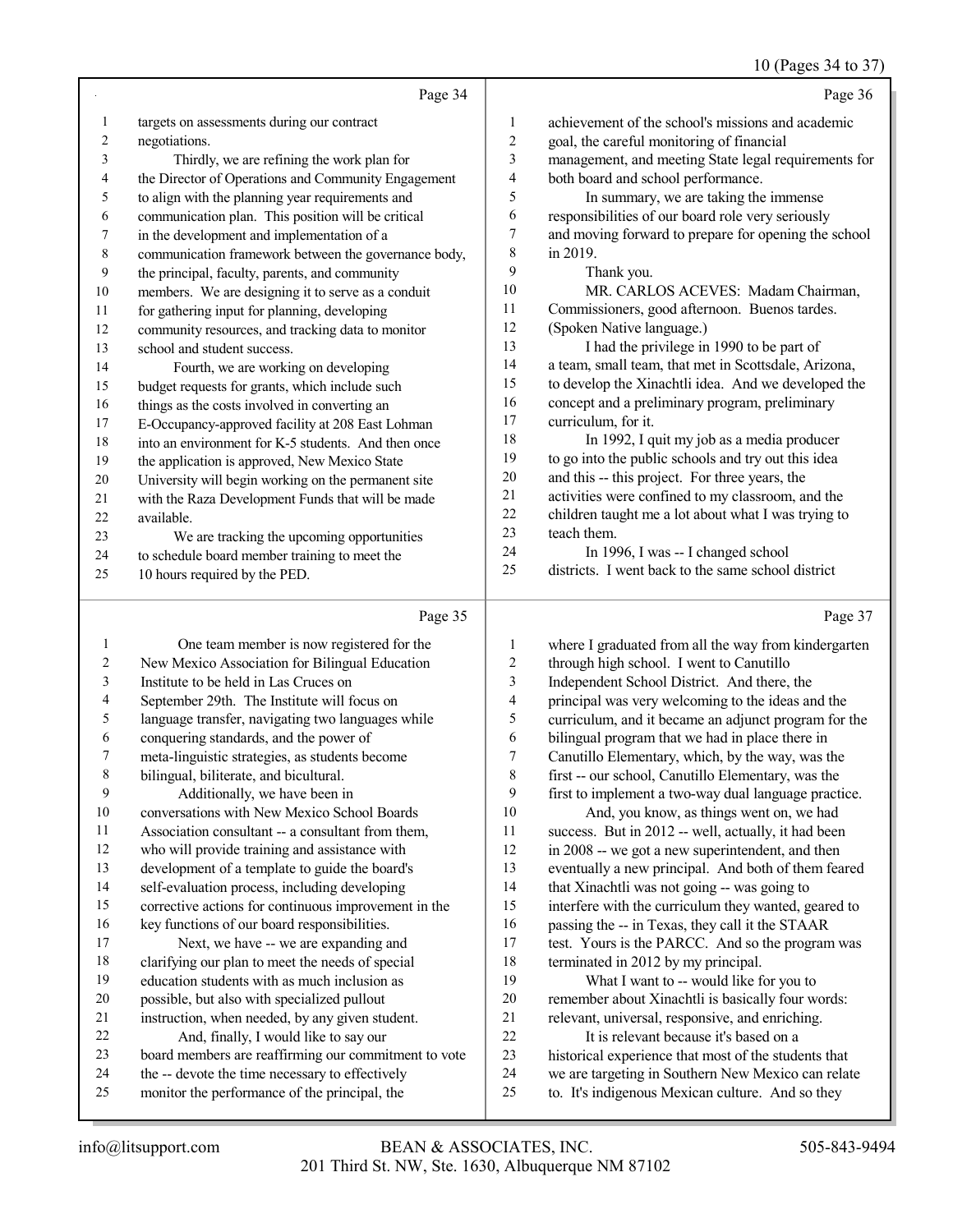# 11 (Pages 38 to 41)

|    | Page 38                                              |                | Page 40                                             |
|----|------------------------------------------------------|----------------|-----------------------------------------------------|
| 1  | will find it relevant. In fact, my experience is     | 1              | this will be the second year that we are            |
| 2  | that Mexican-American students do find it relevant,  | 2              | implementing Xinachtli as an enrichment program     |
| 3  | and especially the parents when their kids go home   | 3              | there at our school.                                |
| 4  | and teach them how to read the Aztec calendar.       | $\overline{4}$ | And this time, all children get exposed             |
| 5  | But it's also universal, because it isn't            | 5              | to -- have gotten exposed to the program. Last      |
| 6  | just applicable to the Mexican-American population   | 6              | year, it's K through 5. And this year, we're going  |
| 7  | or indigenous populations. You know, what child      | 7              | to do it again, unless, of course, you approve the  |
| 8  | doesn't enjoy a math system that is based on the     | 8              | school and I have to dedicate all my time to this,  |
| 9  | natural fact that we have 10 fingers and 10 toes?    | 9              | which I gladly will.                                |
| 10 | What child doesn't enjoy geometry that is based on   | 10             | Thank you so much.                                  |
| 11 | the proportions of the human body, and they learn    | 11             | THE CHAIR: There's one minute left?                 |
| 12 | that through their body, they can create circles and | 12             | MS. FRIEDMAN: One minute.                           |
| 13 | squares and find out the proportionality between     | 13             | DR. JANE ASCHE: One minute, total.                  |
| 14 | them.                                                | 14             | MS. ROCIO BENEDICTO: One minute. So it's            |
| 15 | You know, what child doesn't like a                  | 15             | going to cut everything I have to say down to --    |
| 16 | science that is integrated with nature and where     | 16             | there are two points that I'd like to make.         |
| 17 | numbers are -- are integrated with myths and         | 17             | Good afternoon, Chair and Commissioners.            |
| 18 | stories? What child doesn't like literature that is  | 18             | There are two points I'd like to make. And one      |
| 19 | based on a mythology is that rich in symbols and     | 19             | point is that there is great support for this       |
| 20 | moral lessons?                                       | 20             | culturally responsive, innovative school throughout |
| 21 | And this is what makes Xinachtli not only            | 21             | Las Cruces. I am a Director of Outreach Projects in |
| 22 | relevant, but universally applicable.                | 22             | the College of Education at New Mexico State        |
| 23 | It is culturally responsive because we've            | 23             | University, and I know that the college and         |
| 24 | designed -- all throughout Xinachtli, we also        | 24             | university are committed to supporting Raíces, once |
| 25 | include the child's personal and community           | 25             | the charter is approved.                            |
|    |                                                      |                |                                                     |
|    | Page 39                                              |                | Page 41                                             |

#### Page

|                | $1$ ago $J$                                          |                | $1 \text{ age}$                                      |
|----------------|------------------------------------------------------|----------------|------------------------------------------------------|
|                | experience. So they bring their own experiences,     |                | At a minimum, the space for the school is            |
| $\overline{c}$ | their own knowledge into this historical experience, | 2              | being considered in future planning.                 |
| 3              | and, thus, it fosters a positive identity.           | 3              | The College of Education is viewing this             |
| 4              | We're not -- Xinachtli doesn't impose an             | 4              | as an opportunity to extend its concept of a         |
| 5              | outside identity that everybody has to be an Aztec   | 5              | laboratory school. Currently, we have Myrna's        |
| 6              | or everybody has to be indigenous; but rather it     | 6              | Children's Village, which is serving as a laboratory |
| 7              | combines it, integrates each child's experience in   | $\overline{7}$ | school for early childhood education majors.         |
| $\,8\,$        | their family, in their community, to create          | 8              | We need a K-5 school for our teacher                 |
| 9              | knowledge that develops their own personality, their | 9              | preparation program. We need a school that will      |
| 10             | own identity.                                        | 10             | provide our teacher candidates with the experiences  |
| 11             | Finally, it's enriching, because it -- the           | 11             | that they need to be classroom-ready on their first  |
| 12             | Xinachtli concept and curriculum lends itself to     | 12             | day as public school teachers.                       |
| 13             | being integrated in all subject areas; so that a     | 13             | Raíces stands ready to serve as a learning           |
| 14             | math teacher can integrate aspects of Xinachtli as   | 14             | laboratory for any administrator, teacher, or        |
| 15             | well as -- as a reading teacher or a writing         | 15             | teacher education programs that would like to learn  |
| 16             | teacher, a science teacher, social science teacher.  | 16             | with us.                                             |
| 17             | It doesn't -- it's not just an adjunct program. It   | 17             | My point has to do with equity.                      |
| $18\,$         | can be a program that's integrated into the rest of  | 18             | MS. FRIEDMAN: Your time is up.                       |
| 19             | the curriculum.                                      | 19             | MS. ROCIO BENEDICTO: Okay. Thank you.                |
| 20             | I -- I retired in 2015 to seek other areas           | 20             | THE CHAIR: Thank you. Appreciate that.               |
| 21             | for Xinachtli. I do presentations. I've written      | 21             | So we're up for questions from the                   |
| 22             | articles. But my most comforting event has been      | 22             | Commissioners.                                       |
| 23             | that this would be my second year where I've         | 23             | And if I could just get just a little                |
| 24             | returned to my school district, Canutillo ISD, at a  | 24             | clarification; because, Jane, you were trying to get |
| 25             | different school, Bill Childress Elementary, and     | 25             | everything in so quickly, I missed most of the       |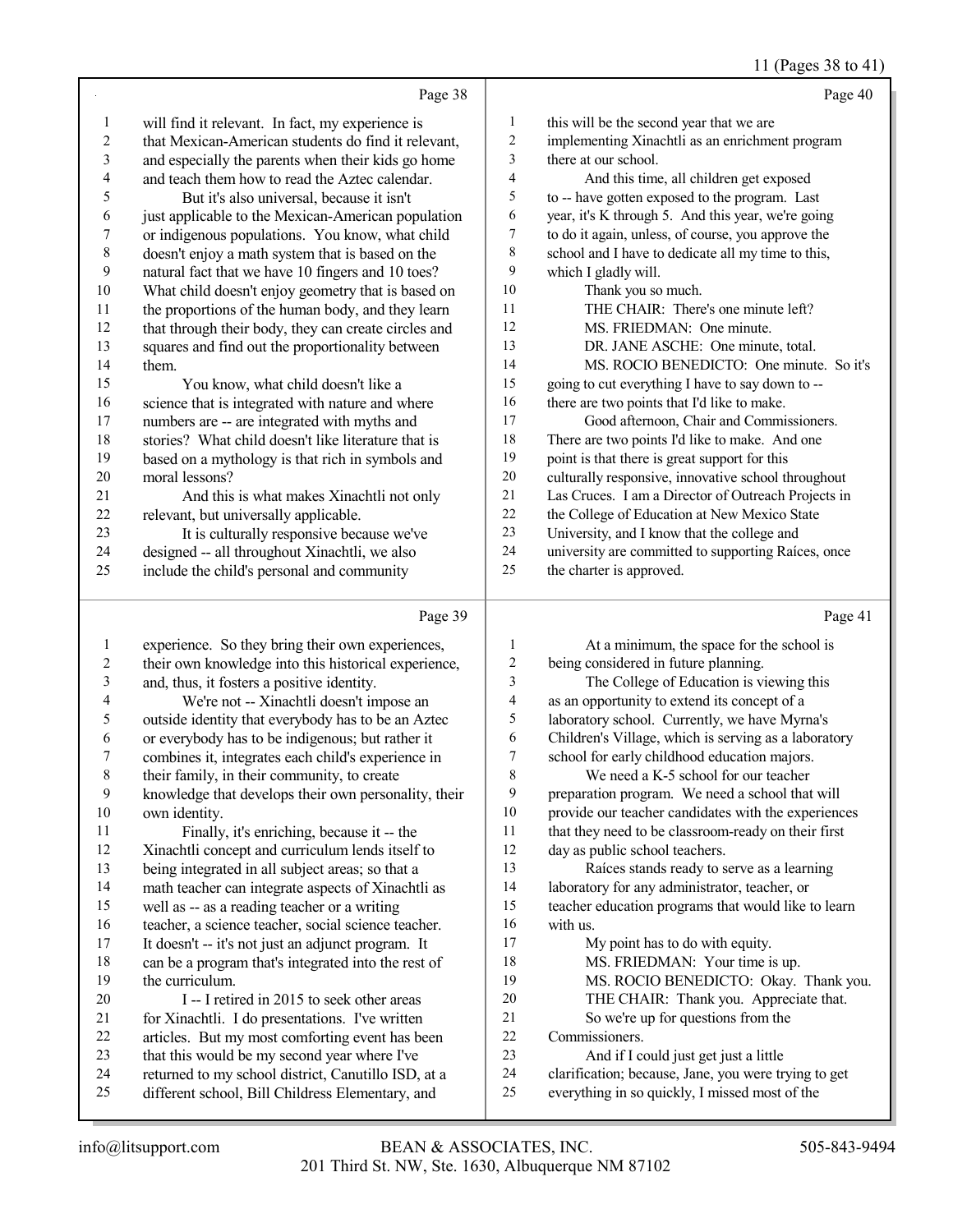12 (Pages 42 to 45)

|          |                                                                                    |                | $12 \text{ (1450)}$ 12 to 13                                                                        |
|----------|------------------------------------------------------------------------------------|----------------|-----------------------------------------------------------------------------------------------------|
|          | Page 42                                                                            |                | Page 44                                                                                             |
| 1        | information on what you're going to use to track                                   | 1              | MR. CARLOS ACEVES: No, it's not optional.                                                           |
| 2        | your data, because I was still writing "keeping                                    | 2              | It's during school. Kids go -- they work on                                                         |
| 3        | track" on notes.                                                                   | 3              | segments of six weeks. And then each class goes on                                                  |
| 4        | So what is that? Is it a group that                                                | $\overline{4}$ | Fridays to my classroom, and I do a 45-minute lesson                                                |
| 5        | you've partnered with to help you track data? I                                    | 5              | in K through 5. And then the following six weeks,                                                   |
| 6        | think it was the second point.                                                     | 6              | another section goes. So all kids are exposed to                                                    |
| 7        | DR. JANE ASCHE: Yeah. What I was                                                   | 7              | Xinachtli through the year, K through 5.                                                            |
| 8        | speaking about that I think you're refer--- that                                   | 8              | THE CHAIR: Okay. Thank you.                                                                         |
| 9        | you're referring to is the role of the Director of                                 | 9              | Commissioners? I mean, there were a                                                                 |
| 10       | Operations and Community Engagement. This person is                                | 10             | number of us that were down in Cruces, so I think we                                                |
| 11       | going to have a major role in setting up the                                       | 11             | had most of our -- I can speak for myself. Most of                                                  |
| 12       | communication systems.                                                             | 12             | my questions were answered through the community                                                    |
| 13       | We did describe in the application a                                               | 13             | input time.                                                                                         |
| 14       | number of things that we would do with regard to                                   | 14             | Commissioner Toulouse?                                                                              |
| 15       | tracking data, and that we will have an electronic                                 | 15             | COMMISSIONER TOULOUSE: Madam Chair, I do                                                            |
| 16       | data dashboard. But getting this communicated to                                   | 16             | want to say I think my questions and concerns were                                                  |
| 17       | all the people who need to understand that data to                                 | 17             | answered then. But I do want to state two things.                                                   |
| 18       | make good judgments about where to make improvements                               | 18             | Number one, Ms. Woerner, while you did a                                                            |
| 19       | and then course corrections will fall on that                                      | 19             | good presentation, I don't need to be told how we do                                                |
| $20\,$   | person's -- that -- who's in that position of the --                               | $20\,$         | this. This is my sixth year of doing it. I wanted                                                   |
| 21       | THE CHAIR: Right. But didn't you -- and                                            | 21             | much more details summarized for me on what the                                                     |
| 22       | maybe I just was just hearing incorrectly. Didn't                                  | 22             | reviewers found in a way that you can explain                                                       |
| 23       | you identify, or did you identify, that there is a                                 | 23             | better.                                                                                             |
| 24       | group that you've already contacted for help with                                  | 24<br>25       | For instance, you know, I look here, and                                                            |
| 25       | that? Or no?                                                                       |                | it says, "Capacity overall score, 50 points out of                                                  |
|          |                                                                                    |                |                                                                                                     |
|          | Page 43                                                                            |                | Page 45                                                                                             |
| 1        |                                                                                    | 1              |                                                                                                     |
| 2        | DR. JANE ASCHE: That was on the                                                    | $\overline{2}$ | 92." And yet I look at this that I see it, at least                                                 |
| 3        | self-evaluation of the board.                                                      | 3              | on the capacity interview, they met every single one                                                |
| 4        | THE CHAIR: Oh, yeah. That, I -- I was                                              | $\overline{4}$ | here on this page here. They're all green on the                                                    |
| 5        | probably just processing two things at one time.                                   | 5              | capacity interview.<br>MS. WOERNER: I'm sorry, Commissioner.                                        |
| 6        | DR. JANE ASCHE: Okay.<br>THE CHAIR: Thanks. And if I could just                    | 6              | The capacity interview for this school is actually                                                  |
| 7        | get a little clarification. When it was mentioned                                  | 7              | this section here. I think you may be looking at                                                    |
| 8        | that Canutillo School District stopped using the                                   | 8              | the other school's.                                                                                 |
| 9        | program because they felt it wouldn't -- it could                                  | 9              | COMMISSIONER TOULOUSE: Oh, okay. But,                                                               |
| 10       | somewhat hinder their opportunity to succeed well on                               | 10             | again, I want you to summarize for me; because I                                                    |
| 11       | the STAAR test, can you identify anything in                                       | 11             | compared the two applications. And, again, this is                                                  |
| 12       | particular that the school district felt was not                                   | 12             | my sixth year of doing this. While I did see more                                                   |
| 13       | necessarily appropriate to help them achieve on the                                | 13             | detail in some areas in the one we'll hear tomorrow                                                 |
| 14       | STAAR's? Or was that not -- maybe it wasn't                                        | 14             | than this one, I did not find nearly this large a                                                   |
| 15       | identified.                                                                        | 15             | discrepancy as these things show.                                                                   |
| 16       | MR. CARLOS ACEVES: My principal just told                                          | 16             | I also know that one of the reviewers on                                                            |
| 17       | me, "You will not teach this anymore. This does not                                | $17\,$         | this, whether she may have a lot of experience or                                                   |
| 18       | go with our curriculum, and it's going to stop."                                   | $18\,$         | not, is just opening her own school this year. I'm                                                  |
| 19       | And I just said, "Yes, ma'am."                                                     | 19             | not sure that she was an appropriate reviewer to                                                    |
| 20       | THE CHAIR: Okay. But it's now --                                                   | 20             | have when she's busy with getting her own school                                                    |
| 21       | MR. CARLOS ACEVES: At Bill Childress                                               | 21             | ready to go.                                                                                        |
| 22       | Elementary, it is part of the enrichment program.                                  | 22             | I just -- I am also very concerned about                                                            |
| 23       | THE CHAIR: Okay. So it's -- is it done                                             | 23             | the anti-NACA information in here, because that                                                     |
| 24<br>25 | through an after-school or before-school program?<br>Or is it an optional program? | 24<br>25       | should not be here at all. And I agree with their<br>request. They help them do it, just like other |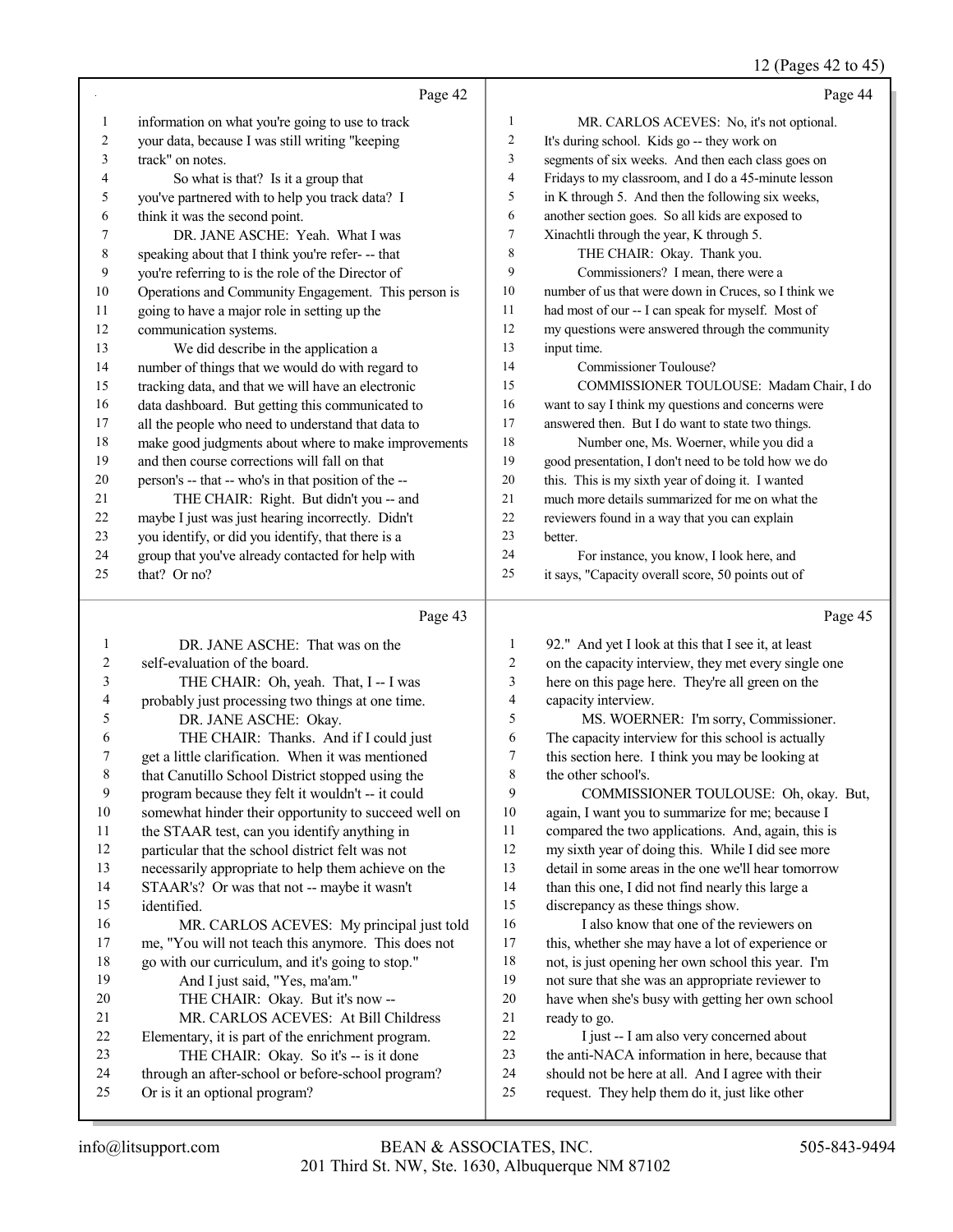# 13 (Pages 46 to 49)

|                | Page 46                                              |              | Page 48                                             |
|----------------|------------------------------------------------------|--------------|-----------------------------------------------------|
| 1              | people help people do it. So I'm concerned about     | $\mathbf{1}$ | thing is going to come when I won't be on the       |
| $\overline{c}$ | this. But I just -- I'm more comfortable with being  | 2            | Commission anymore, but there will be a good group  |
| 3              | given a better summary of the application rather     | 3            | of people who will be able to say in June whether   |
| 4              | than of the process.                                 | 4            | they're ready to start or not. And I think that's   |
| 5              | I know some people here are new. But I               | 5            | what that year is for.                              |
| 6              | found my way through the process. But I do have,     | 6            | So I am concerned that this one is a "Do            |
| 7              | still, grave concerns about one of them is           | 7            | not approve" when it is so innovative. And I really |
| $\,$ 8 $\,$    | 101 points, and the other is 65, where I have found  | 8            | don't see the difference, based on my experience.   |
| 9              | them much closer to each other. I'm not sure         | 9            | So I'd just like to put that on the record.         |
| 10             | Solare, in the way they used to do them, would have  | 10           | So thank you very much, Madam Chair.                |
| 11             | been 100; I would have put it in around 90.          | 11           | THE CHAIR: And I guess I should disclose,           |
| 12             | This one, I would put around 70, 75, you             | 12           | at this point in time, when the -- when it was      |
| 13             | know. So -- and this is, again, after having seen a  | 13           | indicated in the community input hearing that the   |
| 14             | large number of applications over time.              | 14           | school has been in conversation with a certain      |
| 15             | So those are my concerns and why I would             | 15           | business manager, I did have a conversation with    |
| 16             | like to have had more information. Because I've      | 16           | Jane Asche, because I have a closer relationship    |
| 17             | read this, and I've read the others. And I just --   | 17           | with Jane than any of the others on the founding.   |
| 18             | I do see -- we have had trouble, what I have seen -- | 18           | And I do believe the response was                   |
| 19             | and this is my background as both a native New       | 19           | immediate and appropriate. They absolutely          |
| 20             | Mexican and a trained anthropologist, and having     | 20           | positively had no idea that there was any concerns  |
| 21             | been with Human Services Department for many years   | 21           | with that business administrator; nor did I until   |
| 22             | and all, that people have a hard time being able,    | 22           | two days prior to that community input hearing. And |
| 23             | when we look at any of these, to look at a school    | 23           | I just wanted to let everyone know that I had had a |
| 24             | that isn't -- doesn't fit the limits of the school,  | 24           | conversation so that the school would be aware,     |
| 25             | what we expect a regular school to look like.        | 25           | because the other schools that that individual does |

### Page

|                | Page 47                                              |    | Page 49                                              |
|----------------|------------------------------------------------------|----|------------------------------------------------------|
| 1              | So as soon as the school doesn't look like           | 1  | work for, paid by, had been notified.                |
| $\overline{2}$ | the regular school, it's hard to look at what that   | 2  | So I felt it only in fairness to this                |
| 3              | outcome is going to be and understand it if you      | 3  | school that they know that that -- that there were   |
| 4              | don't understand more about the culture that you're  | 4  | potential consequences.                              |
| 5              | trying to represent, and that you can get the same   | 5  | So I want to let folks know about that.              |
| 6              | outcome from this kind of a school as you get from,  | 6  | <b>Commissioner Conyers?</b>                         |
| 7              | like, the one we'll hear tomorrow, which is a more   | 7  | COMMISSIONER CONYERS: Just looking at                |
| $\,$ 8 $\,$    | straightforward curriculum.                          | 8  | this -- you know, the sheet and -- and I don't have  |
| 9              | And that's why I need more details before            | 9  | any real issues with your philosophy and what you're |
| 10             | I'm going to say, "Don't deny this one"; because I   | 10 | trying to do there. But I see so many that say       |
| 11             | think this is a very innovative idea that will serve | 11 | "Approaches." And I don't know. To me, if you're     |
| 12             | a population that is not served in New Mexico, and,  | 12 | developing this application, and you know what's     |
| 13             | especially, in Southern New Mexico, the Native       | 13 | expected, you would put that in there.               |
| 14             | American population that has been totally ignored    | 14 | And so I'm just curious why -- why -- why            |
| 15             | for at least the -- basically, from the Reconquest   | 15 | aren't there more "Meets" rather than so many        |
| 16             | to today.                                            | 16 | "Approaches"? I don't know if I'm making that        |
| 17             | So from, you know, the last number of                | 17 | clear.                                               |
| 18             | hundred years, we haven't served that population     | 18 | MS. ROCIO BENEDICTO: Yes. Well, so --                |
| 19             | because they were separated from the other groups    | 19 | oh, sorry. Commissioner Conyers, thank you for       |
| 20             | that had strengths in numbers. And I want to see     | 20 | asking that, because I feel, as I -- so to           |
| 21             | them served.                                         | 21 | acknowledge that I'm a new board member, and so I    |
| 22             | I don't see that the system will not work.           | 22 | was approached after the process of writing the      |
| 23             | I can see in the response we got, and I read         | 23 | application and when the submission was happening.   |
| 24             | through, it's going to tighten up. And I think they  | 24 | So I was able to read the application with fresh     |
| 25             | have a year to get it together, because the final    | 25 | eyes, having not seen it until right before it had   |
|                |                                                      |    |                                                      |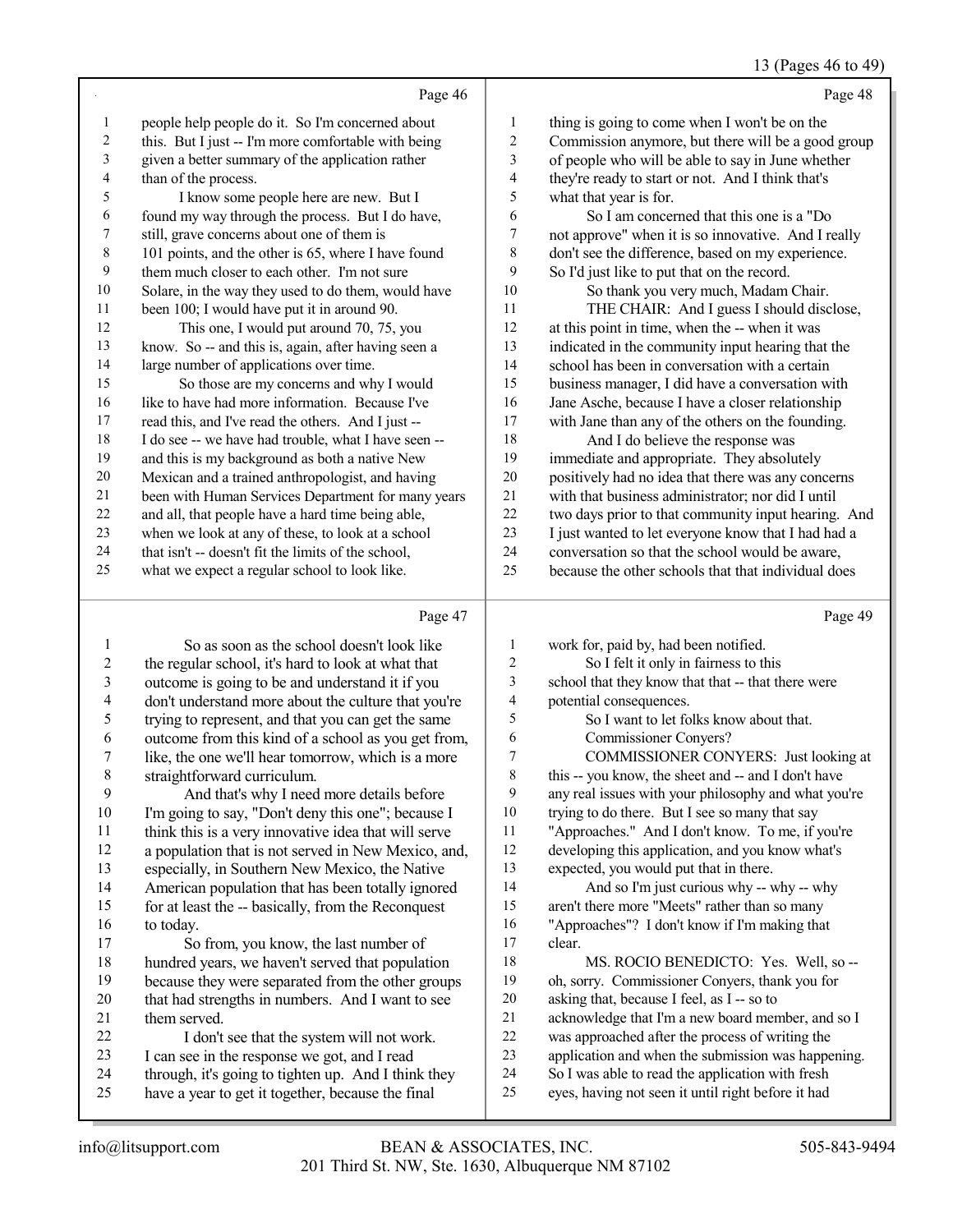14 (Pages 50 to 53)

|                         | Page 50                                                                                                |            | Page 52                                                                                                |
|-------------------------|--------------------------------------------------------------------------------------------------------|------------|--------------------------------------------------------------------------------------------------------|
| 1                       | been submitted.                                                                                        | 1          | this."                                                                                                 |
| $\overline{c}$          | And so when I looked at the application,                                                               | $\sqrt{2}$ | So to us, it was really unfair to be rated                                                             |
| $\overline{\mathbf{3}}$ | and then I -- we received the -- the scores back, I                                                    | 3          | as an Approach, because that actually took us                                                          |
| 4                       | did not understand why so many of the items were                                                       | 4          | 50 percent of the points, when it was, like, kind of                                                   |
| 5                       | "Approaches" when it was -- the responses were                                                         | 5          | just something -- a little line saying, "Oh, it's                                                      |
| 6                       | clear. They may have been -- you may have had to                                                       | 6          | not clear." For instance, "Why this -- why it's                                                        |
| $\boldsymbol{7}$        | read that response and -- in another section. But                                                      | 7          | rigorous," or something like that, right.                                                              |
| $\,$ $\,$               | that question or those questions or that requirement                                                   | 8          | So most of the "Approach the Criteria" was                                                             |
| 9                       | had already been addressed, met and addressed. It                                                      | 9          | because something little was missing or out of                                                         |
| $10\,$                  | was just two pages previous, possibly.                                                                 | $10\,$     | place.                                                                                                 |
| 11                      | And what became more obvious to me -- and                                                              | $11\,$     | MS. ROCIO BENEDICTO: That may have been                                                                |
| 12                      | I read a lot. I am at a university, and so I read a                                                    | 12         | stated two pages previously. And it was -- I have a                                                    |
| 13                      | lot, and I read analytically. What became very                                                         | 13         | lot of these notes in my -- when it was -- because                                                     |
| 14                      | clear to me is that it didn't feel as if people were                                                   | 14         | it was -- it was, "Well, no, it's here."                                                               |
| 15                      | reading consecutively. The comments, the way they                                                      | 15         | And that is, in our responses, our                                                                     |
| 16                      | were being made was such that if you had read this                                                     | 16         | responses to the CSD, that was what we -- we                                                           |
| 17                      | section, and then you had followed up and read this                                                    | 17         | highlighted was, "And on Page 50, Section 3, we did                                                    |
| $18\,$                  | section, maybe you would have not had -- maybe it                                                      | 18         | answer this."                                                                                          |
| 19                      | wasn't necessarily clear in this section; but you                                                      | 19         | So, Commissioner Conyers, thank you for                                                                |
| $20\,$                  | would have had memory that it was here.                                                                | $20\,$     | asking, because it allows me at least to say there                                                     |
| 21                      | And possibly what the weakness is -- one                                                               | 21         | was a frustration. And the frustration was simply                                                      |
| $22\,$                  | of the weaknesses -- I will say one of the                                                             | $22\,$     | who is reading this document? Was there a                                                              |
| 23                      | weaknesses in the application -- could be that there                                                   | 23         | continu- -- you know, it was -- it appeared as if                                                      |
| 24                      | wasn't reiteration; there wasn't a consistent, and,                                                    | 24         | either it was very by-the-letter, and, "We're only                                                     |
| 25                      | "We're going to say it again, and we're going to say                                                   | 25         | going to read this section," in which case, it                                                         |
|                         |                                                                                                        |            |                                                                                                        |
|                         | Page 51                                                                                                |            | Page 53                                                                                                |
| $\mathbf{1}$            |                                                                                                        | 1          | should be stated in the instructions, "Make sure                                                       |
| $\overline{c}$          | it again," which, in research, we know, right, that<br>you have to say it again and again and again.   | 2          | that you repeat, repeat, repeat, repeat, repeat";                                                      |
| $\overline{\mathbf{3}}$ | But in the application, I don't know that                                                              | 3          | because, otherwise, you know, I think it -- it                                                         |
| 4                       | that was -- that it was an obvious requirement.                                                        | 4          | becomes -- it becomes a -- they already -- "We                                                         |
| 5                       | Even if you said two sections before, make sure you                                                    | 5          | already said that over here. We're not going to say                                                    |
| 6                       | say it again, right?                                                                                   | 6          | it over here."                                                                                         |
| 7                       | So I would say, Commissioner Conyers,                                                                  | $\tau$     | It doesn't read well as a document; so --                                                              |
| $\,$ $\,$               | that -- that in my eyes, when I read the                                                               | 8          | COMMISSIONER CONYERS: Thank you.                                                                       |
| 9                       | application, it -- I wondered also why there were so                                                   | 9          | THE CHAIR: Commissioner Armbruster?                                                                    |
| 10                      | many "Approaches Criteria" and "Not Met," and not                                                      | 10         | COMMISSIONER ARMBRUSTER: How to begin? I                                                               |
| 11                      | because there was a weakness in the document, but                                                      | 11         | really thank you for doing this. I certainly see                                                       |
| 12                      | because there seemed to be an inconsistency in the                                                     | 12         | the uniqueness of what you're offering. And in                                                         |
| 13                      | readers.                                                                                               | 13         | addressing a couple of issues, one is the -- I don't                                                   |
| 14                      | MS. LUCÍA CARMONA: As the project                                                                      | 14         | think I could have read these and scored them. I                                                       |
| 15                      | coordinator since the very beginning, also learning                                                    | 15         | don't have that expertise.                                                                             |
| 16                      | about -- and growing at the same time on the                                                           | 16         | But I know that the people -- and I don't                                                              |
| 17                      | knowledge of how to respond to the application and                                                     | 17         | know them; I don't know, actually, who they are --                                                     |
| 18                      | coming to the trainings -- twice, actually -- what                                                     | 18         | do have that expertise of looking at these grants --                                                   |
| 19                      | we noticed constantly in all those were saying                                                         | 19         | not grants -- but these applications, because                                                          |
| $20\,$                  | "Approached the Criteria," the starting -- when they                                                   | 20         | they've read grants, they've read different                                                            |
| 21                      | started to describe the response and saying, "Oh,                                                      | 21         | applications; they're professionals at doing this.                                                     |
| 22                      | these address -- it was complete. It was                                                               | $22\,$     | So I have to take into consideration that                                                              |
| 23<br>24                | well-articulated. It was correct," and then go<br>describing all what we said on the answers; and then | 23<br>24   | that's how they looked at it. It's similar, I'm<br>sure, as to getting a grant. How is it that she got |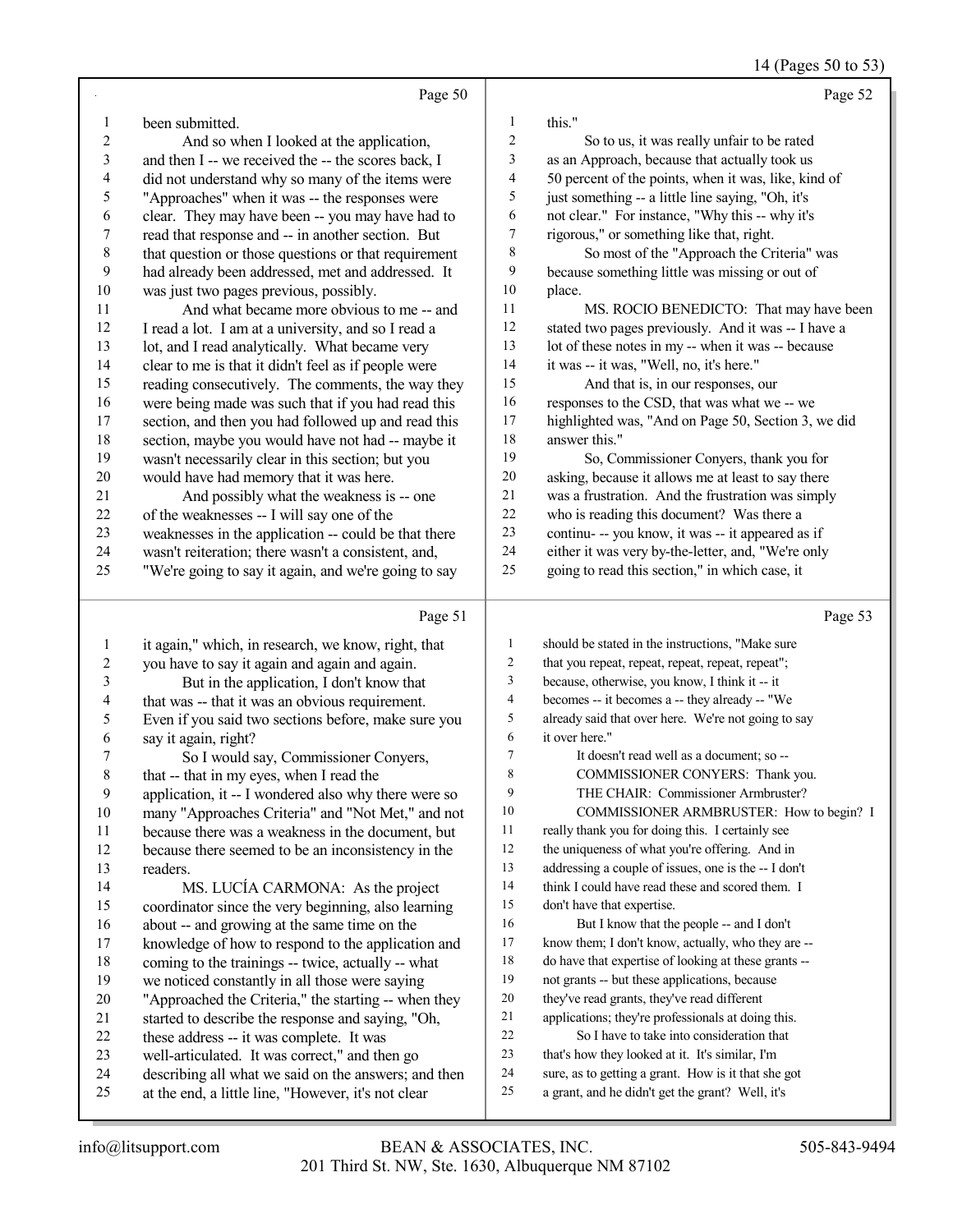# 15 (Pages 54 to 57)

|    | Page 54                                              |                         | Page 56                                              |
|----|------------------------------------------------------|-------------------------|------------------------------------------------------|
| 1  | how it was written and how it was communicated.      | 1                       | leads to my other question. Because I wish I were    |
| 2  | Whether that's fair or not, I believe that I can't   | $\boldsymbol{2}$        | bilingual, and I'm sorry that I'm not. So if         |
| 3  | question what they feel.                             | $\mathfrak{Z}$          | 90 percent of the curriculum is in Spanish and       |
| 4  | I think the other thing I wanted to say is           | $\overline{\mathbf{4}}$ | 10 percent is in English, that seems advantageous to |
| 5  | that somewhat kicking and screaming, the PEC spent   | 5                       | those who are Spanish-speakers, or at least are      |
| 6  | many, many, many hours redoing that application, so  | 6                       | already bilingual. And that's a certain              |
| 7  | that it definitely defined what we know to be true.  | $\overline{7}$          | possibility.                                         |
| 8  | And what we know to be true is that schools who do   | 8                       | So how would English-only speakers deal              |
| 9  | very well in the application, we believe, will do    | 9                       | with 90 percent of the curriculum in Spanish?        |
| 10 | very well as a school.                               | 10                      | MS. ROCIO BENEDICTO: So I have personal              |
| 11 | As I have said many times, it would be the           | 11                      | experience with this, as well as experience as a     |
| 12 | last thing on the earth that I would want to do is   | 12                      | teacher. So as a -- I can speak to the -- to the     |
| 13 | to open a charter school. I used to think it would   | 13                      | curriculum and instruction that is necessary in      |
| 14 | be jumping out of an airplane without a parachute,   | 14                      | order for monolingual English students to achieve    |
| 15 | but I am now thinking it's a charter school, because | 15                      | bilingualism through the 90/10 model. I can also     |
| 16 | it's extremely difficult, it's extremely             | 16                      | speak as a parent of children who were monolingual   |
| 17 | time-consuming, it takes up your life.               | 17                      | English and were placed in a dual language program.  |
| 18 | So although I think you did a good job,              | 18                      | So in kindergarten -- and for children,              |
| 19 | we're looking at it based on information -- we don't | 19                      | when immersed in a language, with the part of a good |
| 20 | personally come and read your application and grade  | 20                      | dual language program or part of an excellent dual   |
| 21 | it. That's not our job. Our job is to evaluate       | 21                      | language program is a dual language program that     |
| 22 | what it is.                                          | 22                      | offers scaffold and sheltering to children who don't |
| 23 | So I think it's important just to know               | 23                      | speak -- who don't speak the language of             |
| 24 | that I do have to look at what these experts did,    | 24                      | instruction.                                         |
| 25 | what they believe. They look at these applications   | 25                      | Through this process, anybody can learn a            |
|    | Page 55                                              |                         | Page 57                                              |

| 1           | and make that important -- and, again, how much time | 1  | second language. That is -- that is -- and that is   |
|-------------|------------------------------------------------------|----|------------------------------------------------------|
| 2           | and effort and energy PEC people put into making     | 2  | why the 90/10 model is the gold standard for         |
| 3           | that application, it is difficult. And we said you   | 3  | achieving true bilingualism by the end of five to    |
| 4           | had to get -- you, as in applicants, have to get     | 4  | seven years, which, as we know, in 1997, Thomas and  |
| 5           | 95 percent of these points. And that's kind of       | 5  | Collier produced a report that said -- it was a      |
| 6           | where we ended it.                                   | 6  | longitudinal study -- it was, like, 17 years long -- |
| 7           | But I also have another question, which is           | 7  | that said that children who were educated in a dual  |
| $\,$ 8 $\,$ | how many Anglo English-speaking students would you   | 8  | language environment outscored -- were more          |
| 9           | expect to get at this school, as compared to how     | 9  | proficient in both literacy and mathematics after    |
| 10          | many non-English-speaking children, first language?  | 10 | five to seven years, they were more proficient than  |
| 11          | DR. JANE ASCHE: I think we would expect a            | 11 | their monolingual counterparts throughout the rest   |
| 12          | fair number of Anglo students. In our area -- in     | 12 | of their academic education or the rest of their     |
| 13          | the Las Cruces Public School system, there are       | 13 | education.                                           |
| 14          | roughly 50 percent of the homes that identify        | 14 | As a parent, I can attest to this. My                |
| 15          | English as their spoken language. Almost             | 15 | youngest two children -- I have four. My youngest    |
| 16          | 30 percent, 29.5, identify that Spanish is the       | 16 | two received a dual language education all the way   |
| 17          | spoken language in their homes.                      | 17 | through high school. And at the end of high school,  |
| 18          | And we have had parents attend our                   | 18 | they were -- they and their peers were -- attended   |
| 19          | workshops who are English-speakers but are very      | 19 | schools such as Harvard, Yale, Williams College,     |
| 20          | interested in their children being bilingual. So     | 20 | UTEP, NMSU.                                          |
| 21          | we've had a large number of English-speaking         | 21 | But they were extremely prepared, and more           |
| 22          | families attend the workshop and information         | 22 | prepared than -- or at least their proficiencies in  |
| 23          | sessions. So I would expect probably the school      | 23 | both literacy and mathematics were always some of    |
| 24          | might be half-and-half.                              | 24 | the highest at their -- in their high school and     |
| 25          | COMMISSIONER ARMBRUSTER: So that just                | 25 | throughout their education.                          |
|             |                                                      |    |                                                      |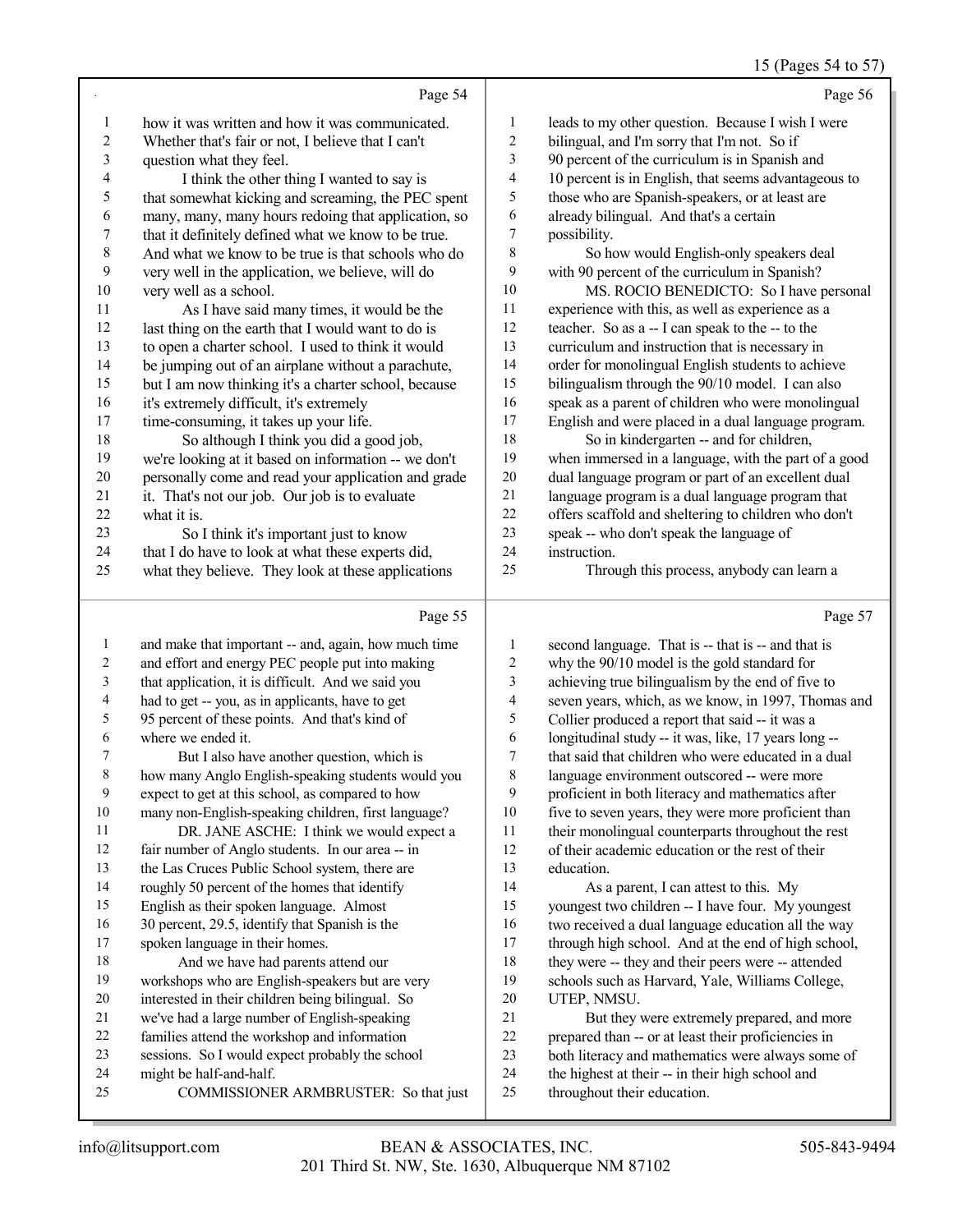## 16 (Pages 58 to 61)

|    | Page 58                                                                                                                                                                                                                        |                | Page 60                                                                                                                                                                                                                       |
|----|--------------------------------------------------------------------------------------------------------------------------------------------------------------------------------------------------------------------------------|----------------|-------------------------------------------------------------------------------------------------------------------------------------------------------------------------------------------------------------------------------|
| 1  | So it -- the model itself lends -- lends                                                                                                                                                                                       | 1              | out, I think, as Rocio has very well summarized.                                                                                                                                                                              |
| 2  | towards bilingualism. And whether you have a child                                                                                                                                                                             | $\overline{2}$ | COMMISSIONER ARMBRUSTER: I was just                                                                                                                                                                                           |
| 3  | who is a monolingual English child or a child who is                                                                                                                                                                           | 3              | curious how it worked if you were going the opposite                                                                                                                                                                          |
| 4  | already speaking the language, speaking Spanish,                                                                                                                                                                               | $\overline{4}$ | direction; because I'm totally for bilingualism.                                                                                                                                                                              |
| 5  | there are different -- a well-developed teacher in                                                                                                                                                                             | 5              | It's the way to be, certainly here.                                                                                                                                                                                           |
| 6  | this environment understands and can get children to                                                                                                                                                                           | 6              | THE CHAIR: Commissioner Toulouse?                                                                                                                                                                                             |
| 7  | bilingualism after five to seven years, true                                                                                                                                                                                   | 7              | COMMISSIONER TOULOUSE: Madam Chair, I                                                                                                                                                                                         |
| 8  | bilingualism, a 50/50 model, or the 50/50                                                                                                                                                                                      | 8              | have a couple of points. One is a comment that I                                                                                                                                                                              |
| 9  | expectation.                                                                                                                                                                                                                   | 9              | have a grandson who's done the -- it's modeled for a                                                                                                                                                                          |
| 10 | MS. LUCÍA CARMONA: During the community                                                                                                                                                                                        | 10             | reason. The 90/10 model is because it's useful, and                                                                                                                                                                           |
| 11 | engagement and meeting with parents, English parents                                                                                                                                                                           | 11             | it's done. I will tell you at the age of 6, I know                                                                                                                                                                            |
| 12 | that are interested in our school, in our model, is                                                                                                                                                                            | 12             | from the playgrounds, more bad words than my                                                                                                                                                                                  |
| 13 | because they said, "Well, we don't have the tools to                                                                                                                                                                           | 13             | grandson who had gone through from kindergarten into                                                                                                                                                                          |
| 14 | immerse our kids in another language."                                                                                                                                                                                         | 14             | first grade in his 90/10 model. He's caught up                                                                                                                                                                                |
| 15 | And because we hope -- we house the                                                                                                                                                                                            | 15             | since then. He's 12. But I learned on the                                                                                                                                                                                     |
| 16 | university in Las Cruces, a lot of foreign students,                                                                                                                                                                           | 16             | playground what he didn't learn yet.                                                                                                                                                                                          |
| 17 | also, that have their family already there or                                                                                                                                                                                  | 17             | And I didn't think my mother understood                                                                                                                                                                                       |
| 18 | faculty members that have their children, they are                                                                                                                                                                             | 18             | them, and I made the mistake at 8. And I still                                                                                                                                                                                |
| 19 | really interested also in our -- in our model.                                                                                                                                                                                 | 19             | remember it.                                                                                                                                                                                                                  |
| 20 | COMMISSIONER ARMBRUSTER: And I do want to                                                                                                                                                                                      | 20             | So I -- it works, you know. And we have                                                                                                                                                                                       |
| 21 | say also that I did read your entire thing. I did                                                                                                                                                                              | 21             | several schools in Albuquerque. APS has Coronado,                                                                                                                                                                             |
| 22 | choose not to drive to Las Cruces. I will say that.                                                                                                                                                                            | 22             | where the APS mayor's kindergarten daughter is                                                                                                                                                                                |
| 23 | But I did absolutely read both of these from Page 1                                                                                                                                                                            | 23             | there. My grandson was at Cien Aguas.                                                                                                                                                                                         |
| 24 | to the period at the end, and listened. And then I                                                                                                                                                                             | 24             | Unfortunately, he wanted to go to public school for                                                                                                                                                                           |
| 25 | did take into consideration how they were graded and                                                                                                                                                                           | 25             | sixth grade. They wanted him back there for this                                                                                                                                                                              |
|    | Page 59                                                                                                                                                                                                                        |                | Page 61                                                                                                                                                                                                                       |
|    | all of that. So I didn't want you to think that I                                                                                                                                                                              | 1              | year; he's still on a waiting list, which means his                                                                                                                                                                           |
|    | contract the contract of the contract of the contract of the contract of the contract of the contract of the contract of the contract of the contract of the contract of the contract of the contract of the contract of the c |                | the contract and contract the contract of the contract of the contract of the contract of the contract of the contract of the contract of the contract of the contract of the contract of the contract of the contract of the |

| 2  | am not reading this. There's nothing else in my      | 2  | little brother didn't get in, either, and he's on a  |
|----|------------------------------------------------------|----|------------------------------------------------------|
| 3  | life.                                                | 3  | waiting list, because my daughter wanted him there.  |
| 4  | DR. JANE ASCHE: And I would --                       | 4  | There's no problem with that.                        |
| 5  | Commissioner Armbruster, I would just like to add,   | 5  | I watched a program 40 years ago on the              |
| 6  | ever so briefly, that it's in kindergarten when they | 6  | Navajo reservation where one of the schools ran a    |
|    | start out. And it's 90 percent Spanish, the          | 7  | kindergarten that was Navajo and English. And I was  |
| 8  | instruction, and 10 percent English. But each year   | 8  | amazed to go visit the friend who was teaching it to |
| 9  | that increases by 10 percent. And by the fourth      | 9  | see all of these little Anglo kids talking to the    |
| 10 | grade, all instruction is 50 percent English,        | 10 | other kids in Navajo, because Navajo is not the      |
| 11 | 50 percent Spanish.                                  | 11 | language any of us can learn easily.                 |
| 12 | And as I studied dual language programs, I           | 12 | But I -- also, I have some concerns,                 |
| 13 | used to ask the question, "Well, what about the      | 13 | again, with the reviewers, because I think when we   |
| 14 | English-speaking children? Isn't this terribly       | 14 | have a school that is set up to review an ethnic     |
| 15 | difficult for them?"                                 | 15 | population, especially when you're including Native  |
| 16 | Well, they are immersed in English                   | 16 | Americans and all, reviewers need to have a          |
| 17 | everywhere they go. And they continue to develop     | 17 | background in that kind of education, too.           |
| 18 | their English. But what they are not immersed in is  | 18 | And as far as I can tell from researching,           |
| 19 | this second language.                                | 19 | once I got the names of the reviewers, none of them  |
| 20 | And what's happening with the Spanish                | 20 | have that kind of a background to evaluate this kind |
| 21 | children, they're getting, as they go up in grades,  | 21 | of a school, as opposed to the other kind of school. |
| 22 | continually more immersed in English, and the        | 22 | I also am concerned that because                     |
| 23 | English-speaking children are continually more       | 23 | New Mexico has the native cultures -- in some parts  |
| 24 | immersed in Spanish.                                 | 24 | of the state, there's an African-American group and  |
| 25 | And the research just certainly bears that           | 25 | an old one, and there are several Hispanic groups -- |
|    |                                                      |    |                                                      |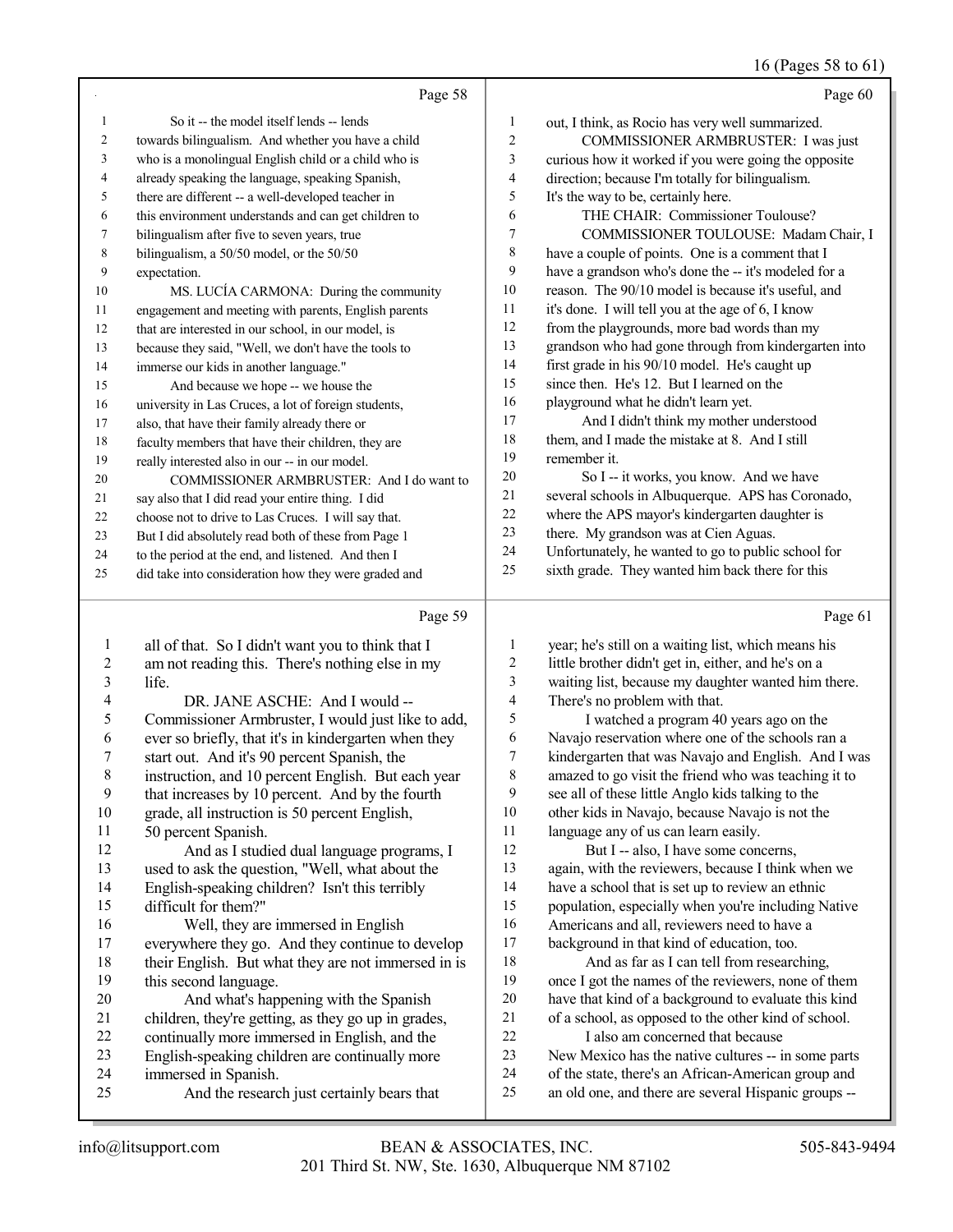17 (Pages 62 to 65)

|                          |                                                      |                          | 17 (Pages 62 to 65)                                  |
|--------------------------|------------------------------------------------------|--------------------------|------------------------------------------------------|
|                          | Page 62                                              |                          | Page 64                                              |
| $\mathbf{1}$             | that our reviewers need to understand the            | $\mathbf{1}$             | know if Carlos would like to add something to this.  |
| $\overline{c}$           | populations that are cultural for the areas that     | $\sqrt{2}$               | MR. CARLOS ACEVES: Actually, where I                 |
| 3                        | they're reviewing. And I'm not sure that was taken   | 3                        | teach, it's a 50/50 model, still two-way bilingual;  |
| $\overline{\mathcal{L}}$ | into account, especially when it comes to a school   | $\overline{\mathcal{A}}$ | but still it is -- it is rather successful.          |
| 5                        | like that.                                           | 5                        | Our test scores clearly show that the                |
| 6                        | So that's a concern that I wanted on the             | 6                        | students in the two-way dual language, in the STAAR  |
| $\boldsymbol{7}$         | record, because I think schools like this need a     | 7                        | test over there, they always outscore the English -- |
| $\,$ $\,$                | special kind of review that the generic reviewers    | $\,$ 8 $\,$              | or the monolingual students.                         |
| 9                        | can't do. And, I mean, I've been around it all my    | 9                        | THE CHAIR: Commissioner Robbins?                     |
| 10                       | life. And I probably could do it; but I have not     | 10                       | COMMISSIONER ROBBINS: Yeah. I applaud                |
| 11                       | been immersed in these schools like the NACA folks   | 11                       | the innovation of this application. And the          |
| 12                       | have. And I would have to do a lot of brushing up    | $12\,$                   | consideration I have in terms of the way I will be   |
| 13                       | to be able to do it. And my background, you know,    | 13                       | deciding, the innovation, I think, is excellent, and |
| 14                       | would give me the ability to do that.                | 14                       | I like the idea, the 90/10 model. The evidence we    |
| 15                       | I can do New Mexico Hispanic very well               | 15                       | have and what we've heard from the testimony here is |
| 16                       | with all of my various relatives in different parts  | 16                       | that it's a good model, and it works. No problems    |
| 17                       | of the state. I'd have a harder time doing the       | 17                       | with that.                                           |
| 18                       | straight Anglo part on the east side of the state, I | 18                       | I'll give an example from high school when           |
| 19                       | think.                                               | 19                       | I took U.S. History. I took a test, and I missed a   |
| $20\,$                   | But I just -- I have that concern when it            | $20\,$                   | question, missed several; but on the one question, I |
| $21\,$                   | comes to this one that I'm not sure how fair a       | 21                       | wrote down the page number and the paragraph and the |
| $22\,$                   | review can be when it doesn't include the ethnicity  | $22\,$                   | cite of the page that the answer was on, but I       |
| 23                       | of the students that will be there and of the        | 23                       | couldn't remember the exact answer. I was still      |
| 24                       | approach to the school; because the idea is to go    | 24                       | given a wrong -- you know, I got it wrong.           |
| 25                       | past the ethnicity to the basic education principles | 25                       | And I think what we're looking at here is            |
|                          |                                                      |                          |                                                      |
|                          | Page 63                                              |                          | Page 65                                              |
| $\mathbf{1}$             | that are the same everywhere, whether you're         | 1                        | evidence that we've seen -- I've only been on the    |
| $\sqrt{2}$               | learning in Nahuatl or you're learning it in Spanish | $\overline{c}$           | Commission short of a year now. But a well-prepared  |
| 3                        | or you're learning it in English or a pueblo         | 3                        | application gives an indication of a school that's   |
| $\overline{\mathcal{A}}$ | language or, you know, in Polish, you know.          | $\overline{\mathbf{4}}$  | going to start off on the right foot.                |
| 5                        | And I just -- I just have concerns overall           | 5                        | There are gaps here. And I'm not looking             |
| 6                        | with this one, because I do see a well-done -- here. | 6                        | at the gaps in the educational; I'm looking at gaps  |
| 7                        | But I want to know, on the 90/10 -- and I know       | $\boldsymbol{7}$         | in terms of the financial. And although Michael      |
| 8                        | you've had experience. But have you -- how many      | $\,8\,$                  | Vigil is here and the Vigil Group is an excellent    |
| Q                        | other schools have done that have you talked to to   | $\mathbf Q$              | business partner. I think we have to look at it from |

| 1  | that are the same everywhere, whether you're         | 1  | evidence that we've seen -- I've only been on the    |
|----|------------------------------------------------------|----|------------------------------------------------------|
| 2  | learning in Nahuatl or you're learning it in Spanish | 2  | Commission short of a year now. But a well-prepared  |
| 3  | or you're learning it in English or a pueblo         | 3  | application gives an indication of a school that's   |
| 4  | language or, you know, in Polish, you know.          | 4  | going to start off on the right foot.                |
| 5  | And I just -- I just have concerns overall           | 5  | There are gaps here. And I'm not looking             |
| 6  | with this one, because I do see a well-done -- here. | 6  | at the gaps in the educational; I'm looking at gaps  |
| 7  | But I want to know, on the 90/10 -- and I know       | 7  | in terms of the financial. And although Michael      |
| 8  | you've had experience. But have you -- how many      | 8  | Vigil is here and the Vigil Group is an excellent    |
| 9  | other schools have done that have you talked to to   | 9  | business partner, I think we have to look at it from |
| 10 | find out how to implement it when you're doing this  | 10 | the application of what's coming in.                 |
| 11 | kind of an approach?                                 | 11 | It's kind of like if I submit an                     |
| 12 | MS. LUCÍA CARMONA: During the -- during              | 12 | application for a scholarship and I miss it by       |
| 13 | the process, the two years, we went to visit         | 13 | 3 points, I still miss it. And I think that's the    |
| 14 | different schools, actually, out of state,           | 14 | thing that we look at. And that is one of the        |
| 15 | including, but mostly, here at Coronado. We came     | 15 | criteria; and it's the first criteria that's spelled |
| 16 | and spent time in learning from their model. It's    | 16 | out in statute for not approving an application at   |
| 17 | a -- what is -- it's a magnet school here in         | 17 | this time.                                           |
| 18 | Albuquerque -- I mean, there in Albuquerque.         | 18 | And I think that's something to really               |
| 19 | We went to visit another school in Arizona           | 19 | kind of work on and maybe emphasize, if the vote is  |
| 20 | that is trilingual, actually, Spanish, English, and  | 20 | not in favor of granting this, is maybe refine that; |
| 21 | Diné, I guess, the Hozho -- Puente del Hozho. And    | 21 | because, you know, while you can read through an     |
| 22 | in El Paso -- well, the school where Carlos right    | 22 | application, I think the evaluators, if I'm not      |
| 23 | now is working, the Children's Village, also, they   | 23 | correct, they read different sections. They were     |
| 24 | have that model. And the principal, also, she        | 24 | actually reviewing just the financial or just the -- |
| 25 | bragged, also, her support, her testimony. I don't   | 25 | the -- the financial or the framework; is that true? |
|    |                                                      |    |                                                      |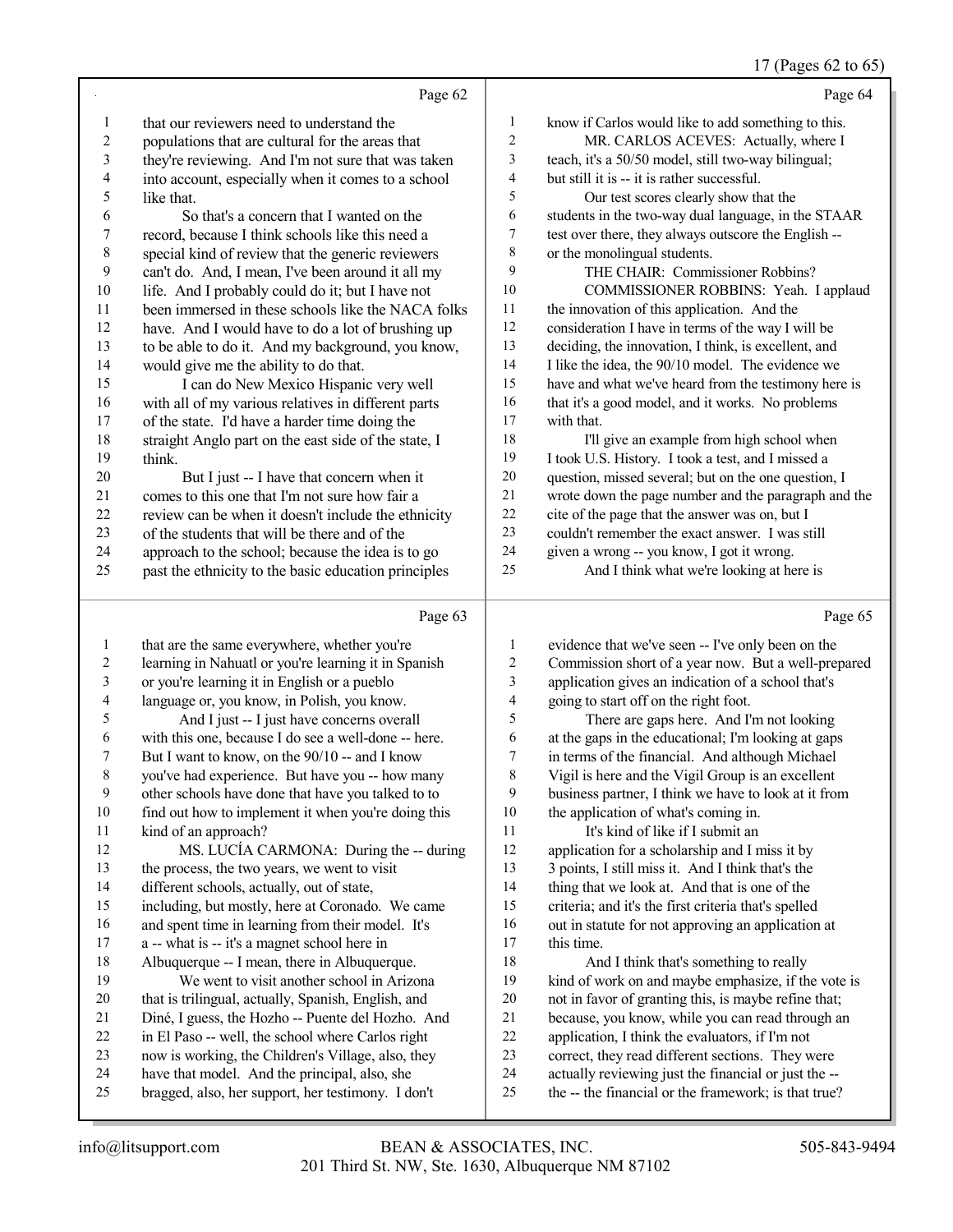| 505-843-9494 |  |  |  |
|--------------|--|--|--|

|                                | Page 66                                                                                                                                                                                                                                                                                          |                     | Page 68                                                                                                   |
|--------------------------------|--------------------------------------------------------------------------------------------------------------------------------------------------------------------------------------------------------------------------------------------------------------------------------------------------|---------------------|-----------------------------------------------------------------------------------------------------------|
| 1                              | MS. WOERNER: Chairman Gipson,                                                                                                                                                                                                                                                                    | 1                   | MS. ROCIO BENEDICTO: I can start. Okay,                                                                   |
| $\sqrt{2}$                     | Commissioner Robbins, Commissioners, no, that's not                                                                                                                                                                                                                                              | $\mathfrak{2}$      | I will.                                                                                                   |
| 3                              | true. Every member of the team read the whole                                                                                                                                                                                                                                                    | 3                   | So the College of Education has made a                                                                    |
| 4                              | application.                                                                                                                                                                                                                                                                                     | 4                   | commitment to Raíces del Saber Xinachtli Community                                                        |
| 5                              | Of course, when it came to the consensus                                                                                                                                                                                                                                                         | 5                   | School in terms of providing space for the school as                                                      |
| 6                              | time, I will say that from my observations, they did                                                                                                                                                                                                                                             | 6                   | well as a partnership with the teacher education --                                                       |
| 7                              | rely on the expertise in that area. For example, if                                                                                                                                                                                                                                              | 7                   | or the teacher preparation program.                                                                       |
| 8                              | it was a financial concern, they did rely more                                                                                                                                                                                                                                                   | 8                   | In terms of the teacher education program,                                                                |
| 9                              | heavily on the business manager's input, perhaps.                                                                                                                                                                                                                                                | 9                   | it is very much the desire of the college of                                                              |
| $10\,$                         | But, in fact, they did read the entire application                                                                                                                                                                                                                                               | $10\,$              | education to have a laboratory school or a school                                                         |
| 11                             | and score each section.                                                                                                                                                                                                                                                                          | 11                  | where we can take our students -- or teacher                                                              |
| 12                             | COMMISSIONER ROBBINS: And that's an                                                                                                                                                                                                                                                              | 12                  | candidates over to observe excellent, high-quality                                                        |
| 13                             | important point, I think, as was brought up here.                                                                                                                                                                                                                                                | 13                  | education in bilingual and special ed. And so                                                             |
| 14                             | If they read the entire application and yet the                                                                                                                                                                                                                                                  | 14                  | special education is a big area, also, for -- for                                                         |
| 15                             | consensus was these ratings, I think that goes to                                                                                                                                                                                                                                                | 15                  | the teacher preparation program.                                                                          |
| 16                             | the point where they felt that there were some                                                                                                                                                                                                                                                   | 16                  | And so -- and so to that -- to that point,                                                                |
| 17                             | inadequacies on some of these scores.                                                                                                                                                                                                                                                            | 17                  | then, and conversations began, but will -- but                                                            |
| 18                             | And the far -- you know, the approaches                                                                                                                                                                                                                                                          | 18                  | halted until there is approval of charter, because                                                        |
| 19                             | don't bother me as much as the Falls Far Below in                                                                                                                                                                                                                                                | 19                  | it really wouldn't make any sense for NMSU to move                                                        |
| $20\,$                         | terms of the Financial, in the finance, and the                                                                                                                                                                                                                                                  | 20                  | forward in considering space and all of that if the                                                       |
| 21                             | mission goals and addressing special education                                                                                                                                                                                                                                                   | 21                  | charter is not approved.                                                                                  |
| 22                             | needs. That's a special interest to myself, and                                                                                                                                                                                                                                                  | 22                  | But that space -- and I think Lucía can                                                                   |
| 23                             | that's an area that I think, you know, in the Yazzie                                                                                                                                                                                                                                             | 23                  | speak more to -- to the exact steps that have been                                                        |
| 24                             | decision, that came out, was that is an area where                                                                                                                                                                                                                                               | 24                  | taken. But I could tell you from internally, from                                                         |
| 25                             | the State is lacking.                                                                                                                                                                                                                                                                            | 25                  | the College of Education, that there is a level of                                                        |
|                                | Page 67                                                                                                                                                                                                                                                                                          |                     | Page 69                                                                                                   |
|                                | And so these are concerns that I have at                                                                                                                                                                                                                                                         |                     |                                                                                                           |
| $\mathbf{1}$<br>$\overline{c}$ | this time; not because of the innovation, not                                                                                                                                                                                                                                                    | 1<br>$\overline{c}$ | commitment to working with Raíces.<br>MS. LUCÍA CARMONA: The -- the director of                           |
| $\mathfrak{Z}$                 | because of the team that you've put together and the                                                                                                                                                                                                                                             | 3                   |                                                                                                           |
| 4                              | passion that they have. When I was down in                                                                                                                                                                                                                                                       | 4                   | the Children's Village, the early childhood -- I                                                          |
| 5                              | Las Cruces, I heard that, not only from the school,                                                                                                                                                                                                                                              | 5                   | mean early childhood, it's, like -- it's a lab                                                            |
| 6                              | the governance board -- potential board -- and the                                                                                                                                                                                                                                               | 6                   | school there in College of Ed for early childhood --<br>also, they see establishing this partnership with |
| $\tau$                         | community. The passion is there.                                                                                                                                                                                                                                                                 | $\boldsymbol{7}$    | the school as a natural path for also 150 students                                                        |
| $\,$ $\,$                      | But I think we need to be careful in                                                                                                                                                                                                                                                             | $\,$ 8 $\,$         | that they have right now, pre-K, and also kinder --                                                       |
| 9                              | opening up a new charter school to make sure it's                                                                                                                                                                                                                                                | 9                   | I mean pre-K and --                                                                                       |
| 10                             | going to start off on the right foot and give it the                                                                                                                                                                                                                                             | 10                  | MS. ROCIO BENEDICTO: It's early                                                                           |
| 11                             | best chance at success from the beginning, rather                                                                                                                                                                                                                                                | 11                  | childhood.                                                                                                |
| $1^{\circ}$                    | $\mathbf{d}$ and $\mathbf{d}$ and $\mathbf{d}$ and $\mathbf{d}$ and $\mathbf{d}$ and $\mathbf{d}$ and $\mathbf{d}$ and $\mathbf{d}$ and $\mathbf{d}$ and $\mathbf{d}$ and $\mathbf{d}$ and $\mathbf{d}$ and $\mathbf{d}$ and $\mathbf{d}$ and $\mathbf{d}$ and $\mathbf{d}$ and $\mathbf{d}$ and | $1^{\circ}$         |                                                                                                           |

- than struggling maybe for a year or two or three before they really kind of figure it out. THE CHAIR: Commissioner Caballero?
- COMMISSIONER CABALLERO: Thank you. How did you know I wanted to speak? Thank you very much. 18 I have a question that I need more clarification. Then I have a comment to the overall application.
- 21 I wanted -- I need a little bit more
- information on the involvement by NMSU University,
- the Department -- I believe it's the Education
- Department -- how they will interact with Raíces del Saber.

MS. LUCÍA CARMONA: It's early childhood,

13 like 3, 4 years, yes.<br>14 So the other 1 So the other partnership is because they -- they just launched an ethnic studies 16 master's degree, bachelor's degree, and they look<br>17 at like, this foundation of a school in terms of 17 at, like, this foundation of a school in terms of<br>18 the background that we're presenting on identity 18 the background that we're presenting on identity and<br>19 the historical background and everything: they look the historical background and everything; they look 20 this partnership, also, as well.<br>21 DR. JANE ASCHE: A 21 DR. JANE ASCHE: And that particular<br>22 department is interested in the restorative iustic

22 department is interested in the restorative justice<br>23 aspect of the curriculum. And also, as Nicholas

23 aspect of the curriculum. And also, as Nicholas<br>24 Natividad said at the public hearing, they also ha

24 Natividad said at the public hearing, they also have<br>25 agreed to provide consultation on evaluation and agreed to provide consultation on evaluation and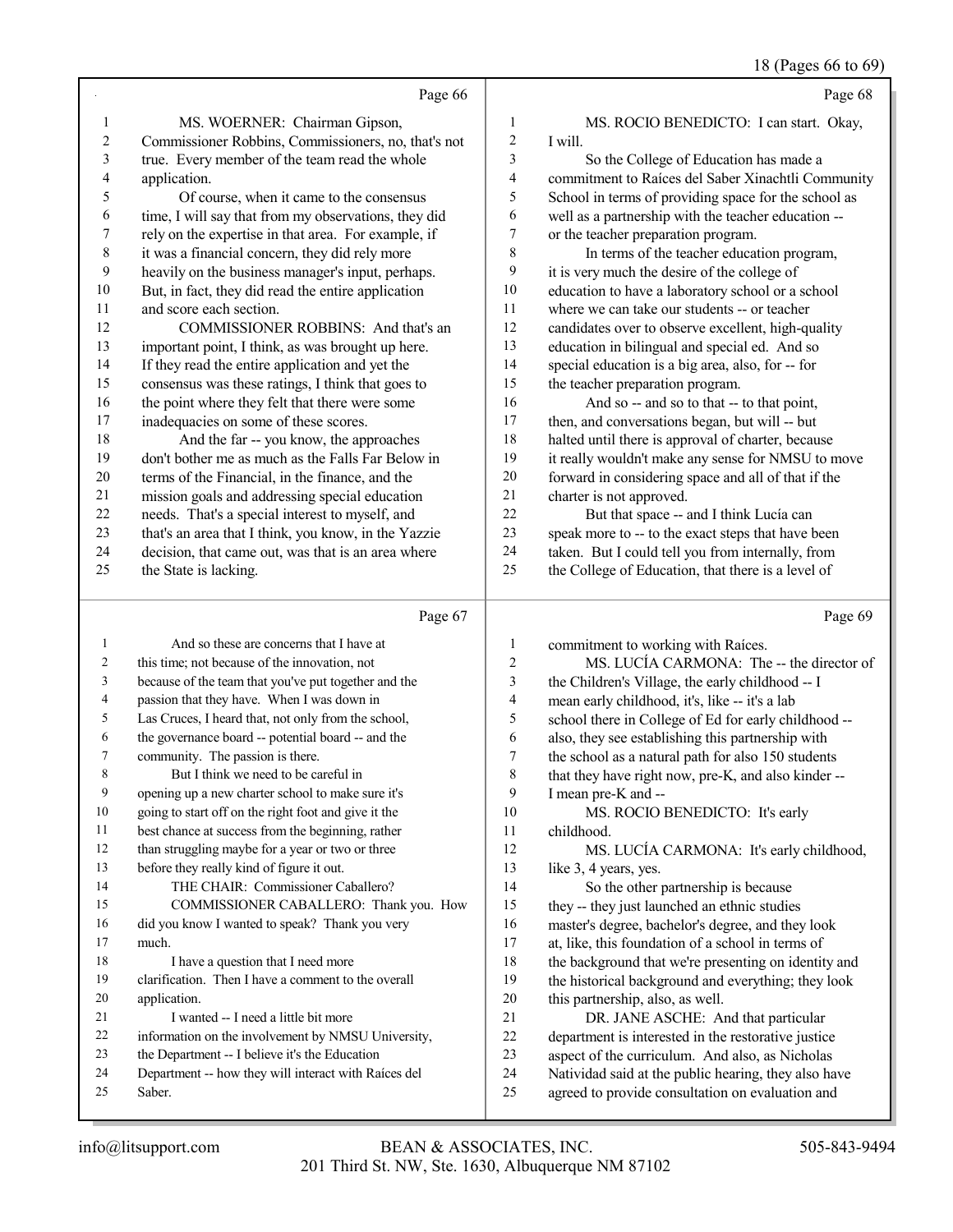#### 19 (Pages 70 to 73)

|    | Page 70                                                           |              | Page 72                                              |
|----|-------------------------------------------------------------------|--------------|------------------------------------------------------|
| 1  | assessments, making sure that the teachers are fully              | $\mathbf{1}$ | You know, Commissioners, we've been -- or            |
| 2  | up to speed in terms of understanding how to                      | 2            | I have been asking and trying to hammer in this      |
| 3  | interpret data to make good decisions about guiding               | 3            | whole notion that the -- that the State Act wants    |
| 4  | corrective actions, improving student outcomes.                   | 4            | the charter schools to share their good methods,     |
| 5  | MR. CARLOS ACEVES: Finally, I'd like to                           | 5            | their good concepts.                                 |
| 6  | say that one of our founders, Wanda Tamez, is a                   | 6            | And we have not done that. We have not               |
| 7  | director of an excellent program there at NMSU, MC <sup>2</sup> , | 7            | shared -- none of the charter schools even cared to  |
| 8  | Math Connected Communities. And their purpose is to               | 8            | do that. And I don't know why. Is that that they     |
| 9  | help public schools do better at teaching math.                   | 9            | want to be the only ones? Or is it the competition?  |
| 10 | And we have developed our math curriculum                         | 10           | Or is it that the public schools may get better?     |
| 11 | directly with their department, and they are very                 | 11           | I'm not quite sure. But this is the                  |
| 12 | committed, as soon as the school opens, even before,              | 12           | perfect opportunity to have this concept that has    |
| 13 | to start training teachers in the math curriculum                 | 13           | been tried and tested and is a fantastic concept     |
| 14 | that we're going to be using.                                     | 14           | that will work, I do believe it is, that we have     |
| 15 | THE CHAIR: Commissioner Johnston?                                 | 15           | been asking for in the state for many, many years,   |
| 16 | <b>COMMISSIONER JOHNSTON: Has</b>                                 | 16           | and it has not come to fruition. And this is the     |
| 17 | Commissioner Caballero, has he-                                   | 17           | time to do it. That's why I was excited to ask that  |
| 18 | THE CHAIR: Oh, I'm sorry.                                         | 18           | question.                                            |
| 19 | Commissioner Caballero, do you have any                           | 19           | The other thing is I am troubled with the            |
| 20 | follow-up? Did we lose you, Commissioner Caballero?               | 20           | report of -- of no confidence in the charter school. |
| 21 | MS. FRIEDMAN: It looks like it's still                            | 21           | And due respect to the fellow Commissioners that are |
| 22 | connected.                                                        | 22           | worried about the finances, this is not a federal    |
| 23 | THE CHAIR: Okay. We'll move on for now.                           | 23           | program where you put a wrong dot or a wrong comma   |
| 24 | And if he had to take a break -- Commissioner                     | 24           | and you get disqualified. I spent a lifetime         |
| 25 | Johnston?                                                         | 25           | doing -- writing proposals and taking proposals.     |
|    |                                                                   |              |                                                      |

#### Page 71

| 1              | COMMISSIONER JOHNSTON: I commend everyone           |
|----------------|-----------------------------------------------------|
| 2              | on the hard -- the diligent work you have done. And |
| 3              | I have spent --                                     |
| $\overline{4}$ | COMMISSIONER CABALLERO: Can you hear me?            |
| 5              | Hello.                                              |
| 6              | THE CHAIR: Sorry. We lost you for a                 |
| 7              | second.                                             |
| 8              | COMMISSIONER CABALLERO: Oh, okay. I hear            |
| 9              | something happened with my connection.              |
| 10             | But, anyway, I did ask that question,               |
| 11             | because I do need to make some statements.          |
| 12             | THE CHAIR: Okay. Before you -- I'm                  |
| 13             | sorry. Before you continue, were you able to hear   |
| 14             | their response?                                     |
| 15             | COMMISSIONER CABALLERO: Yes, I heard all            |
| 16             | the response to -- but I wasn't able to get through |
| 17             | to you guys after the response.                     |
| 18             | THE CHAIR: Okay. Thank you.                         |
| 19             | COMMISSIONER CABALLERO: Okay. The reason            |
| 20             | I asked for that clarification is that, first of    |
| 21             | all, the concepts that they propose, it is a        |
| 22             | fantastic concept. I've been excited about the      |
| 23             | concept: I've been excited about the school. And I  |
| 24             | was also excited about the connection to the        |
| 25             | university.                                         |
|                |                                                     |

1 And when I read the -- the request by the<br>2 team to get more information and the responses 2 team to get more information and the responses, it<br>3 seemed to you -- and when I used to do proposals. 3 seemed to you -- and when I used to do proposals, I<br>4 would get those that would take my proposal and if 4 would get those that would take my proposal, and if<br>5 I provided the proposal to them in four sections. 5 I provided the proposal to them in four sections,<br>6 and I gave the four sections to four different 6 and I gave the four sections to four different<br>
7 neople. I would get responses like the ones the people, I would get responses like the ones that 8 Raíces del Saber got, because they were disjointed<br>9 because they were not reading the other sections of 9 because they were not reading the other sections of 10 the proposal. 10 the proposal.<br>11 And so 11 And so that's what I got. So from my<br>12 first take was this proposal was divided amo 12 first take was this proposal was divided among<br>13 people that are not having the benefit of the wh 13 people that are not having the benefit of the whole<br>14 proposal. That was my first inclination. 14 proposal. That was my first inclination.<br>15 Thereafter -- and it was now subst Thereafter -- and it was now substantiated 16 with some of you-all's comments on the criticism<br>17 about NACA and the bad management and all of t 17 about NACA and the bad management and all of this<br>18 and all of that -- it seemed to be -- and the 18 and all of that -- it seemed to be -- and the recommendation by the Department, to me recommendation by the Department, to me, is such 20 that because when you list something like that that 21 has no business, no -- it definitely doesn't belong 21 has no business, no -- it definitely doesn't belong<br>22 at all in there: either the application say it does 22 at all in there; either the application say it does<br>
23 or it doesn't -- but you bring in other

- 23 or it doesn't -- but you bring in other<br>24 circumstances, then I have a lack of c
- 24 circumstances, then I have a lack of confidence, a<br>25 very strong lack of confidence on the
	- very strong lack of confidence on the

Page 73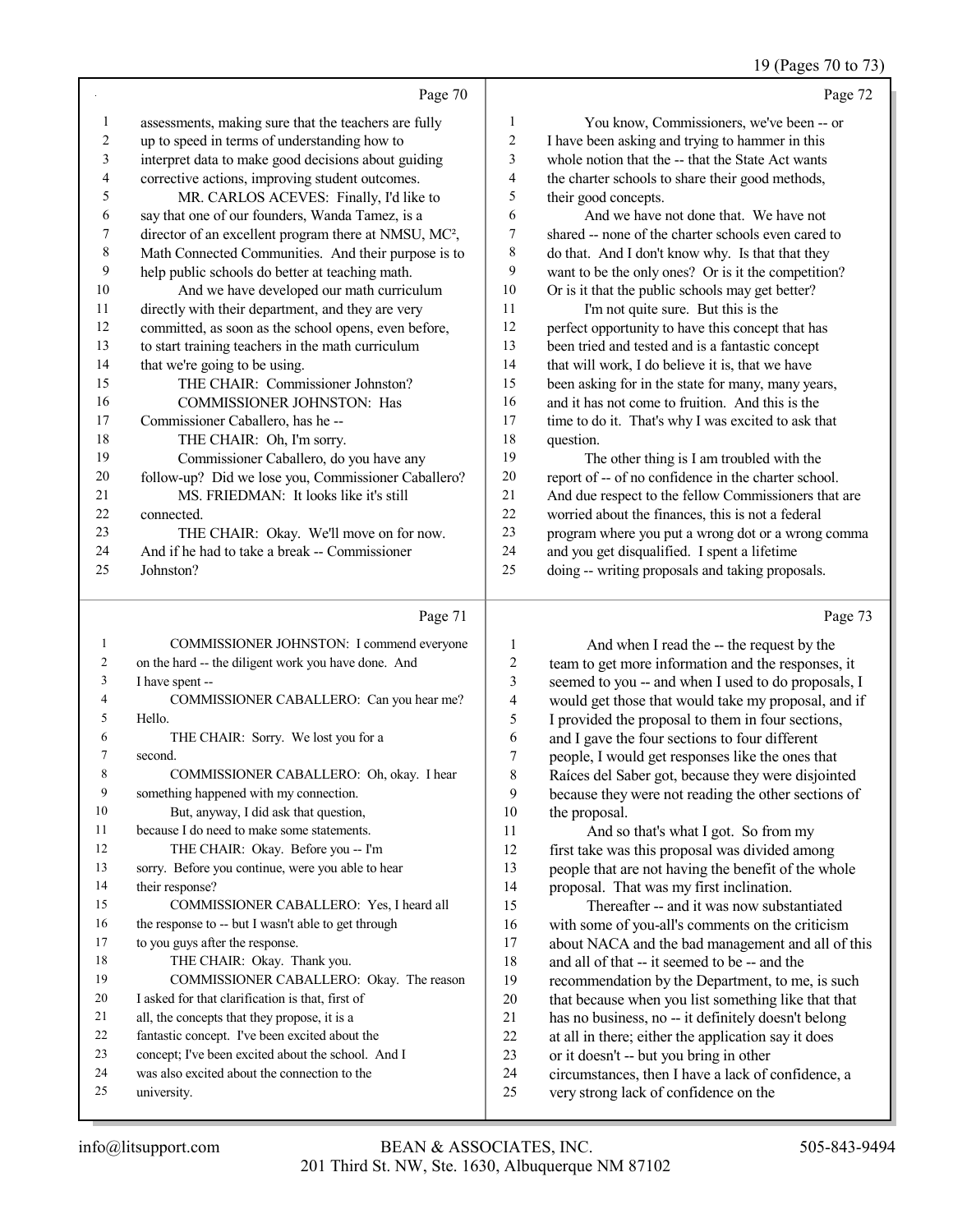# 20 (Pages 74 to 77)

|                | Page 74                                                                                               |                          | Page 76                                                                                      |
|----------------|-------------------------------------------------------------------------------------------------------|--------------------------|----------------------------------------------------------------------------------------------|
| 1              | recommendations by the Department.                                                                    | 1                        | Now, when we get together in school reunions, they                                           |
| $\sqrt{2}$     | On that first -- on the disjointed                                                                    | $\sqrt{2}$               | tell me that if they had not learned Spanish during                                          |
| 3              | comments that were already clarified, maybe to some                                                   | 3                        | the school years that we were all together, they                                             |
| 4              | people they're not clarified, maybe the process did                                                   | 4                        | wouldn't have been successful in what they were                                              |
| 5              | not fit their style, or maybe some of the folks who                                                   | 5                        | doing.                                                                                       |
| 6              | are professionals in education will also feel like                                                    | 6                        | And they all stayed in El Paso. El Paso                                                      |
| 7              | there is some competition coming from the south. I                                                    | 7                        | is 75 percent Spanish. And so you're going to have                                           |
| $\,$ $\,$      | don't know. But it is suspect.                                                                        | $\,$ 8 $\,$              | those non-Spanish speakers; but they're going to be                                          |
| 9              | But I can tell you that, as a                                                                         | 9                        | benefiting more than we anticipate.                                                          |
| 10             | Commissioner, I truly believe that this charter                                                       | 10                       | Yes, my friends that were English speakers                                                   |
| 11             | properly needs to be approved. And when you look at                                                   | 11                       | struggled, just the way some of us struggled in                                              |
| 12             | the finances -- I've had proposals for the finances                                                   | 12                       | schools where there was only English.                                                        |
| 13             | that I've proposed -- I would take -- I would make                                                    | 13                       | But there was a benefit to this: to those                                                    |
| 14             | the comments that I was still looking for additional                                                  | 14                       | Spanish-speaking only, the benefits to learn                                                 |
| 15             | monies.                                                                                               | 15                       | English, and those English-speaking only, there was                                          |
| 16             | And then I would get back a comment from                                                              | 16                       | a benefit to learning Spanish, or any other language                                         |
| 17             | the feds saying, "Well, we redid your math, and when                                                  | 17                       | and culture.                                                                                 |
| 18             | you take this into consideration, you're going to                                                     | 18                       | This is a great opportunity,                                                                 |
| 19             | have more money than what you need in the first                                                       | 19                       | Commissioners. And I ask you to be open-minded, to                                           |
| 20             | place."                                                                                               | $20\,$                   | offer suggestions on the finances. That can be                                               |
| 21             | And so the question is, is this proposal                                                              | 21                       | corrected. This is the time to correct any                                                   |
| $22\,$         | completely off keel? Like, for instance, were you                                                     | 22                       | finances -- the finance area is not a do-or-die now.                                         |
| 23             | proposing to have 25 students, and you actually need                                                  | 23                       | I don't suppose that the finances are so bad that                                            |
| 24             | 55 to make or break even? That's just a business                                                      | 24                       | they're right off keel that they cannot be                                                   |
| 25             | question. And if it's not like that, they haven't                                                     | 25                       | corrected.                                                                                   |
|                |                                                                                                       |                          |                                                                                              |
|                | Page 75                                                                                               |                          | Page 77                                                                                      |
| $\mathbf{1}$   | started.                                                                                              | $\mathbf{1}$             | And so I, myself, are going to vote to                                                       |
| $\overline{c}$ | And so when I have proposals -- when I                                                                | $\sqrt{2}$               | approve, and I hope you help me out in doing that                                            |
| $\mathfrak{Z}$ | haven't even started the program, I would get from                                                    | $\mathfrak{Z}$           | approval.                                                                                    |
| 4              | the -- from the people that I made the proposal                                                       | $\overline{\mathcal{A}}$ | Thank you very much.                                                                         |
| 5              | to -- they would say, "Make this adjustment, make                                                     | 5                        | THE CHAIR: Thank you.                                                                        |
| 6              | this adjustment, make that adjustment, and you can                                                    | 6                        | Commissioner Johnston?                                                                       |
| $\sqrt{ }$     | do the program."                                                                                      | 7                        | COMMISSIONER JOHNSTON: Thank you, all.                                                       |
| 8              | And that's where we should be at right                                                                | 8                        | And thank you, team, for your patience and your                                              |
| 9              | now. One, is this a good concept? Yes.                                                                | 9                        | diligence during this process.                                                               |
| $10\,$         | Is it going to be shared as proposed by                                                               | 10                       | I've spent many hours looking at your                                                        |
| 11             | the State statutes? Yes.                                                                              | 11                       | application, because it's important to me that I                                             |
| 12             | Has this have been proven to work? Yes.                                                               | 12                       | understand so that I can make a clear decision.                                              |
| 13             | Is this something that is needed in the                                                               | 13                       | I appreciated what you said about looking                                                    |
| 14             | area and is requested by the area? Yes.                                                               | 14                       | at the written application, because I was down to                                            |
| 15             | Can we make it work by proposing changes                                                              | 15                       | looking at verb tense to see if I could -- you were                                          |
| 16             | in their financial management? Yes, without taking                                                    | 16                       | moving -- you were writing in -- in passive poise                                            |
| 17             | into account that dumb critique that was thrown in                                                    | 17                       | instead of active voice, and I thought perhaps that                                          |
| 18             | there in order to yield a negative vote by                                                            | 18                       | impacted the readers. And I did see where in one --                                          |
| 19             | Commissioners. That is grossly unfair. That was                                                       | 19<br>20                 | one place, things were not mentioned, and they were                                          |
| 20<br>21       | grossly unfair. And I think that that should be                                                       | $21\,$                   | mentioned in another place, and people didn't make<br>that transition.                       |
| 22             | something that we should look at.                                                                     | $22\,$                   |                                                                                              |
| 23             | Now, the whole notion of a lot of                                                                     | 23                       | But as I've been listening today, because<br>the last part was listening to the expertise of |
| 24             | Spanish-speaking students -- I went to school with<br>primarily Spanish-speaking students. I had some | 24                       | those who have submitted the application and those                                           |
| 25             | African-American friends and some Anglo friends.                                                      | 25                       | who sit on the panel, it's almost like we have two                                           |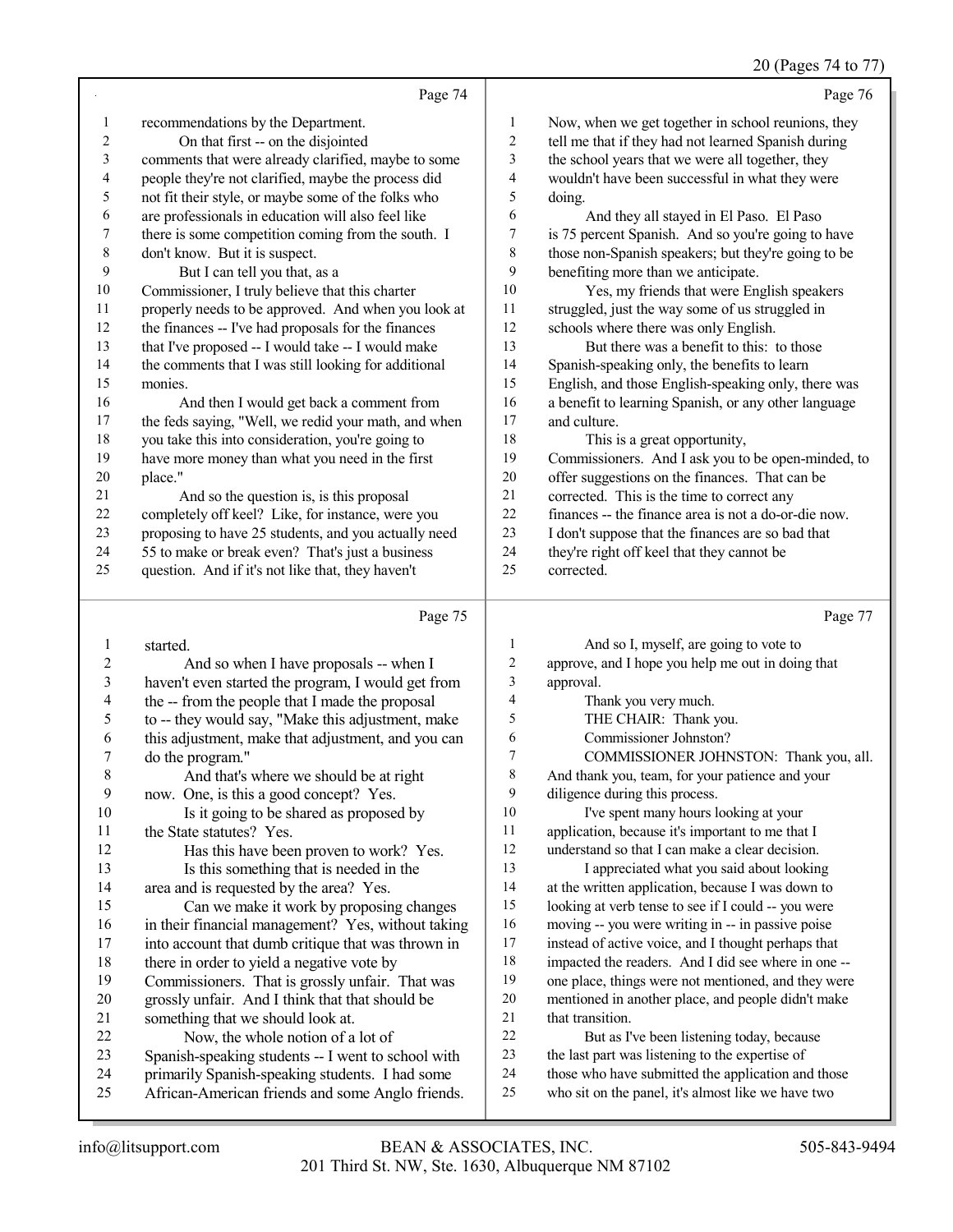# 21 (Pages 78 to 81)

|    | Page 78                                              |                | Page 80                                              |
|----|------------------------------------------------------|----------------|------------------------------------------------------|
| -1 | levels. I'm seeing two levels. It's as if --         | 1              | the foundational, for the organization, for the      |
| 2  | almost as if what we have is a draft of a            | 2              | hiring, for meeting the varying needs, for finances. |
| 3  | dissertation. And I don't have a dissertation; I     | 3              | There's a dependence there.                          |
| 4  | avoided that.                                        | $\overline{4}$ | We have the philosophical, absolutely. We            |
| 5  | But we have the foundational, that                   | 5              | have research-based information and a need for it.   |
| 6  | research that is imperative to that dissertation,    | 6              | But the practical part of that is how are we going   |
| 7  | and then we have the ideas of that, the passion.     | 7              | to deliver it? We're kind of dependent on that.      |
| 8  | I absolutely am passionate about                     | 8              | We're not sure yet. We're just not sure yet.         |
| 9  | biliterate children. Our human dignity is bound up   | 9              | We've got the thousand-foot view that we             |
| 10 | in our language. It's in our culture because that's  | 10             | all talk about, as opposed to those feet on the      |
| 11 | a part of the language. But to have children -- to   | 11             | ground.                                              |
| 12 | make this available to children is not something     | 12             | And I have written down so many of these             |
| 13 | that we aspire to; it's something we must do. Every  | 13             | contrasts, because the two levels -- the one, we     |
| 14 | day, we must do this.                                | 14             | have to have it. And it is so vital that I tell you  |
| 15 | And in looking, I ended up doing                     | 15             | if it should be a "no" vote today, it's because we   |
| 16 | comparison and contrast, because that's where it     | 16             | must strengthen this.                                |
| 17 | came to me. We have the foundational work, which is  | 17             | New Mexico State has made a commitment,              |
| 18 | the organization and the school district work;       | 18             | absolutely. They want a lab school. They don't       |
| 19 | because what you're doing is creating a school       | 19             | want to have to worry about who's figuring FTEs and  |
| 20 | district. And we're using taxpayer money. So there   | 20             | what the budget is going to be and what they're      |
| 21 | are regulations. There's that foundational support   | 21             | going to do with that first quarter while we look at |
| 22 | that we must look at before we can do the conceptual | 22             | the number of students enrolled. They want to be in  |
| 23 | that we're doing, or as we do the two of them.       | 23             | those classrooms with those teachers doing the       |
| 24 | I really appreciated the relevance,                  | 24             | enriching. They're expecting you to do that          |
| 25 | universality, responsiveness, and enrichment of the  | 25             | foundational work.                                   |
|    | Page 79                                              |                | Page 81                                              |

|         | rage 19                                              |                | rage of                                              |
|---------|------------------------------------------------------|----------------|------------------------------------------------------|
| 1       | program, because those are all very high-level       |                | And I am unsure at this point that                   |
| 2       | concepts that I had looked at as I was making        | 2              | foundationally, this group of committed individuals  |
| 3       | comparisons; because on the one hand, you are a very | 3              | who are doing the right thing for students -- and    |
| 4       | independent, research-based applicant for your       | $\overline{4}$ | it's a maddening situation to be a part of. But      |
| 5       | curriculum and your design of education. But you     | 5              | that's where I'm seeing that duality that's keeping  |
| 6       | are very dependent on outside entities yet when it   | 6              | me awake at nights.                                  |
| 7       | comes to your organization and your finance and your | 7              | MS. ROCIO BENEDICTO: So if I -- may I                |
| $\,8\,$ | ability to deliver this absolutely necessary and     | $\,8\,$        | respond or make a statement?                         |
| 9       | really difficult-to-do job.                          | 9              | COMMISSIONER JOHNSTON: That's up to you,             |
| 10      | You have to have -- it -- you have a                 | 10             | Madam Chair.                                         |
| 11      | well-oiled machine on the one hand -- and that's     | 11             | THE CHAIR: Sure.                                     |
| 12      | your foundational; that's your organization. That    | 12             | MS. ROCIO BENEDICTO: Well, my -- my -- so            |
| 13      | has to -- you have to be able to do that in your     | 13             | we -- we may have -- it may appear in -- or it may   |
| 14      | sleep, almost, so that you can spend all of your     | 14             | read in the -- in the application as if we are not   |
| 15      | time and energy in those classrooms doing those      | 15             | sure about our foundation. And I can -- I can        |
| 16      | relevant, universal, responsive activities for those | 16             | definitely see where it can read that way.           |
| 17      | children, so that they truly become biliterate, all  | 17             | I think that -- I think maybe there isn't            |
| 18      | of those children. We owe that to them, and we owe   | 18             | a recognition that there are numerous organizations  |
| 19      | that to their parents.                               | 19             | that are chomping at the bit to support, materially, |
| 20      | We have -- we have -- we have that balance           | 20             | this school, that will, upon approval -- pray for    |
| 21      | of needing to be reflective, because we're           | 21             | approval -- upon approval, all we are going to have  |
| 22      | reflective practitioners; at the same time having to | 22             | to do is make phone calls to say, "We've been        |
| 23      | be absolutely proactive. We can't let the dust grow  | 23             | approved."                                           |
| 24      | under our feet at any time. And I don't see the      | 24             | And we have the Kellogg Foundation, the              |
| 25      | proactive exhibited in the written application for   | 25             | McCune Foundation. We have Raza Development Fund;    |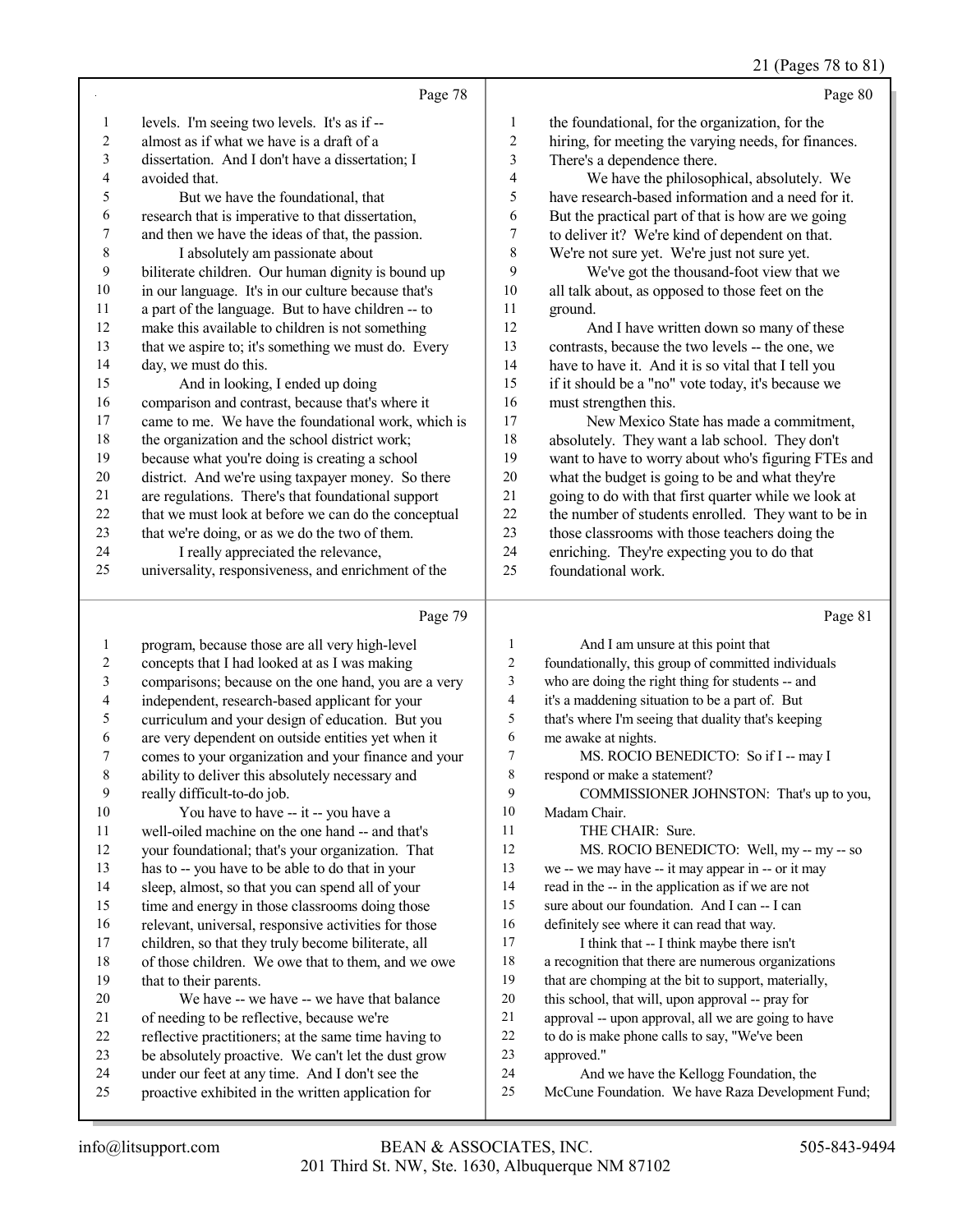#### 22 (Pages 82 to 85)

|                | Page 82                                                                                    |                          | Page 84                                                            |
|----------------|--------------------------------------------------------------------------------------------|--------------------------|--------------------------------------------------------------------|
| $\mathbf{1}$   | we have NMSU. We have professors at NMSU who are                                           | $\mathbf{1}$             | or this organization. And I want to see these                      |
| $\overline{c}$ | experts in bilingual education as well as special                                          | $\overline{c}$           | people ready to step up and work within that system                |
| 3              | education as well as literacy and mathematics, who                                         | 3                        | to make these wonderful things happen for these                    |
| $\overline{4}$ | are just wanting to get their hands into this -- to                                        | $\overline{\mathcal{A}}$ | children, rather than, say, "We have people ready to               |
| 5              | this opportunity.                                                                          | $\sqrt{5}$               | jump in."                                                          |
| 6              | We have families that are standing in line                                                 | 6                        | I want independence on both sides. And                             |
| 7              | and calling us as we are waiting here to speak with                                        | $\boldsymbol{7}$         | that's where -- and we won't resolve it here.                      |
| $\,$ 8 $\,$    | you. We have families who are saying, "We will --                                          | $\,$ 8 $\,$              | But I will tell you that however the vote                          |
| 9              | we want this innovation, and we will commit our                                            | 9                        | comes out, you have my utmost respect. And what you                |
| $10\,$         | children to this."                                                                         | $10\,$                   | are doing is what I think every school in this                     |
| $1\,1$         | We have all of these things in place. And                                                  | 11                       | nation truly, bottom-line, aspire to do, and that's                |
| 12             | maybe what you're reading is a cultural difference.                                        | 12                       | provide every student with the best education, every               |
| 13             | And I would just like to posit that, that maybe what                                       | 13                       | day, that they can. We fall short sometimes. But                   |
| $14\,$         | you are reading -- and what I have learned, being an                                       | 14                       | it's every student, every day.                                     |
| 15             | academic in the United States, is that I should use                                        | 15                       | So thank you, Madam Chair.                                         |
| 16             | the active voice. But my culture uses a passive                                            | 16                       | MS. ROCIO BENEDICTO: Thank you.                                    |
| 17             | voice. So if you are reading the document in                                               | $17\,$                   | THE CHAIR: Okay. Seeing no other                                   |
| $18\,$         | passive voice, it is because, amongst my people, we                                        | $18\,$                   | questions, I'm going to move that the Commission                   |
| 19             | do not presume. We do not say, "I will, we will, we                                        | 19                       | enter into a Closed Session, the subject to be                     |
| $20\,$         | do, we are." We say, "We want. This is our                                                 | $20\,$                   | discussed are, pursuant to NMSA 1978, Sections                     |
| 21             | desire."                                                                                   | $21\,$                   | 10-15-1(H)(1), pertaining to issuance, suspension,                 |
| $22\,$         | And so maybe -- and I will -- I will -- I                                                  | $22\,$                   | renewal, or revocation of Raíces del Saber Xinachtli               |
| 23             | thank Mr. Caballero -- Commissioner Caballero -- for                                       | 23                       | Community School license; and, 2, pursuant to NMSA                 |
| 24             | bringing up the fact that this may be a -- a nuance                                        | 24                       | 1978, Sections 10-15-1(H)(7), related to the                       |
| 25             | that -- I run projects at NMSU. And I travel                                               | $25\,$                   | attorney-client privilege pertaining to threatened                 |
|                | Page 83                                                                                    |                          | Page 85                                                            |
| $\mathbf{1}$   | throughout the state. And so for me, I'm very                                              |                          |                                                                    |
|                |                                                                                            |                          |                                                                    |
|                |                                                                                            | $\mathbf{1}$             | or pending litigation in which the public body is or               |
| $\sqrt{2}$     | familiar with many communities. And the tone and                                           | $\boldsymbol{2}$         | may become a participant, specifically State of New                |
| $\mathfrak{Z}$ | the way we use language is very different in working                                       | 3<br>4                   | Mexico ex rel. Mario Guggino, qui tam Plaintiff, v.                |
| $\overline{4}$ | classrooms, and I support teachers in working with                                         | 5                        | Southwest Primary Learning Center, et al.,<br>D-202-CV-2014-06924. |
| 5<br>6         | diverse students. And so we talk a lot about<br>language.                                  | 6                        | Do I have a second?                                                |
| 7              | And so we may not have presumed in our                                                     | 7                        | COMMISSIONER ARMBRUSTER: (Indicates.)                              |
| $\,8\,$        | application -- or may not have made it as needed for                                       | $\,$ $\,$                | THE CHAIR: There's a second by                                     |
| 9              | you to -- for anybody to understand, possibly --                                           | 9                        | Commissioner Armbruster.                                           |
| 10             | that these organizations are ready. These                                                  | 10                       | Roll-call vote, please.                                            |
| 11             | organizations have committed a significant dollar                                          | 11                       | COMMISSIONER ARMBRUSTER: Commissioner                              |
| 12             | amount to our success so that we don't have to worry                                       | 12                       | Caballero?                                                         |
| 13             | about the building, and we don't have to worry about                                       | 13                       | COMMISSIONER CABALLERO: To go into closed                          |
| 14             | how the children are going to be educated, and we                                          | 14                       | session?                                                           |
| 15             | don't have to worry about those -- we don't have to                                        | 15                       | THE CHAIR: Correct.                                                |
| 16             | worry about the instructors or the selection of a                                          | 16                       | COMMISSIONER CABALLERO: Yes.                                       |
| 17             | principal.                                                                                 | 17                       | COMMISSIONER ARMBRUSTER: Thank you.                                |
| $18\,$         | COMMISSIONER JOHNSTON: Now -- and that                                                     | 18                       | Commissioner Crone?                                                |
| 19             | would raise my concerns; because -- and it could                                           | 19                       | COMMISSIONER CRONE: Yes.                                           |
| 20             | very well be a cultural difference. But I have to                                          | 20                       | COMMISSIONER ARMBRUSTER: Commissioner                              |
| 21<br>22       | respect both sides of it. And I want the people who<br>form this school to be independent. | 21<br>$22\,$             | Johnston?                                                          |

- 22 COMMISSIONER JOHNSTON: Yes.<br>23 COMMISSIONER ARMBRUSTER:
	- COMMISSIONER ARMBRUSTER: Commissioner
- Gipson?
- 25 THE CHAIR: Yes.

MS. ROCIO BENEDICTO: Yes.

 COMMISSIONER JOHNSTON: I don't want a dependence on this organization or this organization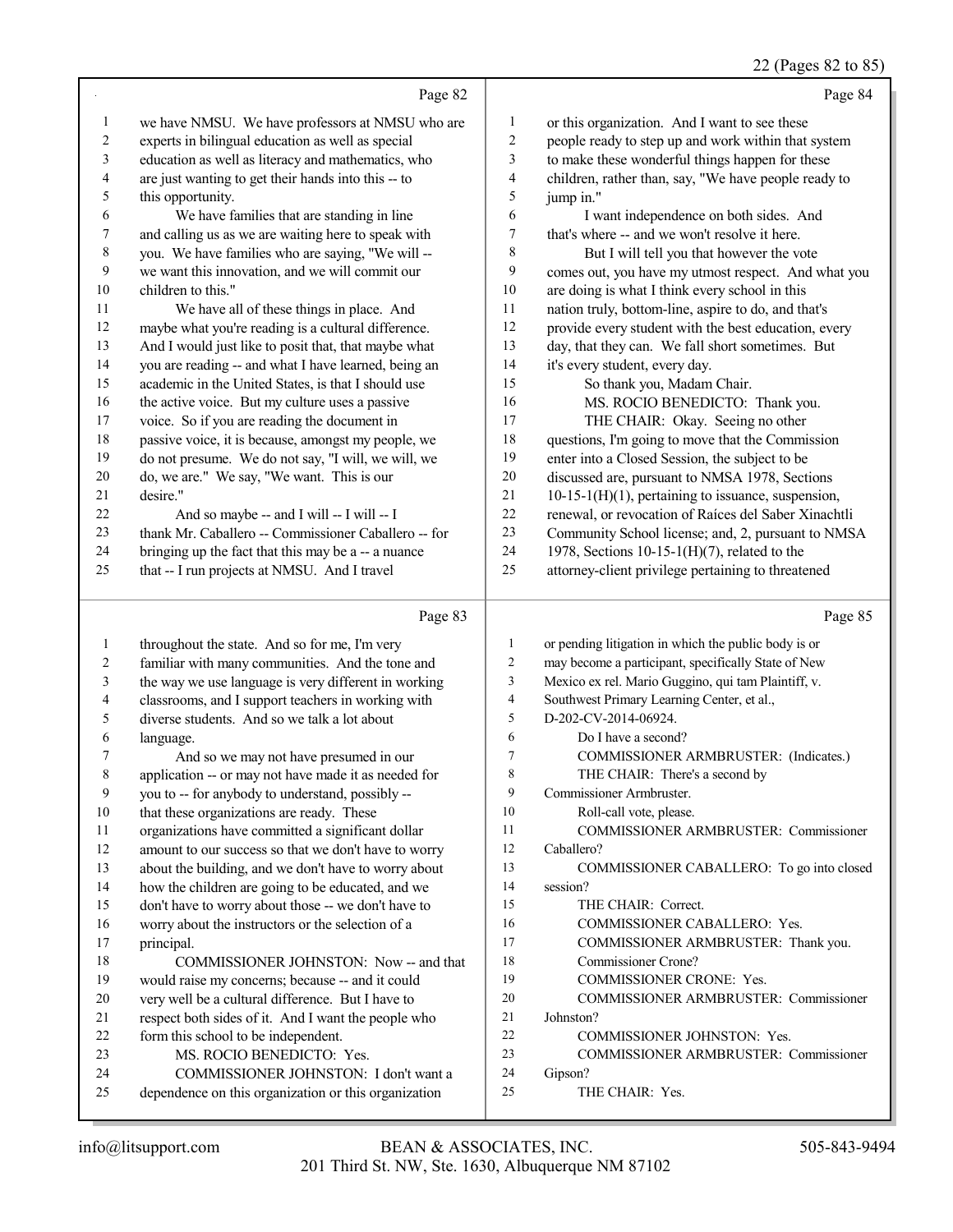23 (Pages 86 to 89)

|          | Page 86                                                                    |                | Page 88                                                                                                 |
|----------|----------------------------------------------------------------------------|----------------|---------------------------------------------------------------------------------------------------------|
| 1        | <b>COMMISSIONER ARMBRUSTER: Commissioner</b>                               | 1              | Closed Session. You abstain?                                                                            |
| 2        | Conyers?                                                                   | $\mathfrak{2}$ | COMMISSIONER ARMBRUSTER: Commissioner                                                                   |
| 3        | COMMISSIONER CONYERS: Yes.                                                 | 3              | Crone?                                                                                                  |
| 4        | COMMISSIONER ARMBRUSTER: Commissioner                                      | 4              | COMMISSIONER CRONE: Yes.                                                                                |
| 5        | Armbruster votes "Yes."                                                    | 5              | COMMISSIONER ARMBRUSTER: Commissioner                                                                   |
| 6        | <b>Commissioner Toulouse?</b>                                              | 6              | Robbins?                                                                                                |
| 7        | COMMISSIONER TOULOUSE: Yes.                                                | 7              | COMMISSIONER ROBBINS: Yes.                                                                              |
| 8        | <b>COMMISSIONER ARMBRUSTER: Commissioner</b>                               | 8              | COMMISSIONER ARMBRUSTER: Commissioner                                                                   |
| 9        | Robbins?                                                                   | 9              | Johnston?                                                                                               |
| 10       | <b>COMMISSIONER ROBBINS: Yes.</b>                                          | 10             | COMMISSIONER JOHNSTON: Yes.                                                                             |
| 11       | THE CHAIR: And, Commissioners, we're                                       | 11             | COMMISSIONER ARMBRUSTER: Commissioner                                                                   |
| 12       | going to move into the conference room so that we                          | 12             | Armbruster. We are voting to come out of Closed                                                         |
| 13       | don't have to clear everyone.                                              | 13             | Session.                                                                                                |
| 14       | Commissioner Caballero?                                                    | 14             | THE CHAIR: Thank you. So next on the                                                                    |
| 15       | COMMISSIONER CABALLERO: Yes.                                               | 15             | agenda is the determination of the vote.                                                                |
| 16       | THE CHAIR: We're going to have to drop                                     | 16             | COMMISSIONER ROBBINS: Madam Chair, I                                                                    |
| 17       | you for -- while we're in Closed Session, simply                           | 17             | would like to make a motion.                                                                            |
| 18       | because the Commission is moving into a conference                         | 18             | THE CHAIR: Sure.                                                                                        |
| 19       | room. So                                                                   | 19             | COMMISSIONER ROBBINS: The motion is as                                                                  |
| $20\,$   | COMMISSIONER CABALLERO: Okay. Okay.                                        | 20             | follows:                                                                                                |
| 21       | That's the downside of being on the phone.                                 | 21             | The overall application of Raíces                                                                       |
| 22       | THE CHAIR: We'll call you when we come                                     | 22             | predominantly is complete and adequate. However,                                                        |
| 23       | back in.                                                                   | 23             | the PEC is conditionally approving it with the                                                          |
| 24       | COMMISSIONER CABALLERO: Okay.                                              | 24             | following conditions:                                                                                   |
| 25       | THE CHAIR: Okay. Thank you.                                                | 25             | To move at least 50 percent of the                                                                      |
|          |                                                                            |                |                                                                                                         |
|          |                                                                            |                |                                                                                                         |
|          | Page 87                                                                    |                | Page 89                                                                                                 |
| 1        | COMMISSIONER CABALLERO: Sounds good.                                       | 1              | evaluated areas initially rated "Approaches" to be                                                      |
| 2        | (Closed Session, 3:01 p.m. to 4:07 p.m.)                                   | $\overline{c}$ | rated "Meets" and to eliminate all evaluated areas                                                      |
| 3        | (Public Meeting resumes.)                                                  | 3              | that are rated "Falls Below" -- "Far Below," to                                                         |
| 4        | THE CHAIR: Okay. I move that the                                           | $\overline{4}$ | eliminate those by February 28th, and that CSD will                                                     |
| 5        | Commission end Closed Session. The matters -- the                          | 5              | be doing the reevaluation.                                                                              |
| 6        | matters discussed in the Closed Session were limited                       | 6              | COMMISSIONER TOULOUSE: Second.                                                                          |
| 7        | only to those specified in the motion for closure,                         | 7              | THE CHAIR: There's a motion by                                                                          |
|          | and no vote was taken during closed session.                               | 8              | Commissioner Robbins; there's a second by                                                               |
| 9        | Do I have a second?                                                        | 9              | Commissioner Toulouse.                                                                                  |
| 10       | COMMISSIONER ROBBINS: Second.                                              | 10             | Discussion?                                                                                             |
| 11       | THE CHAIR: There's a second by                                             | 11             | Commissioner Conyers?                                                                                   |
| 12       | Commissioner Robbins.                                                      | 12             | COMMISSIONER CONYERS: Yes. Initially, in                                                                |
| 13       | COMMISSIONER ARMBRUSTER: Commissioner                                      | 13             | looking at the application and the recommendations,                                                     |
| 14       | Toulouse?                                                                  | 14             | I was very skeptical. But having met with the --                                                        |
| 15       | COMMISSIONER TOULOUSE: Yes.                                                | 15             | the founding members and group, I feel very positive                                                    |
| 16       | COMMISSIONER ARMBRUSTER: Commissioner                                      | 16             | that you folks can -- can make this happen. So I                                                        |
| 17       | Conyers?                                                                   | 17             | just want to say I feel a lot better.                                                                   |
| 18       | <b>COMMISSIONER CONYERS: Yes.</b>                                          | 18             | Thank you.                                                                                              |
| 19       | COMMISSIONER ARMBRUSTER: Commissioner                                      | 19             | THE CHAIR: Commissioner Armbruster?                                                                     |
| 20       | Gipson?                                                                    | 20             | COMMISSIONER ARMBRUSTER: I am concerned                                                                 |
| 21       | THE CHAIR: Yes.                                                            | 21             | that we have not allowed sort of resubmissions to do                                                    |
| 22       | COMMISSIONER ARMBRUSTER: Commissioner                                      | 22             | this again, that we're setting a new precedent. And                                                     |
| 23       | Caballero?                                                                 | 23             | I'm also going to say that in the past -- which does                                                    |
| 24<br>25 | COMMISSIONER CABALLERO: Abstain.<br>THE CHAIR: We're voting to come out of | 24<br>25       | not mean the future -- but in the past, we've not<br>really had terribly good success with schools that |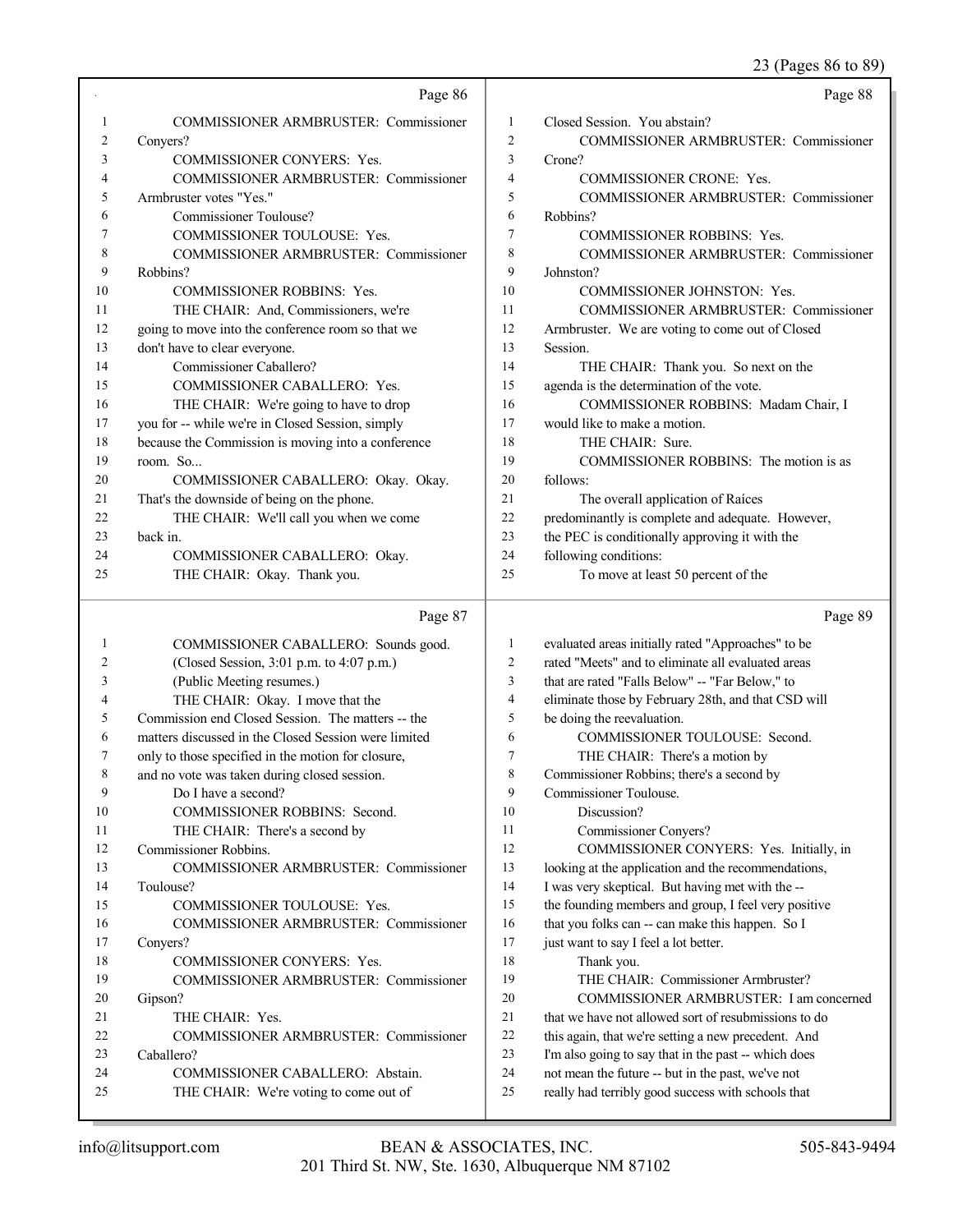#### 24 (Pages 90 to 93)

|    | Page 90                                              |                | Page 92                                      |
|----|------------------------------------------------------|----------------|----------------------------------------------|
| 1  | we've allowed for another year to fix it up.         | 1              | COMMISSIONER ARMBRUSTER: Any abstentions?    |
| 2  | At the same time, we are not -- and I                | $\overline{c}$ | (No response.)                               |
| 3  | think CSD actually said their recommendation was to  | 3              | COMMISSIONER ARMBRUSTER: Commissioner        |
|    |                                                      | $\overline{4}$ |                                              |
| 4  | resubmit, to bring up these areas so that it would   | 5              | Gipson?<br>THE CHAIR: Yes.                   |
| 5  | be an application the first time correctly in        |                |                                              |
| 6  | showing the capacity. So                             | 6              | <b>COMMISSIONER ARMBRUSTER: Commissioner</b> |
| 7  | THE CHAIR: And I'll just briefly speak.              | $\tau$         | Crone?                                       |
| 8  | I don't view it as a resubmission. I view it as      | 8              | <b>COMMISSIONER CRONE: No.</b>               |
| 9  | conditions, as we have done with renewals; so that   | 9              | <b>COMMISSIONER ARMBRUSTER: Commissioner</b> |
| 10 | there's some deficiencies that have been identified. | 10             | Caballero?                                   |
| 11 | So that I don't -- I don't see it as a resubmission. | 11             | COMMISSIONER CABALLERO: Yes.                 |
| 12 | And I don't have any historical doctoral             | 12             | <b>COMMISSIONER ARMBRUSTER: Commissioner</b> |
| 13 | evidence, really, with schools that we've asked to   | 13             | Johnston?                                    |
| 14 | come back; because since I've been here, we've only  | 14             | COMMISSIONER JOHNSTON: No.                   |
| 15 | had -- and I'm sorry. There seems to be just this    | 15             | COMMISSIONER ARMBRUSTER: Commissioner        |
| 16 | plague of little gnats around me.                    | 16             | Robbins?                                     |
| 17 | So I -- you know, I'm comfortable with --            | 17             | <b>COMMISSIONER ROBBINS: Yes.</b>            |
| 18 | I'm very comfortable with doing this, because once   | 18             | <b>COMMISSIONER ARMBRUSTER: Commissioner</b> |
| 19 | again, I don't feel it's a resubmission.             | 19             | Armbruster votes "No."                       |
| 20 | I think that's part of the planning year.            | 20             | Commissioner Toulouse?                       |
| 21 | And I think this just gives the school a little bit  | 21             | COMMISSIONER TOULOUSE: Yes.                  |
| 22 | better direction as to what they need to focus their | 22             | COMMISSIONER ARMBRUSTER: Commissioner        |
| 23 | attention on during this getting-ready year.         | 23             | Conyers?                                     |
| 24 | COMMISSIONER JOHNSTON: I guess --                    | 24             | <b>COMMISSIONER CONYERS: Yes.</b>            |
| 25 | THE CHAIR: Sure.                                     | 25             | COMMISSIONER ARMBRUSTER: The vote is -- 6    |
|    |                                                      |                |                                              |
|    | Page 91                                              |                | Page 93                                      |
| 1  | COMMISSIONER JOHNSTON: Thank you. I                  | -1             | to $3$ .                                     |
| 2  | remain concerned, because if -- the response that    | 2              | THE CHAIR: 6 to 3? It should be --           |
| 3  | was made by the school to the initial evaluation was | 3              | COMMISSIONER TOULOUSE: 5 to 3.               |
| 4  | very detailed. And so -- and very complete, in the   | 4              | THE CHAIR: 5-3; correct?                     |

- very detailed. And so -- and very complete, in the school's perception. And there remained in my mind
- deficiencies.
- 7 And I'm uncertain a little bit -- I'm<br>8 uncertain about how the school would -uncertain about how the school would -- would
- 
- 9 address conditions. If we're being fair, I'm<br>10 concerned about the fairness of my vote. So 10 concerned about the fairness of my vote. So I still<br>11 am weighing things in my mind. am weighing things in my mind. Thank you.
- 13 THE CHAIR: And, once again, you know, I 14 think the school is also very aware that June of
- 2019 is a Commencement of Operation vote; so that
- 16 this isn't a guarantee that that Commencement of 17 Operation vote will be successful.
- Operation vote will be successful. 18 It's based on what you show us through<br>19 this -- if the vote is successful, what you would this -- if the vote is successful, what you would 20 shows us through the remainder of that time that you do have, in fact, the capacity to do it. And in
- 21 do have, in fact, the capacity to do it. And in<br>22 that case, we're -- we're back here once again
- 22 that case, we're -- we're back here once again for a<br>23 vote for the Commencement of Operation. vote for the Commencement of Operation.
- 24 So we're -- Commissioner Armbruster,<br>25 roll-call vote, please? roll-call vote, please?

 THE CHAIR: And we very much look forward to hearing from you during the course of this year.

FROM THE FLOOR: Thank you very much.

 COMMISSIONER ARMBRUSTER: 5-3. THE CHAIR: So the motion passes. The

 motion passes 5-to-3. Congratulations. You will be receiving a letter within 14 days, and that will outline once again the

Thank you.

conditions.

- FROM THE FLOOR: Thank you very much.
- MS. ROCIO BENEDICTO: Thank you for giving us this opportunity. 18 THE CHAIR: And, Commissioners, we are at
- recess. So we stand at recess until 9:00 tomorrow morning.
- (Proceedings in recess at 4:14 p.m.)
- 
- 
- 
-